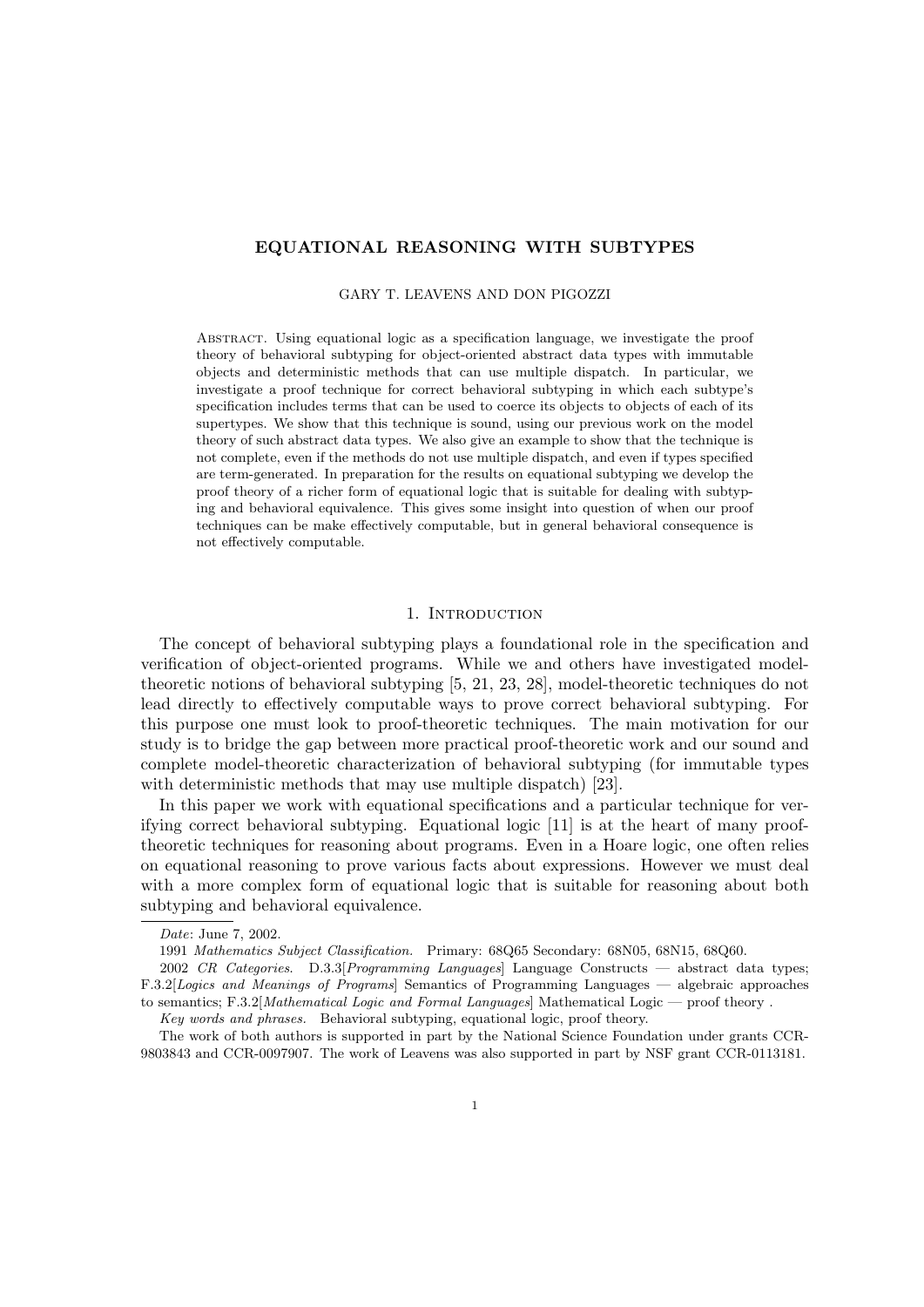## 2 GARY T. LEAVENS AND DON PIGOZZI

We consider equational specifications that are augmented, for each type, by a specification of how to coerce an object of that type to each of its direct supertypes. Such a formal system of coercion terms is similar to the system of implicit coercion functions considered in Reynolds's category-sorted algebras [32]. These coercions are also present in the specifications that other authors have used in their work on behavioral subtyping [2, 5, 10, 26].

In our work, the coercions take the from of equations, and we show that if all the coercion equations are behavioral consequences of the given equational specification, then the given specification is necessarily correctly behaviorally subtyped. This is done by applying the algebraic soundness theorem from our work on the model theory of behavioral subtyping [23].

We also investigate the limitations of this technique. In particular, we give an equational specification of an ADT that is correctly behaviorally subtyped, but for which no system of coercion terms exists. Since we allow multiple dispatch and models that are not termgenerated, we also discuss how our results are affected by more restrictive conditions on our specification and its models.

The basis of the theory of correct behavioral subtyping is behavioral equivalence. A systematic development of a part of the theory of behavioral equivalence, in the context of correct subtyping, is given in [22]. A more extensive development that does not involve subtyping can be found in a series of papers by Goguen and Malcolm on hidden algebras; see [15, 16] and the many papers referenced there.

To reason effectively about behavioral equivalence and subtyping, we introduce the concept of behavioral consequence. Coercion allows us to reduce the problem of correct behavioral subtyping to one of verifying that certain equations are behavioral consequences of the given specification. While the completeness and soundness theorems for equational logic show that ordinary equational consequence is effectively computable, behavioral consequence is in general not [6]. The first part of the paper is devoted to developing a proof theory for behavioral consequence that in many practical situations does give an effective method for verifying behavioral consequence, and hence that a given specification is correctly behaviorally subtyped.

The proof theory of behavioral consequence is based on coinduction. Various methods of applying coinduction in a reasonably efficient way have been investigated in the literature (see for example [15, 33, 34]). We focus in this paper on one such method that uses the notion of a local context. One of the main results is the closure of behavioral consequence under equational consequence, i.e., that any equation that is provable in ordinary equational logic from a set of behavioral consequences of an equational specification is itself a behavioral consequence. This turns out to be an effective method for proving correct behavioral subtyping in many cases where all the equations associated with a given set of coercion functions can be proved by the methods of equational logic from just a few judiciously chosen ones which have been shown to be behavioral consequences directly by coinduction. An example of this kind is given in some detail. It is part of a running example that includes the equational specification of an object-oriented type of geometric points with its subtype, colored points. We return to this example several times throughout the paper to illustrate the more important definitions and results as they are obtained. In particular we verify by means of coercions that the specification is correctly behaviorally subtyped.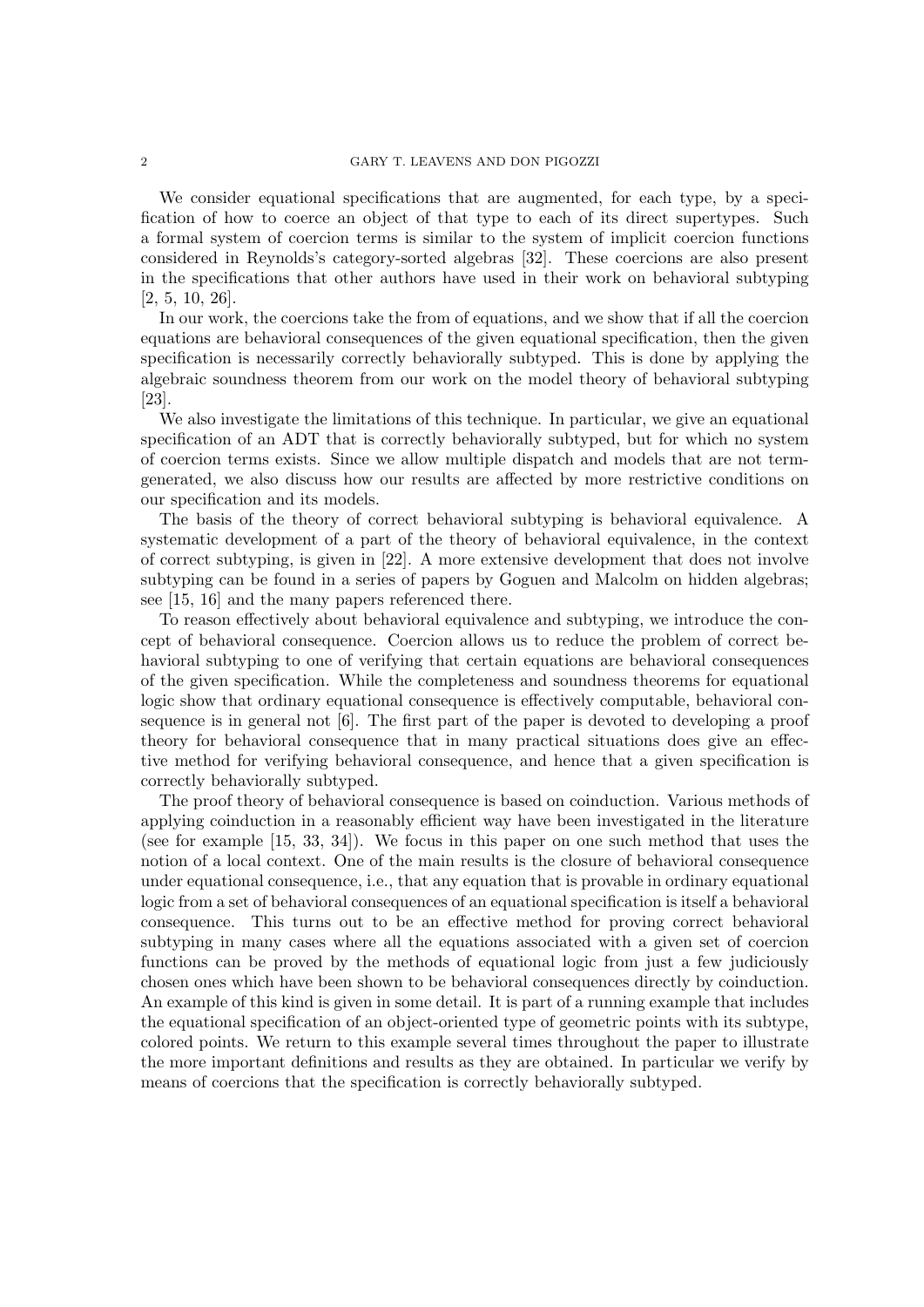In the last part of the paper we discuss some further aspects of this work. For example we show why, for the study of correct behavioral subtyping, order-sorted algebras do not form an appropriate basis for the model theory. There is also a discussion of related work and conclusions. The paper ends with an appendix on the model theory of correct behavioral subtyping.

# 2. Equational Logic with Subtyping

In this section, we specify the equational logic that forms the basis of the logic of behavioral equivalence developed in the next section. The novel feature is the way subtyping is incorporated in the logic.

2.1. Signatures with Subtyping. We use essentially the same notion of a signature with subtyping from our earlier work [21, 23], which is itself adapted from the signatures Reynolds uses [32]. However under the influence of the "hidden algebra school" [15, 16] the separation into visible and hidden parts is made more explicit.

**Definition 2.1.** A *visible data signature*  $\Psi = \langle \text{VIS}, \text{Op}_{\text{VIS}}, \text{AdmisType}_{\text{VIS}} \rangle$  consists of:

- (i) A nonempty set VIS of visible types.
- (ii) A nonempty set  $Op<sub>VIS</sub>$  of *visible operation symbols*.
- (iii) A function AdmisType<sub>VIS</sub> from Op<sub>VIS</sub> to VIS<sup>+</sup>, the set of finite nonempty sequences of element of VIS. For each  $g \in \text{Op}_{\text{VIS}}$ , AdmisType $(g) = (V_1, \ldots, V_n, V)$ , which is normally written in the form  $V_1, \ldots, V_n \to V$ , is called the *admissible type of g*. Moreover,  $(V_1, \ldots, V_n)$  is called the *admissible type domain* and V the *admissible* result type of g.

**Definition 2.2.** A hidden signature with subtyping  $\Sigma = \langle \Psi, \text{HID}, \leq, \text{Op}_{\text{HID}}, \text{ResType}_{\text{HID}} \rangle$ consists of:

- (i) A visible signature  $\Psi = \langle \text{VIS}, \text{Op}_{\text{VIS}}, \text{AdmisType}_{\text{VIS}} \rangle$ .
- (ii) A nonempty set HID of hidden types disjoint from VIS. By a type we mean either a visible or hidden type, and the set of all types is denoted by TYPE; thus  $\text{TYPE} =$ VIS ∪ HID.
- (iii) A subtype relation  $\leq$ , which is a preorder on HID. If  $S \leq T$ , then S is a subtype of T, and T is a *supertype* of S.  $\leq$  is extended to a preordering of all of TYPE by setting  $V \leq V$  for each  $V \in VIS$ ; thus  $\leq$  is the discrete ordering on VIS.
- (iv) An N-indexed family  $Op_{\text{HID}} = \langle Op_{\text{HID},n} : n \in \mathbb{N} \rangle$  of hidden operation symbols, where N is the set of natural numbers  $\{0, 1, 2, \ldots\}$ . Op<sub>HID,n</sub> is the set of hidden operation symbols of rank n; it is assumed to be disjoint from  $Op_{VIS}$  for each n.
- (v) A N-indexed family ResType<sub>HID</sub> =  $\langle$ ResType<sub>HID,n</sub> : n  $\in$  N $\rangle$  of partial functions  $ResType_{HID,n} : Op_n \times TYPE^n \rightarrow TYPE$  for each  $n \in \mathbb{N}$  with the following two properties.
	- (a) If ResType<sub>HID,n</sub> $(g, S_1, \ldots, S_n) = S$ , then at least one of  $S_1, \ldots, S_n$ , S is a hidden type.
	- (b) Each of the functions  $\text{ResType}_{\text{HID},n} : \text{Op}_{\text{HID},n} \times \text{TYPE}^n \to \text{TYPE}$  is monotonic in its second argument in the sense of the following subtype condition:  $(S_1, \ldots, S_n) \leq (T_1, \ldots, T_n)$  implies

 $ResType(q, S_1, \ldots, S_n) \leq ResType(q, T_1, \ldots, T_n).$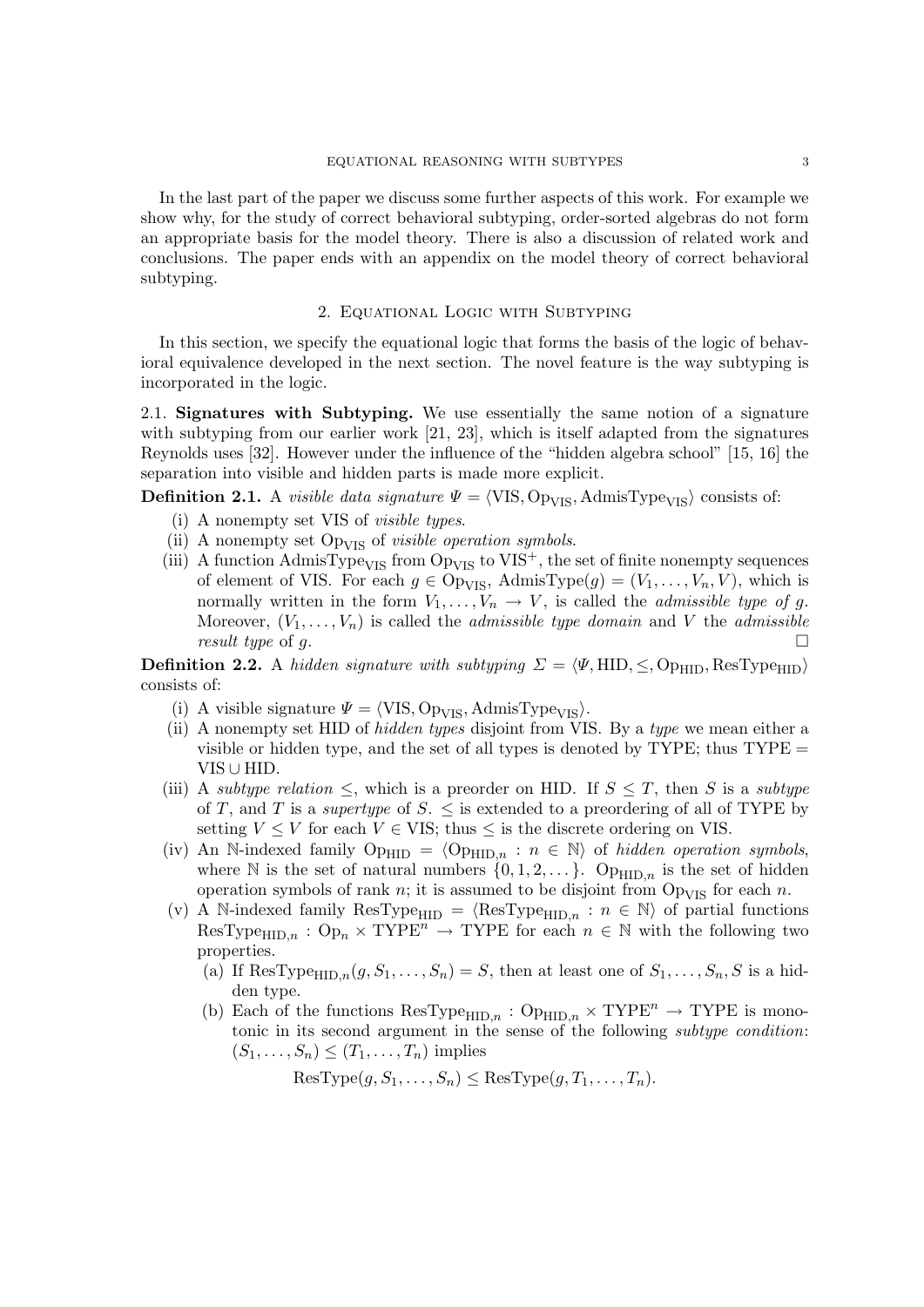It is implicit in the subtype condition that if  $\text{ResType}_{\text{HID},n}(g, T_1, \ldots, T_n)$  is defined, then so is  $\text{ResType}_{\text{HID},n}(g, S_1, \ldots, S_n)$  if  $(S_1, \ldots, S_n) \leq (T_1, \ldots, T_n)$ .  $\sum_{i=1}^{n}$ 

 $ResType<sub>HID</sub>$  gives the *nominal* result type for a given hidden operation and sequence of argument types.

The hidden operations of a signature are polymorphic in the sense that each may have multiple admissible types. A type such as  $T_1, \ldots, T_n \to T$  is called an *admissible type of* g if ResType<sub>HID,n</sub> $(g, T_1, \ldots, T_n) = T$ ; in this case  $(T_1, \ldots, T_n)$  is said to be an *admissible* type domain, and T an admissible result type of g. The defining properties of  $ResType_{\text{HID}}$ and the subtyping relation guarantee that, if  $T_1, \ldots, T_n \to T$  and  $S_1, \ldots, S_n \to S$  are two admissible types of a hidden operation  $g$  and  $T$  is visible, then so is  $S$  and in fact they are equal. Similarly for argument types: for each  $i \leq n$ , if  $T_i$  is visible, then so is  $S_i$  and they are equal.

The combined set of visible and hidden operation symbols is denoted by Op and the range of ResType<sub>HID</sub> is extended to include visible operations. Thus, for each visible  $g \in \text{Op}_n$ ,  $ResSort(g, T_1, \ldots, T_n)$  is defined and equal to T if and only if  $T_1, \ldots, T_n \to T$  is the (unique) admissible type of g.

The hidden operations are also called *methods*; these are partitioned into *attributes*, or deconstructors, whose admissible result type is visible (and hence unique), and *construc*tors, whose admissible result types are all hidden. The methods are also partitioned into unimethods, those whose admissible type domains contain only one hidden type, and the multimethods, whose admissible type domains contain two or more hidden types. (As we have observed, the definition of a signature with subtyping guarantees all admissible type domains contain the same number of hidden types).

We assume a fixed countably infinite universe Var of (untyped) variable symbols. The set Tm<sub>Σ</sub> of all (untyped)  $\Sigma$ -terms are defined inductively in the usual way: Var  $\subseteq$  Tm<sub>Σ</sub> and, for every  $n \in \mathbb{N}$ ,  $g \in \text{Op}_n$ , and  $t_1, \ldots, t_n \in \text{Im}_{\Sigma}$ ,  $g(t_1, \ldots, t_n) \in \text{Im}_{\Sigma}$ ; in particular,  $g \in \mathrm{Tm}_{\Sigma}$  for every  $g \in \mathrm{Op}_0$ . A term that is not a variable is *completely visible* if every operation occurring in it is visible. It is partially hidden otherwise, i.e., if it contains an occurrence of at least one hidden operation.

**Example 2.3.** As an example of a signature with subtyping, let  $\Sigma_{pt}$  be a hidden signature with the three types: int, Pt, and CPt. The idea behind this example is that the type Pt represents two-dimensional points, and the type CPt represents two-dimensional points that also have a color. In this example, the only visible type is int, and the subtype relation is such that  $T \leq T$ , for each type T, and also CPt  $\leq$  Pt. The operations and their admissible types for  $\Sigma_{pt}$  are given in Figure 1. The operations on points also work on colored points, as they must according to the subtype condition. For example, the operation x can be used to extract the x coordinate from a point or a colored point. Note that when one of the operations movex or movey is applied to an object of type CPt, it is required by the signature to return a CPt object.

A signature with subtyping is capable of modeling "multimethods." In an object-oriented (OO) programming language with multimethods, a call to an operation can be dispatched to a method body based on the types of more than one of its arguments. An example is the operation xdiff in the signature  $\Sigma_{pt}$  above. Many OO languages do not support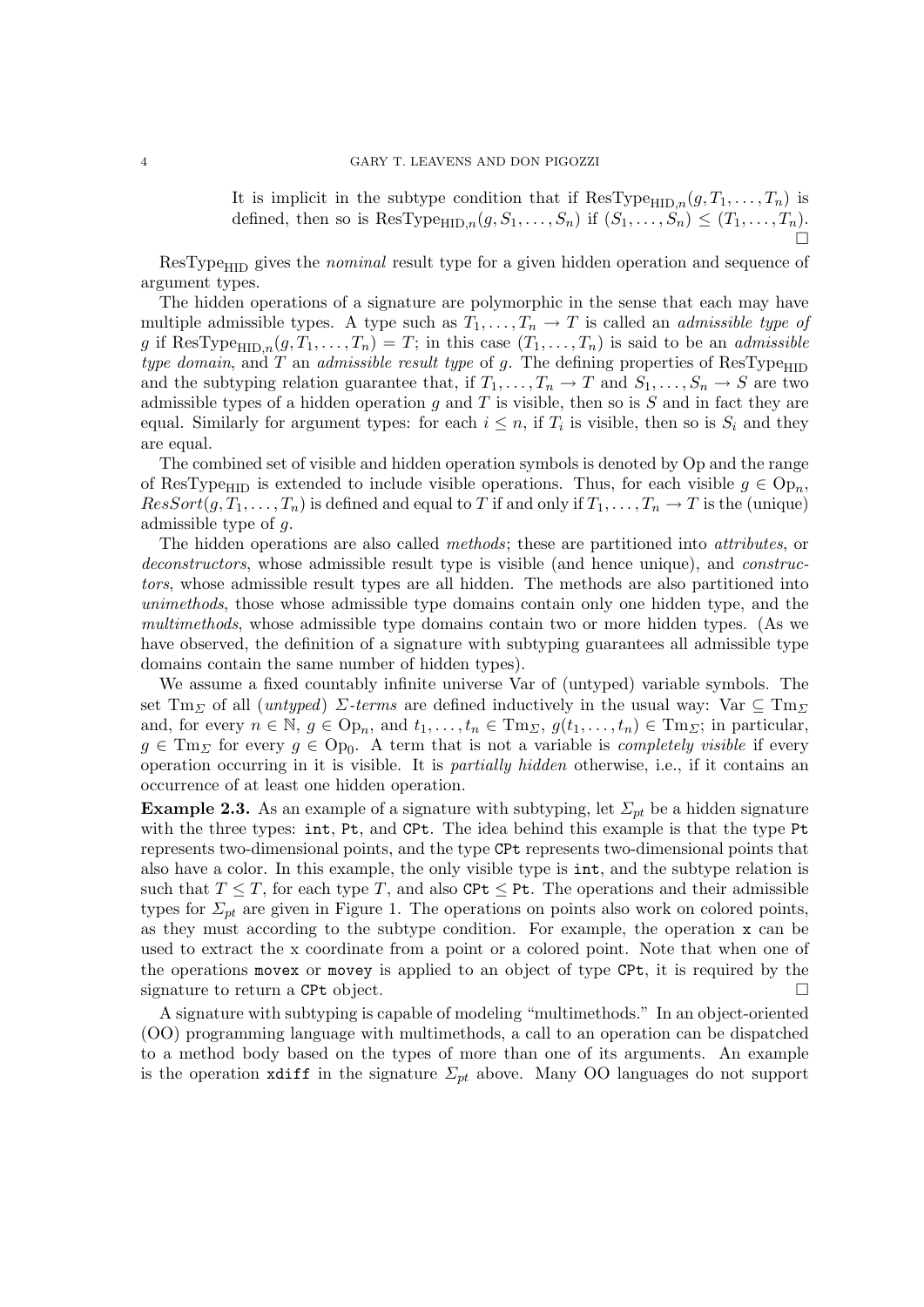```
Visible operations
    0: \text{int}, 1: \text{int},succ: int \rightarrow int, pred: int \rightarrow int,add: int, int \rightarrow int, sub: int, int \rightarrow int.Unimethod attributes
          x : Pt \rightarrow int, y : Pt \rightarrow int,x : CPt \rightarrow int, y : CPt \rightarrow int,color:CFt \rightarrow int.Multimethod attributes
  xdiff : Pt, Pt \rightarrow int, xdiff : CPt, Pt \rightarrow int,xdiff : Pt, CPt \rightarrow int, xdiff : CPt, CPt \rightarrow int.Unimethod constructors
Pt0right : \rightarrow Pt, CPt0rigin :\rightarrow Cpt,
move x : Pt, int \rightarrow Pt, movey : Pt, int \rightarrow Pt,move x : CPt, int \rightarrow CPt, movey : CPt, int \rightarrow CPt.
change: CPt, int \rightarrow CPt,
```
FIGURE 1. Operations and their admissible types for  $\Sigma_{pt}$ .

multimethods, however, so it is interesting to study more restricted forms of signatures. Many of these lie within the scope of the following definition. A hidden signature with subtyping,  $\Sigma$ , has only unary methods, or is a unimethod signature, if every every method is a unimethod, i.e., if, for every  $n \in \mathbb{N}$  and every  $g \in \text{Op}_n$ , if  $T_1, \ldots, T_n$  is an admissible type domain of g, then  $T_i \notin VIS$  for at most one  $1 \leq i \leq n$ .

The signature  $\Sigma_{pt}$  above is not a unimethod signature. However, if one deletes the multimethod xdiff, then it becomes one. Note that movex, movey, add, and sub are unary methods, because int is a visible type.

In the general development below we assume a fixed signature with subtyping,  $\Sigma$ .

2.2. Typing. An element  $(t, T)$  of Tm<sub> $\Sigma$ </sub> × TYPE is called a *typing expression* or simply a typing and is written t: T. A finite sequence of typing expressions  $\langle x_1: T_1, \ldots, x_n: T_n \rangle$  such that  $x_1, \ldots, x_n$  are distinct variables is called a type context. H can also be regarded as a finite function, where  $H(x_i) = T_i$ , for  $1 \leq i \leq n$ , and  $\{x_1, \ldots, x_n\}$  is the domain of H. The set of all type contexts is denoted by TCON.

H is a type subcontext of another type context K, and K is a type supercontext of  $H$ , in symbols  $H \subseteq K$ , if H is a subsequence of K, equivalently, if H as a function is the restriction of K to some subset of its domain. Type contexts  $H$  and  $K$  are *disjoint* if their domains are disjoint and they are *consistent* if  $H \cup K$  is a type context (i.e.,  $H(x) = K(x)$ ) for each variable  $x$  common to the domains of  $H$  and  $K$ .

The following are the typing rules for terms [1, 21, 23].

(*ident*)  
\n
$$
\Sigma; H \vdash x; T, \quad \text{if } x; T \in H
$$
\n(*op-call*)  
\n
$$
\frac{\Sigma; H \vdash t_1; T_1, \dots, \Sigma; H \vdash t_n; T_n}{\Sigma; H \vdash g(t_1, \dots, t_n); T}, \quad \text{if } \text{ResType}(g, T_1, \dots, T_n) = T,
$$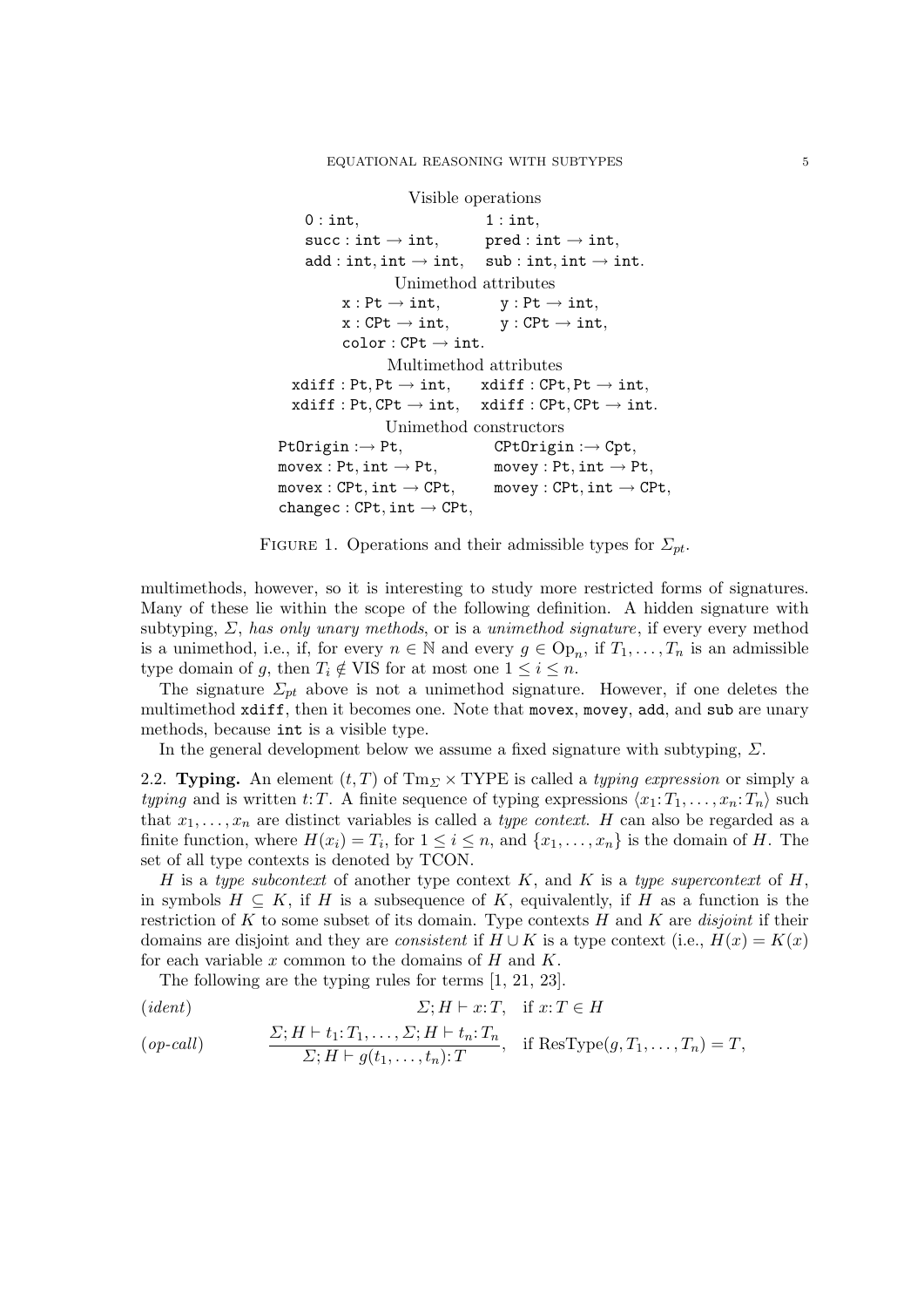A term t is of nominal H-type (or simply of H-type) S in  $\Sigma$ , in symbols  $\Sigma$ ; H  $\vdash_{\text{NOM}} t: S$ , if the typing expression t: S is derivable from  $\Sigma$  and H using the two typing rules: (*ident*) and (op-call). If the H-type of a term is defined we say that it is well H-typed. For example, if  $H_{p,x}$  is  $\langle p:\text{CPt}, x:\text{int}\rangle$ , then movex $(p, 1)$  is well  $H_{p,x}$ -typed, in fact of  $H_{p,x}$ -type CPt because  $\Sigma_{pt}$ ;  $H_{p,x} \vdash_{\text{NOM}} \text{move}(p, 1)$ : CPt. When we use the expression " $t[x_1: T_1, \ldots, x_n: T_n]$ " synonymously for " $t$ " it is understood that we are assuming that t is well H-typed with  $H = \langle x_1: T_1, \ldots, x_n: T_n \rangle$ . If the nominal H-type of a term is defined, it is easy to see that it is unique. Moreover, if t is well  $H$ -typed, it is well  $H'$ -typed for every type supercontext  $H'$  of  $H$ , and its nominal  $H$ - and  $H'$ -types are the same.

When the type context is irrelevant or understood from context we often say simply that a term is well typed and speak of its nominal type or even just of its type. Clearly each subterm of a well typed term is well typed. The typing expression " $t:T$ " is often used synonymously for "t" under the implicit assumption that t is well typed and that  $T$  is its type. For example, movex $(p, 1)$  is well typed, because  $\Sigma_{pt}$ ;  $\langle p : \text{CPt} \rangle \vdash_{\text{NOM}} \text{move}(p, 1) : \text{CPt}.$ 

If  $t = t[x_1; T_1, \ldots, x_n; T_n], (S_1, \ldots, S_n) \le (T_1, \ldots, T_n),$  and  $t_1; S_1, \ldots, t_n; S_n$ , then the result of simultaneously substituting  $t_i: S_i$  for  $x_i: T_i$  in t, for each  $1 \leq i \leq n$ , is denoted by  $t[t_1,\ldots,t_n].$ 

**Lemma 2.4** (Subtype Condition for Terms). Suppose  $\Sigma; H \vdash_{\text{NOM}} t[x_1; T_1, \ldots, x_n; T_n] : T$ , H' is a type context, and  $\Sigma; H' \vdash_{\text{NOM}} t_i; S_i$  for  $i \leq n$ . If  $(S_1, \ldots, S_n) \leq (T_1, \ldots, T_n)$ , then  $t[t_1,\ldots,t_n]$  is well H'-typed, and if it is of nominal H'-type S, then  $S \leq T$ .

*Proof.* By structural induction on t using the subtype condition for operations.  $\Box$ 

A term t is said to be of subsumptive H-type S in  $\Sigma$ , in symbols  $\Sigma$ ; H  $\vdash_{\text{SUB}} t: S$ , if the typing expression t: S is derivable from  $\Sigma$  and H using the following rule of (subsumption), in addition to the rules (ident) and (op-call).

$$
(subsumption) \qquad \qquad \frac{\Sigma; H \vdash t: S}{\Sigma; H \vdash t: T}, \quad \text{if } S \leq T.
$$

For example, besides its nominal type,  $move(CPtOright(0), 1)$ : CPt also has subsumptive type Pt. According to the following lemma, whose proof is straightforward, a term has a subsumptive type if and only if it is well typed, and, moreover, its subsumptive types are exactly the supertypes of its nominal type.

**Lemma 2.5** (Subsumption Lemma). If  $\Sigma$ ; H  $\vdash_{SUB} t: S$ , then t is well H-typed, and if T is its nominal H-type, then  $T \leq S$ .

Another way of formulating this lemma is that, in the derivation of a subsumptive  $H$ -type of  $t$ , the subsumption rule need only be applied once, and as the last step of the derivation.

## 2.3. Algebras.

**Definition 2.6.** A  $\Sigma$ -algebra  $\mathbf{A} = \langle A, \{ g^{\mathbf{A}} : g \in \text{Op} \} \rangle$  consists of the following:

- A TYPE-indexed family of sets  $A = \langle A_T : T \in \text{TYPE} \rangle$  called the *carrier* of A.
- A partial function  $g^A: (\bigcup_{S \in \text{Type }A_S})^n \to \bigcup_{S \in \text{Type }A_S}$  for each  $n \in \mathbb{N}$  and  $g \in \text{Op}_n$ , called the *interpretation* of  $g$ , with the property that, for every admissible type  $T_1, \ldots, T_n \to \tilde{S}$  of g and every  $(a_1, \ldots, a_n) \in A_{T_1} \times \cdots \times A_{T_n}$ ,  $g^{\mathbf{A}}(a_1, \ldots, a_n)$  is defined and contained in  $\bigcup_{U\leq S} A_U$ .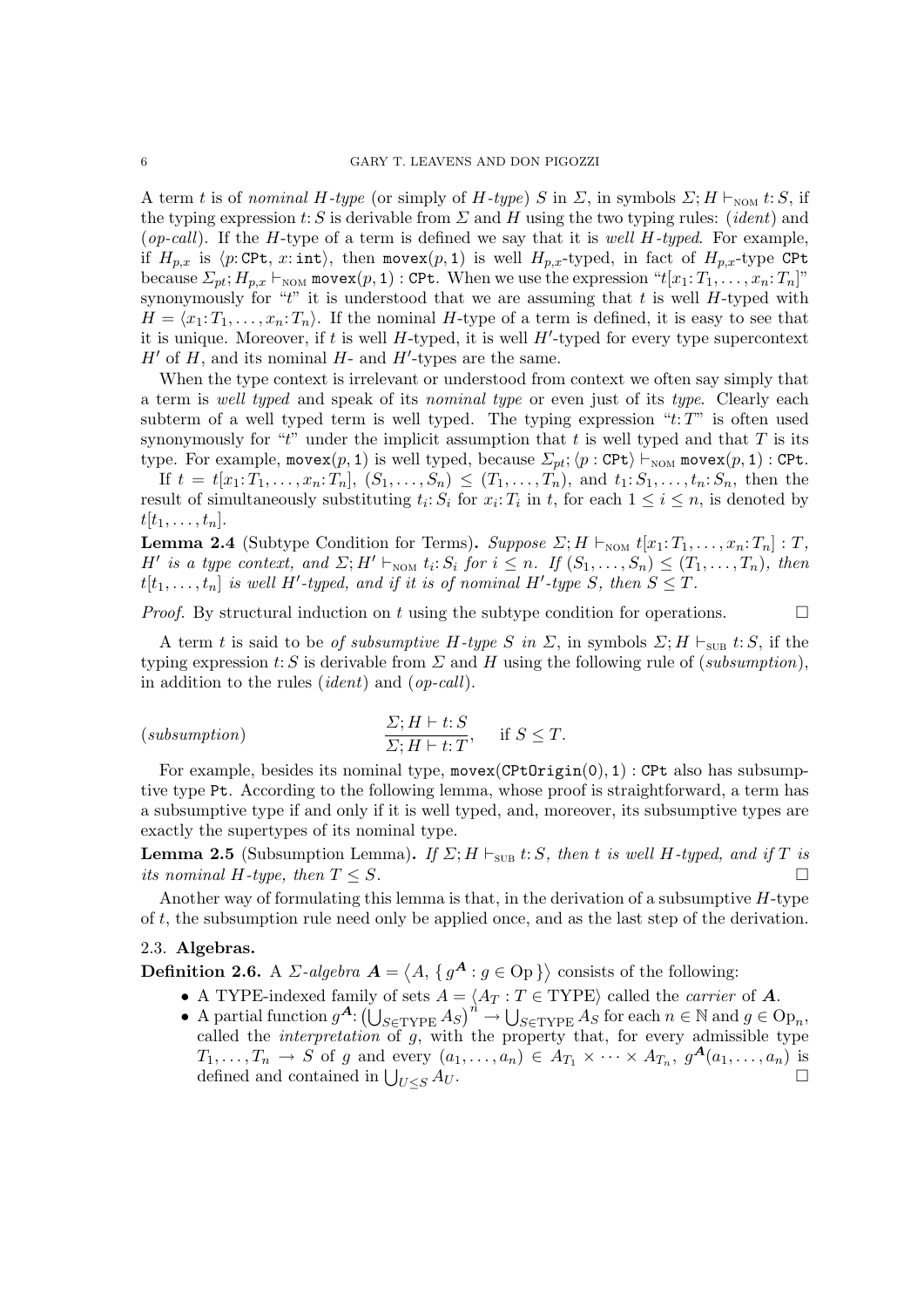| $0^{PT}$                                                                                      |       | $\overline{\phantom{0}}$      |
|-----------------------------------------------------------------------------------------------|-------|-------------------------------|
| 1 <sup>PT</sup>                                                                               | $=$ 1 |                               |
| $succ^{PT}(a)$                                                                                |       | $=$ $a+1$                     |
| $pred^{PT}(a)$                                                                                |       | $=$ $a-1$                     |
| add $PT(a, b)$                                                                                |       | $= a + b$                     |
| $\mathsf{sub}^{PT}(a,b)$                                                                      |       | $= a - b$                     |
|                                                                                               |       |                               |
| PtOrigin $PT$                                                                                 |       | $= \langle 0,0 \rangle$       |
| $\text{CPtOrigin}^{PT}$                                                                       |       | $= \langle 0, 0, 0 \rangle$   |
| $\mathbf{x}^{PT}(\langle x,y\rangle)$                                                         | $= x$ |                               |
| $\mathbf{x}^{PT}(\langle x,y,c\rangle)$                                                       | $= x$ |                               |
| $\mathrm{v}^{PT}(\langle x,y\rangle)$                                                         | $= y$ |                               |
| $\mathbf{v}^{PT}(\langle x,y,c\rangle)$                                                       | $= y$ |                               |
| $\texttt{color}^{PT}(\langle x,y,c \rangle)$                                                  | $=$ c |                               |
| $\texttt{xdiff}^{\, \bm{PT}}(\langle x_1, y_1\rangle, \langle x_2, y_2\rangle)$               |       | $= x_1 - x_2$                 |
| $\texttt{xdiff}^{\, \bm{PT}}(\langle x_1,y_1,c \rangle, \langle x_2,y_2 \rangle)$             |       | $= x_1 - x_2$                 |
| $\texttt{xdiff}^{\textbf{\textit{PT}}}(\langle x_1,y_1\rangle,\langle x_2,y_2,c\rangle)$      |       | $=$ $x_1 - x_2$               |
| $\texttt{xdiff}^{\textbf{\textit{PT}}}(\langle x_1,y_1,c \rangle, \langle x_2,y_2,c \rangle)$ |       | $= x_1 - x_2$                 |
|                                                                                               |       |                               |
| movex $PT(\langle x,y \rangle, a)$                                                            |       | $= \langle x+a, y \rangle$    |
| movex $PT(\langle x,y,c \rangle, a)$                                                          |       | $= \langle x+a,y,x \rangle$   |
| movey $PT(\langle x,y \rangle, a)$                                                            |       | $= \langle x, y + a \rangle$  |
| movey $PT(\langle x,y,c \rangle, a)$                                                          |       | $= \langle x, y+a, y \rangle$ |
| changec $PT(\langle x,y,c \rangle, d)$                                                        |       | $= \langle x, y, d \rangle$   |

FIGURE 2. Definitions of  $PT$ 's operation interpretations.

We follow Reynolds [32], in contrast to Goguen and Meseguer [13, 17], in not requiring  $A_S \subseteq A_T$  when  $S \subseteq T$ . However Reynolds handles subtyping by means of an implicit coercion mapping between the domains  $A_S$  and  $A_T$  when  $S \leq T$ , and this has essentially the effect of requiring  $A_S$  and  $A_T$  to be disjoint when  $S \neq T$ . We take a middle ground. The domains of distinct types S and T need not be disjoint, nor do they have to be comparable when  $S \leq T$ , and we do not formally require coercion functions. Note that, if  $(a_1, \ldots, a_n) \in (A_{T_1} \times \cdots \times A_{T_n}) \cap (A_{S_1} \times \cdots \times A_{S_n})$ , then there is no ambiguity in the value of  $g^{\mathcal{A}}(a_1,\ldots,a_n)$  when  $T_1,\ldots,T_n$  and  $S_1,\ldots,S_n$  are both admissible type domains of an operation symbol  $g$ , since the interpretation of  $g$  is global and not localized to the admissible type domains.

**Example 2.7.** A  $\Sigma_{pt}$ -algebra, **PT**, is formed as follows. The carrier of the sort int,  $PT_{\text{int}}$ , is Z, the set  $\{\ldots, -2, -1, 0, 1, 2, \ldots\}$  of integers. For the other sorts, the carrier sets are  $PT_{\text{Pt}} = \{ \langle x, y \rangle : x \in \mathbb{Z}, y \in \mathbb{Z} \}$  and  $PT_{\text{CPt}} = \{ \langle x, y, c \rangle : x \in \mathbb{Z}, y \in \mathbb{Z}, c \in \mathbb{Z} \}.$  The interpretations of the operations are given in Figure 2. Note that the operations movex and movey change the color when their argument is of type CPt.

It is convenient, in some contexts, to consider the more restricted notion of Goguen and Meseguer's order-sorted algebras [13, 17]. A  $\Sigma$ -algebra **A** is called *order-sorted* if  $A_S \subseteq A_T$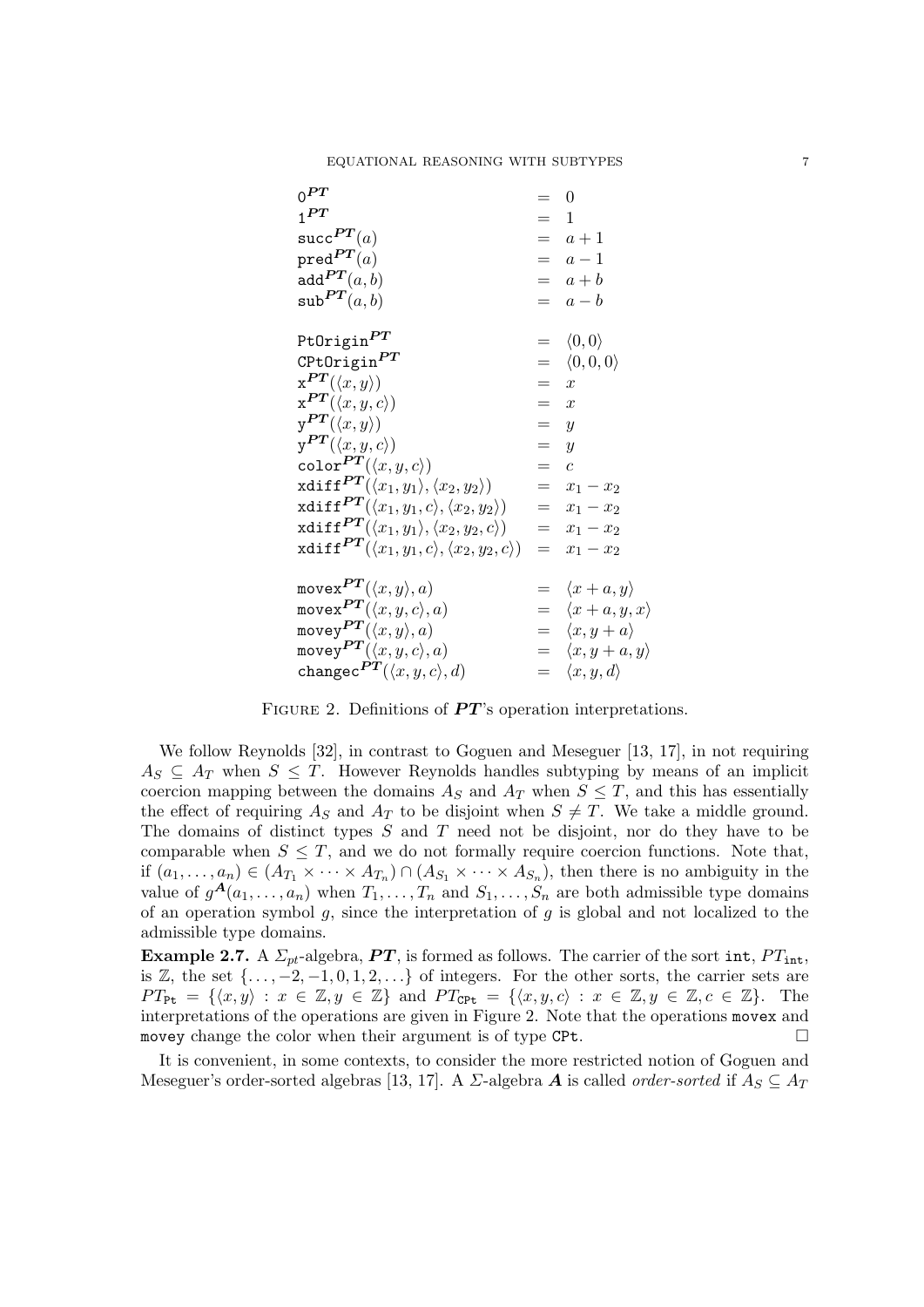when  $S \leq T$ . Thus, in order-sorted algebras, carrier sets satisfy the following property:  $\bigcup_{S\leq T}A_S=A_T.$ 

The algebra PT is not order-sorted, since  $A_{\text{CPt}} \nsubseteq A_{\text{Pt}}$ . However, it is possible to transform  $PT$ , into an order-sorted algebra by means of a general construction, described below.

Let  $\mathbf{A} = \langle \{A_T : T \in \text{TYPE}\}, \{g^{\mathbf{A}} : g \in \text{Op}\}\rangle$  be an arbitrary *Σ*-algebra. For each  $T \in \text{TYPE}$  let  $A_T^{\circ} = \bigcup_{S \leq T} A_S$ . Note that, because of the subtype condition, if  $T_1, \ldots, T_n$ is an admissible type domain of  $g \in \text{Op}_n$ , then  $g^{\mathbf{A}}$  is defined on  $A_{T_1}^{\circ} \times \cdots \times A_{T_n}^{\circ}$ . Thus  $\langle \{A_T^{\circ}: T \in \text{TYPE}\}, \{g^{\mathbf{A}}: g \in \text{Op}\}\rangle$  is a *Σ*-algebra that we denote by  $\mathbf{A}^{\circ}$ .<sup>1</sup> Clearly  $\mathbf{A}^{\circ}$ is order-sorted; it is called the order-sorted transform of A. For example, by the above construction the  $\Sigma_{pt}$ -algebra  $PT^{\circ}$  is order-sorted.

**Definition 2.8** (dynamic type, virtual type). An element of  $A_T$  is said to be of *dynamic* type T. An element of  $A_T^{\circ}$  is said to be of *virtual type T*; note that each element of dynamic type S is of virtual type T for every  $T \geq S$ .

An algebra A is *nominal* if, for each  $n \in \mathbb{N}$ , each  $g \in \text{Op}_n$ , each admissible type  $T_1,\ldots,\overline{T_n}\to S$  of g, and all  $a_1,\ldots,a_n\in A_{T_1}\times\cdots\times A_{T_n},\,g^{\bm{A}}(a_1,\ldots,a_n)$  is of dynamic type *S*, i.e.,  $g^{A}(a_1, ..., a_n) \in A_S$ .

If  $A$  is order-sorted, then every element of virtual type  $T$  is also of dynamic type  $T$ ; in fact this property characterizes order-sorted algebras. Thus every order-sorted  $\Sigma$ -algebra is nominal. However, there are algebras that are nominal but not order-sorted;  $PT$  is one example. It is also easy to construct algebras that are not nominal (and hence also not order-sorted); for example, if one changes the algebra  $PT$ , by making PtOrigin return  $\langle 0, 0, 0 \rangle$ , which is an element of the carrier set of CPt, then this modified algebra would not be nominal.

**Definition 2.9** (dynamic and virtual environments). Let **A** be a  $\Sigma$ -algebra, and also let  $H = \langle x_1: T_1, \ldots, x_n: T_n \rangle$  be a type context. A dynamic (resp. virtual) H-environment in A is a sequence  $\bar{a} = \langle a_1, \ldots, a_n \rangle$  of elements of **A** such that  $a_i$  is of dynamic (resp. virtual) type  $T_i$ , for each  $i \leq n^2$ 

Note that every dynamic  $H$ -environment is virtual and that the two kinds of environments coincide just when the algebra is order-sorted. Although virtual environments are more general, we will be dealing mainly with dynamic environments, and hence the latter is taken to be the default kind of environment. Thus when we say "H-environment" without qualification we mean a dynamic H-environment.

A dynamic or virtual H-environment can also be regarded as a finite function from the domain of  $H$  to the corresponding elements in the environment. For example, if  $H = \langle x_1: T_1, \ldots, x_n: T_n \rangle$  and  $\bar{a} = \langle a_1, \ldots, a_n \rangle$  is a dynamic or virtual H-environment, then  $\bar{a}(x_i) = a_i$ .

<sup>&</sup>lt;sup>1</sup>In our earlier work [23], we used the notation  $\hat{A}_T$  for what is here defined as  $A_T^{\circ}$ . The reason for the change of notation is that the corresponding operation on algebras is different from our earlier work. In [23],  $\hat{A}$  is not a  $\Sigma$ -algebra, but a  $\Sigma$ -algebra, i.e., an algebra whose signature is discrete in that  $S \leq T$  only if  $S = T$ . However, when forming an order-sorted algebra, we do not wish to eliminate subtyping from the signature.

 ${}^{2}$ In our earlier work [23], we called dynamic environments "nominal."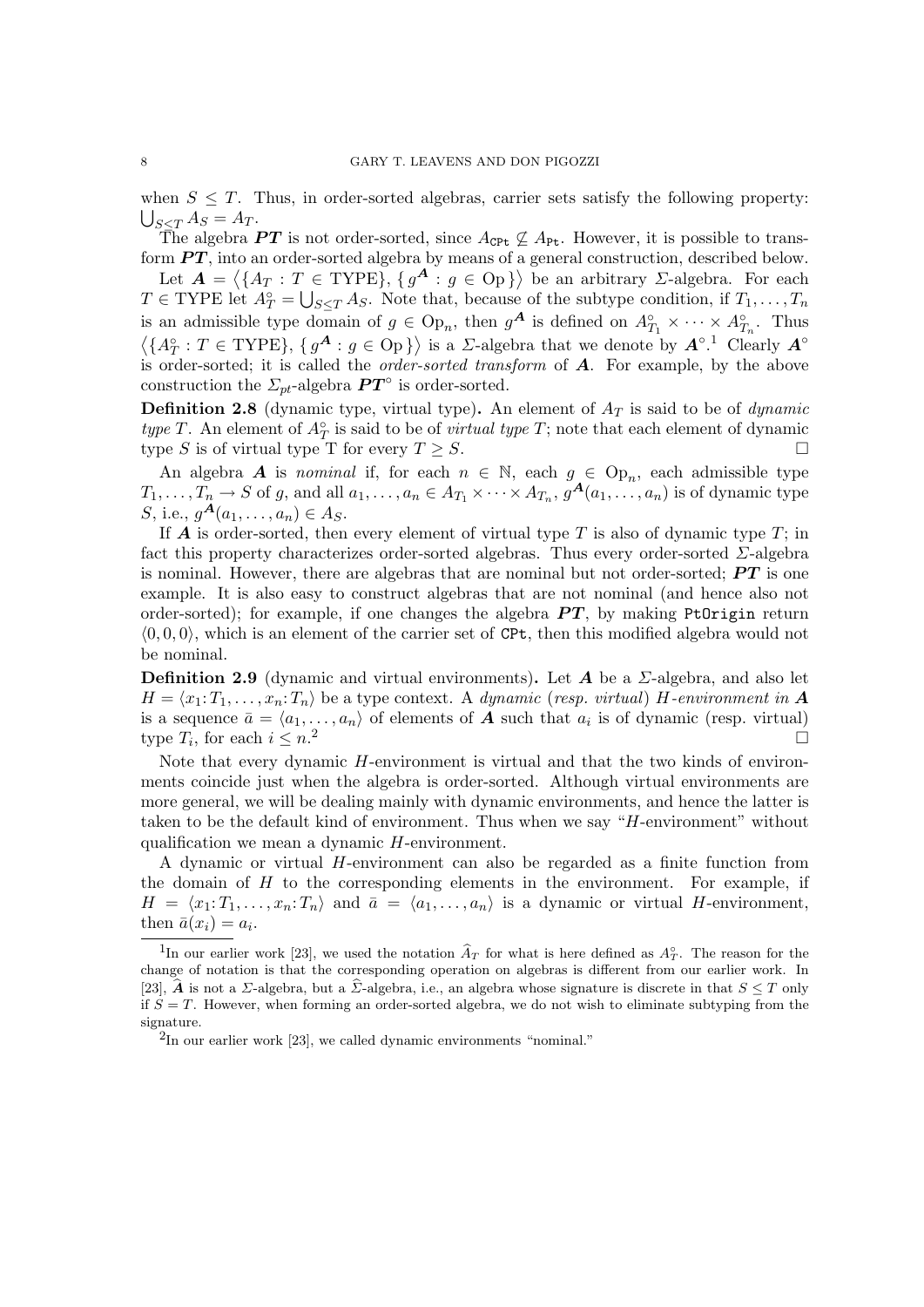For each type context H we define the H-nominal  $\Sigma$ -term algebra

$$
\mathbf{Tm}_{\Sigma}(H) = \langle \mathrm{Tm}_{\Sigma}(H), \{ g^{\mathbf{Tm}_{\Sigma}(H)} : g \in \mathrm{Op} \} \rangle
$$

as follows. For each  $T \in \text{TYPE}, \text{Tm}_{\Sigma}(H)_T$  is the set of all well H-typed terms of nominal H-type T. For each  $g \in \text{Op}_n$ , each admissible type domain  $(T_1, \ldots, T_n)$  of g, and each sequence of well H-typed terms  $t_1: T_1, \ldots, t_n: T_n$ ,  $g^{\textbf{Tm}_{\Sigma}(H)}(t_1, \ldots, t_n) = g(t_1, \ldots, t_n)$ . Thus the typing rule (op-call) guarantees that  $\mathbf{Tm}_{\Sigma}(H)$  is a nominal *Σ*-algebra. By definition the elements of  $\mathbf{Tm}_{\Sigma}(H)$  of dynamic type T are exactly the terms of nominal type T. So the type context H is itself a dynamic H-environment of  $\mathbf{Tm}_{\Sigma}(H)$ , called the *canonical*  $dynamic\ environment.$  Again if,  $H$  is irrelevant or understood from context, we refer simply to the nominal  $\Sigma$ -term algebra, or even more simply the  $\Sigma$ -term algebra.

By the subsumption lemma the elements of  $\mathbf{Tm}_{\Sigma}(H)$  of virtual type S are exactly the terms of subsumptive type S. Thus  $\text{Im}_{\Sigma}(H)^\circ$  is called the subsumptive H-term  $\Sigma$ -algebra.

If  $H = \langle x_1: T_1, \ldots, x_n: T_n \rangle$  is a type context,  $\bar{a} = \langle a_1, \ldots, a_n \rangle$  is an H-environment, and  $t[x_1: T_1, \ldots, x_n: T_n]: S$  is a well H-typed term, we write  $t^{\mathbf{A}}[\bar{a}]$  for the usual meaning of t in the environment  $\bar{a}$  of  $A$ , i.e., the value it takes in  $A$  when each variable  $x_i$  takes the value  $a_i$ . It is inductively defined by  $x_i^{\mathbf{A}}[\bar{a}] = a_i$  and  $g(t_1, \ldots, t_k)^{\mathbf{A}}[\bar{a}] = g^{\mathbf{A}}(t_1^{\mathbf{A}}[\bar{a}], \ldots, t_k^{\mathbf{A}}[\bar{a}]).$ 

**Definition 2.10** (satisfaction and validity of typing expressions). Let A be a  $\Sigma$ -algebra and  $H = \langle x_1: T_1, \ldots, x_n: T_n \rangle$  a type context. A typing expression t: T is satisfied in a dynamic or virtual H-environment  $\bar{a}$  of  $A$  if  $t^{\mathbf{A}}[\bar{a}]$  is defined (i.e., t is well H-typed) and  $t^{\mathbf{A}}[\bar{a}] \in A_T$ . It is H-valid in **A** if it is satisfied in every dynamic H-environment of **A**. In this case we say that  $\boldsymbol{A}$  is an  $H$ -model of  $t:T$ .

**Theorem 2.11** (Type Soundness and Completeness Theorem). Let  $\Sigma$  be a hidden signature with subtyping and  $\boldsymbol{A}$  a  $\Sigma$ -algebra.

- (i)  $\bf{A}$  is nominal if and only if, for every type context  $\bf{H}$ , every type  $\bf{T}$ , and every well typed term t of nominal H-type  $T$ ,  $\boldsymbol{A}$  is an H-model of  $t$ :  $T$ .
- (ii)  $\vec{A}$  is order-sorted if and only if, for every type context H, every type S, and every well typed term t of subsumptive H-type  $S$ ,  $\boldsymbol{A}$  is an H-model of t: S.

Proof. In both parts the implications from left to right are proved by induction on the length of type deductions. The implications in the opposite direction are immediate.  $\Box$ 

2.4. Equations and Specifications. An equation over  $\Sigma$  is an ordered triple  $(H, t, t')$ such that H is a type context and t and t' are well H-typed terms with the same nominal H-type, which we refer to as the *nominal type*, or simply the *type*, of  $(H, t, t')$ .<sup>3</sup> We normally write equations in the form  $\forall H(t=t')$ . If the type context is irrelevant or understood from context we write  $t = t'$  in place of  $\forall H(t = t')$ . Since well typed terms have a unique nominal type in a given signature and type context, the nominal type of each side of the equation can be derived from the typing rules. By the subsumption lemma, if t and t' have the same nominal type then they have the same subsumptive types, and we take these to be the subsumptive types of the equation  $\forall H(t=t')$ .

Definition 2.12 (equational specification).

<sup>&</sup>lt;sup>3</sup>In the standard formalization of multi-sorted equational logic each variable symbol is assumed to have an a priori type that never varies, and thus a type context is completely determined by its domain. In the standard formalization the equation  $(H, t, t')$  would be denoted by  $\forall X(t = t')$  where X is the domain of H.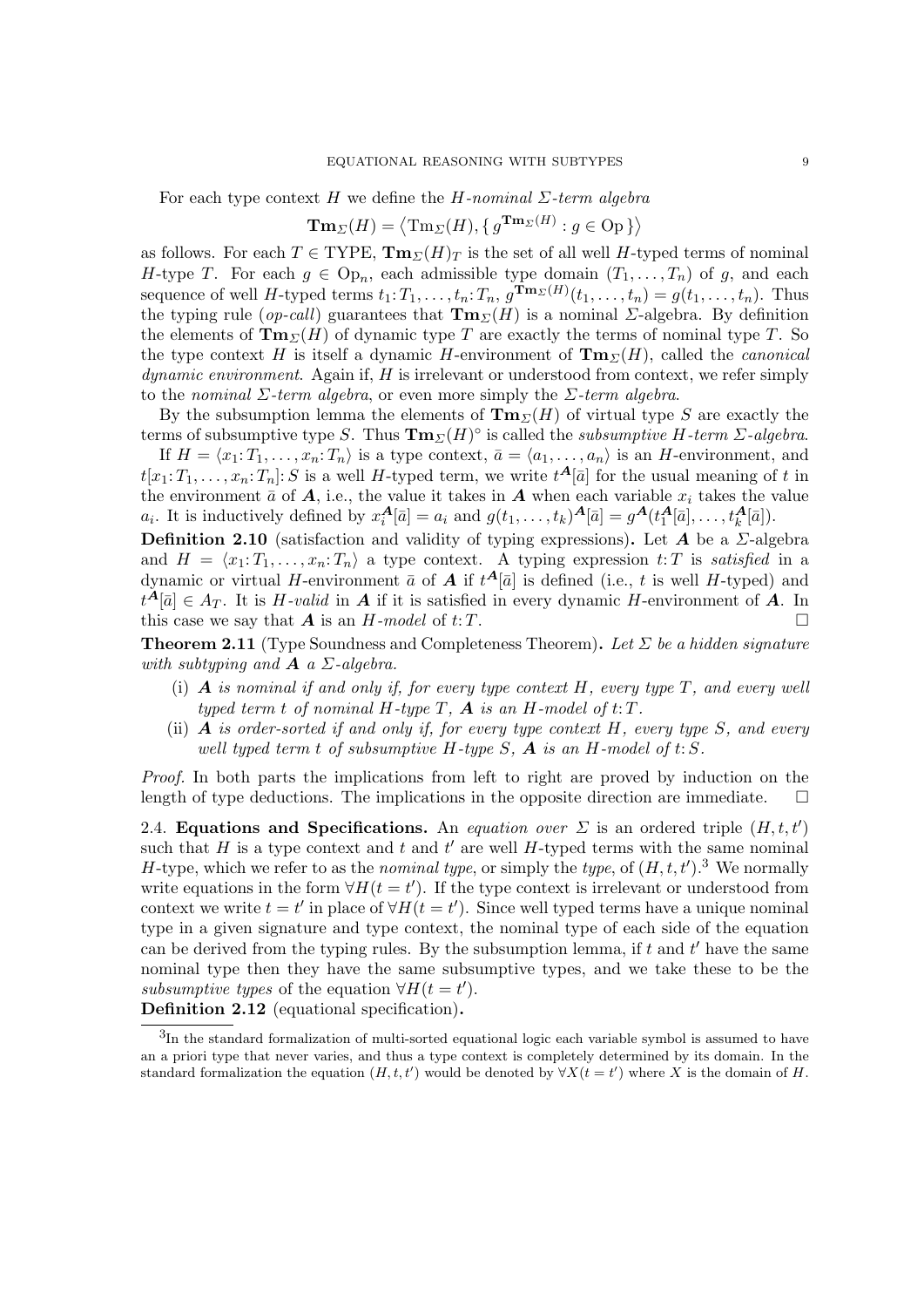```
for all a: int, b: int, c: int, i: int, p: Pt, p_1: Pt, p_2: Pt,
                          succ(0) = 1pred(1) = 0pred(succ(a)) = asucc(pred(a)) = aadd(0, a) = aadd(succ(a), b) = succ(add(a, b))add(pred(a), b) = pred(add(a, b))\text{sub}(a, 0) = a\texttt{sub}(a, \texttt{succ}(b)) = \texttt{pred}(\texttt{sub}(a, b))\text{sub}(a, \text{pred}(b)) = \text{succ}(\text{sub}(a, b))(x-PtOriqin) x(PtOriqin) = 0(y-PtOrigin) y(PtOrigin) = 0
  (x-CPtOrigin) x(CPtOrigin) = 0
  (y-CPtOrigin) y(CPtOrigin) = 0
  (color-CPtOrigin) color(CPtOrigin) = 0
  (x\text{-}move x) x(\text{move }x(p, i)) = \text{add}(x(p), i)(y\text{-}movey) y(\text{movey}(p, i)) = \text{add}(y(p), i)(y\text{-}move x) y(\text{move }x(p, i)) = y(p)(x\text{-}move y) \mathbf{x}(\text{move }y, i) = \mathbf{x}(p)(xdiff) xdiff(p_1, p_2) = sub(x(p_1), x(p_2))
```
FIGURE 3. The set of equations  $E_{nt}$ . Each of these is understood to be an  $H$ -equation where  $H$  is the type subcontext obtained from the one given at top of the figure by restricting to the variables actually occurring in the equation. For example, the type context of the two equations is empty, and the type context of the sixth equation is  $\{a: \text{int}, b: \text{int}\}\.$  We label the equations in the non-visible part for later use.

- (i) A visible equational specification is a pair  $\langle \Psi, E_{\text{VIS}} \rangle$  where  $\Psi$  is a visible data signature and  $E_{\text{VIS}}$  is a set of equations over  $\Psi$ .
- (ii) A hidden equational specification is a pair  $\langle \Sigma, E \rangle$  where  $\Sigma$  is a hidden signature over the visible data signature  $\Psi$  and and E is the disjoint union of a set  $E_{\text{VIS}}$ of equations over  $\Psi$  and a set  $E_{\text{HID}}$  of equations over  $\Sigma$  such that each equation of  $E_{\text{HID}}$  is of visible type but is not a  $\Psi$ -equation, i.e., it contains at least one hidden operation symbol. We refer to  $\langle \Sigma, E \rangle$  a hidden specification over the visible specification  $\langle \Psi, E_{\text{VIS}} \rangle$ , which is called the *visible part of*  $\langle \Sigma, E \rangle$ .

**Example 2.13.** For example, let  $E_{pt}$  consist of the equations over  $\Sigma_{pt}$  presented in Figure 3; then  $\langle \Sigma_{pt}, E_{pt} \rangle$  is a hidden equational specification whose visible part is given by the first group of equations in the figure.  $\Box$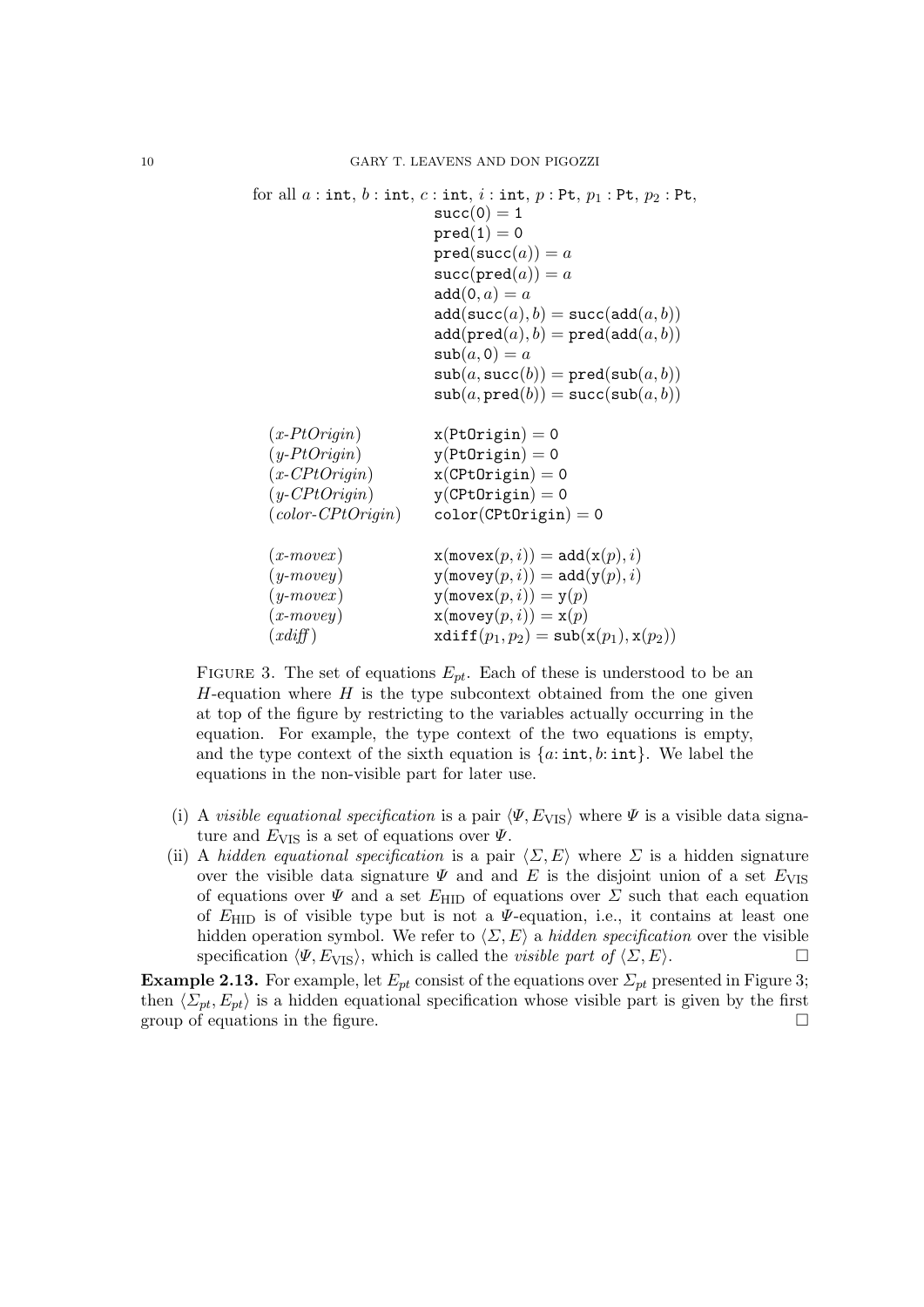### EQUATIONAL REASONING WITH SUBTYPES 11

for all  $i : \text{int}, cp : \text{CPt},$  $(color-movex)$  color(movex $(cp, i)$ ) = color $(cp)$  $(color-movey)$  color(movey $(cp, i)$ ) = color(cp)

FIGURE 4. Equations in  $E_{cpt}$  added to those in  $E_{pt}$ . The type context of each equation is to be understood to be the one given at top of the figure.

**Example 2.14.** The equations in  $E_{pt}$  do not require that the operations movex and movey preserve the color of a CPt argument. However, this can be ensured by adding to  $E_{pt}$  the first two additional equations given in Figure 4. This gives the set of equations  $E_{cpt}$ .

The restriction to equations of visible type in a hidden equational specification is nonstandard but is natural from the perspective of operational semantics. That is, in operational terms, one views the equations as specifying the output of programs, which indirectly determine the behavior of the hidden data objects the programs manipulate. One can imagine that the program executes by taking visible data as input, forming hidden data objects by means of the constructors, and finally outputting visible data by means of the attributes. To reflect the fact that one can only observe the visible outputs of program executions, we restrict the underlying equational logic so that equality comparisons between hidden data is not allowed. The only notion of equality appropriate from this perspective is behavioral equivalence.

The restriction that only equations of visible type are allowed does not guarantee that an equational specification is consistent, and it does not guarantee that it is a conservative extension of its visible part. A stronger condition, however, can be used to guarantee consistency. One such condition is embodied in Goguen and Malcolm's notion of a local equation [15]; they prove that if the hidden equations of a specification are local then the specification is consistent. It can also be shown that it is a conservative extension of its visible part.

2.5. Model Theory. We now relate equations and their algebraic models.

**Definition 2.15** (satisfaction and validity of equations). Let  $A$  be a  $\Sigma$ -algebra. An equation  $\forall H(t=t')$  is *satisfied* in a dynamic or virtual H-environment  $\bar{a}$  of  $\vec{A}$  if  $t^{\mathbf{A}}[\bar{a}] = t'^{\mathbf{A}}[\bar{a}].$ It is valid in  $A$  if it is satisfied in every dynamic H-environment of  $A$ ; we say that  $A$  is a model of  $\forall H(t = t')$  in this event.

The virtual environments of a  $\Sigma$ -algebra **A** are exactly the dynamic environments of its order-sorted transform  $A^{\circ}$ . Thus an H-equation is satisfied in every virtual H-environment of **A** if it is satisfied by every dynamic  $H$ -environment of  $A^\circ$ . Consequently the notion of the validity of an equation based on virtual environments is subsumed under that of validity based on dynamic environments only.

For example, **PT** is a model of the  $\langle p : \text{Pt}, i : \text{int} \rangle$ -equation,  $\mathbf{x}(\text{move}(p, i)) = \text{add}(\mathbf{x}(p), i),$ since it is true in every  $\langle p : \text{Pt}, i : \text{int}\rangle$ -environment, in PT, including non-dynamic ones such as  $\langle 18, 47, 342 \rangle$ , 54). Thus this equation is valid in both PT and in PT<sup>°</sup>. However, equations are not, in general, true in virtual environments even when they hold in all dynamic environments. That is, an algebra may be a model of an equation without its ordersorted transform being a model. For example, while  $PT$  is a model of the  $\langle p : \text{Pt} \rangle$ -equation movex $(p, 0) = p$ ,  $PT^{\circ}$  is not a model of this equation, due to the (intentionally strange)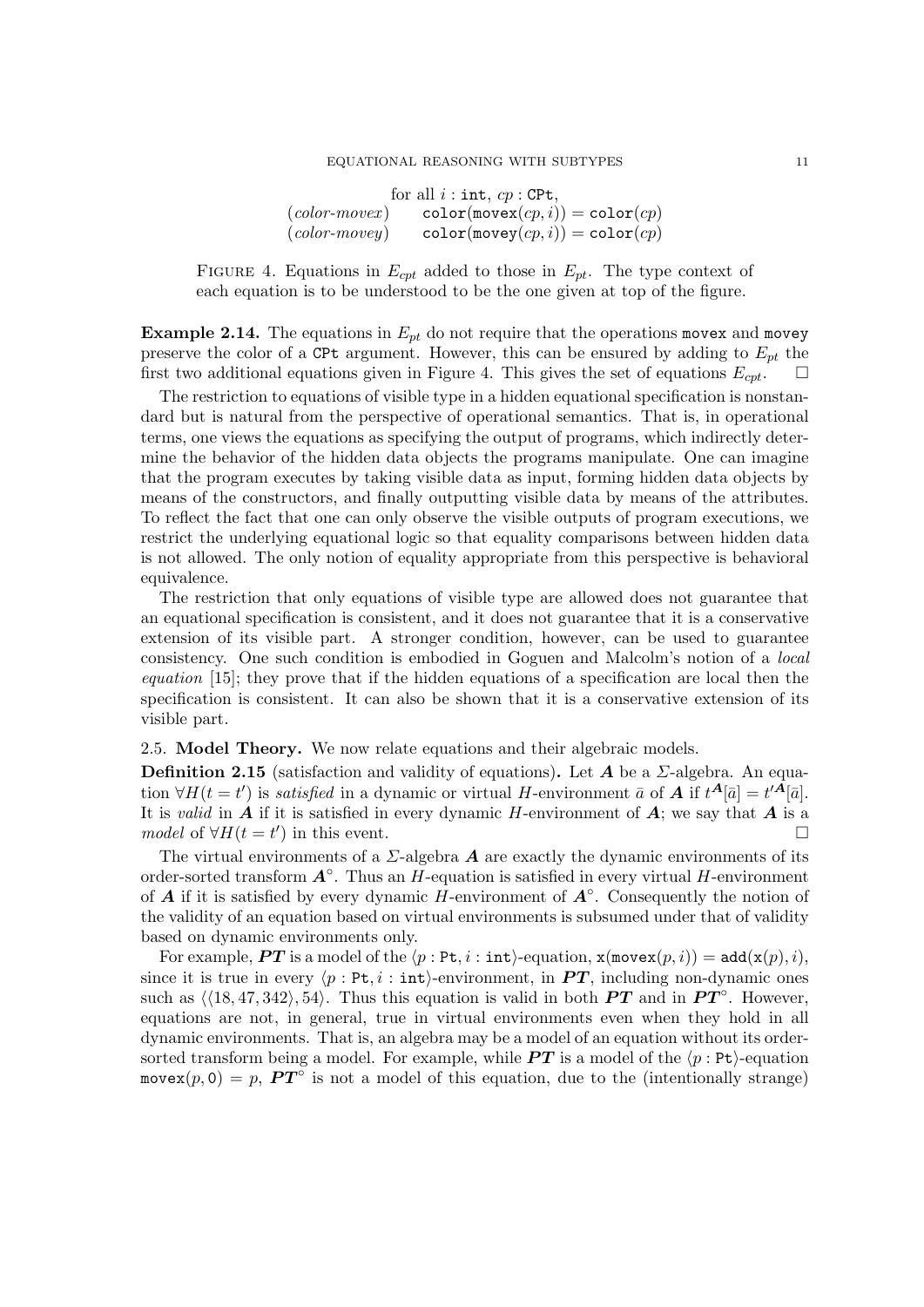$$
\begin{array}{rcl}\n\text{move}^{\text{CPT}}(\langle x, y \rangle, a) & = & \langle x + a, y \rangle \\
\text{move}^{\text{CPT}}(\langle x, y, c \rangle, a) & = & \langle x + a, y, c \rangle \\
\text{move}^{\text{CPT}}(\langle x, y \rangle, a) & = & \langle x, y + a \rangle \\
\text{move}^{\text{CPT}}(\langle x, y, c \rangle, a) & = & \langle x, y + a, c \rangle \\
\text{for all other operations, } g \notin \{\text{move}, \text{move}\}, g^{\text{CPT}} = g^{\text{PT}}.\n\end{array}
$$

FIGURE 5. Definitions of  $CPT$ 's operation interpretations.

definition of movex. To see this, consider the non-dynamic environment  $\langle \langle 18, 47, 342 \rangle \rangle$ , which binds the variable  $p$ : Pt to the colored point  $\langle 18, 47, 342 \rangle$ ; in this environment, movex $(p, 0)$ <sup>PT</sup> $[\langle 18, 47, 342 \rangle] = \langle 18, 47, 18 \rangle$ , which is not the same as  $p^{PT}[\langle 18, 47, 342 \rangle] =$  $\langle 18, 47, 342 \rangle$ . On the other hand, both the algebra  $CPT$ , whose carrier sets are the same as those in  $PT$  and whose operations are described in Figure 5, and its order-sorted transform are models of this equation.

**Definition 2.16** (models; nominal and order-sorted models). Let  $\langle \Sigma, E \rangle$  be an equational specification. The class of models of  $\langle \Sigma, E \rangle$ , i.e., the class of all  $\Sigma$ -algebras that are models of every equation in E is denoted by  $\mathsf{Mod}(E)$ . The class of all nominal (resp. order-sorted) models of E, i.e., nominal (resp. order-sorted) algebras that are models of  $\langle \Sigma, E \rangle$ , is denoted by  $\mathsf{Mod}_{\mathsf{NOM}}(E)$  (resp.  $\mathsf{Mod}_{\mathsf{ORD}}(E)$ ).

The class  $\textsf{Mod}(E)$  of all models of  $\langle \Sigma, E \rangle$  is called the *loose semantics* of  $\langle \Sigma, E \rangle$ .

We note that, in general,  $\mathsf{Mod}_{ORD}(E) \subseteq \mathsf{Mod}_{\mathrm{NOM}}(E)$ . For example, PT is a model of  $\langle \Sigma_{pt}, E_{pt} \rangle$ ; hence **PT** is in Mod( $E_{pt}$ ). Since **PT** is both a nominal  $\Sigma_{pt}$ -algebra and a model of each equation in  $E_{pt}$ , **PT** is a nominal model of  $\langle \Sigma_{pt}, E_{pt} \rangle$ , i.e., **PT**  $\in \mathsf{Mod}_{\mathsf{NOM}}(E_{pt})$ . But **PT** is not a model of the additional equations in  $E_{cpt}$ ; indeed both of the equations in Figure 4 are invalid in **PT**. Therefore **PT** is not a model of  $\langle \Sigma_{pt}, E_{cpt} \rangle$ . On the other hand, CPT is a model of  $\langle \Sigma_{pt}, E_{cpt} \rangle$ ; since CPT is also nominal it is also a nominal model of  $\langle \Sigma_{pt}, E_{cpt} \rangle$ ; similarly,  $\mathbf{CPT}^\circ$  is also a nominal model of  $\langle \Sigma_{pt}, E_{cpt} \rangle$ .

We could have considered also a notion of *virtual model*, where the equations of  $E$  are required to be satisfied in all virtual environments as well as all dynamic ones. But it is easy to see that an algebra is a virtual model in this sense if and only if its order-sorted transform is a model in the sense of Def. 2.16 so the notion is not needed; cf. the remarks following Def. 2.15.

**Definition 2.17** (nominal and order-sorted consequence). An H-equation  $\forall H(t = t')$  over  $\Sigma$  is a nominal (resp. order-sorted) consequence of  $\langle \Sigma, E \rangle$ , in symbols  $E \vDash_{\text{NOM}} \forall H(t = t')$ (resp.  $E \models_{ORD} \forall H(t = t')$ ), if it is valid in every nominal (resp. order-sorted) model of  $\langle \Sigma, E \rangle$ .

In the theory of specifications additional extra-equational conditions may be imposed in order to restrict the class of models. One natural restriction is to require all models to be term-generated; that is one could require that every element of the carrier of a model can be obtained by applying operations, starting from constants. If in addition the model is required to be initial in the category of all models, then the class of restricted models would contain only one algebra up to isomorphism, making it "categorical" [27, 29].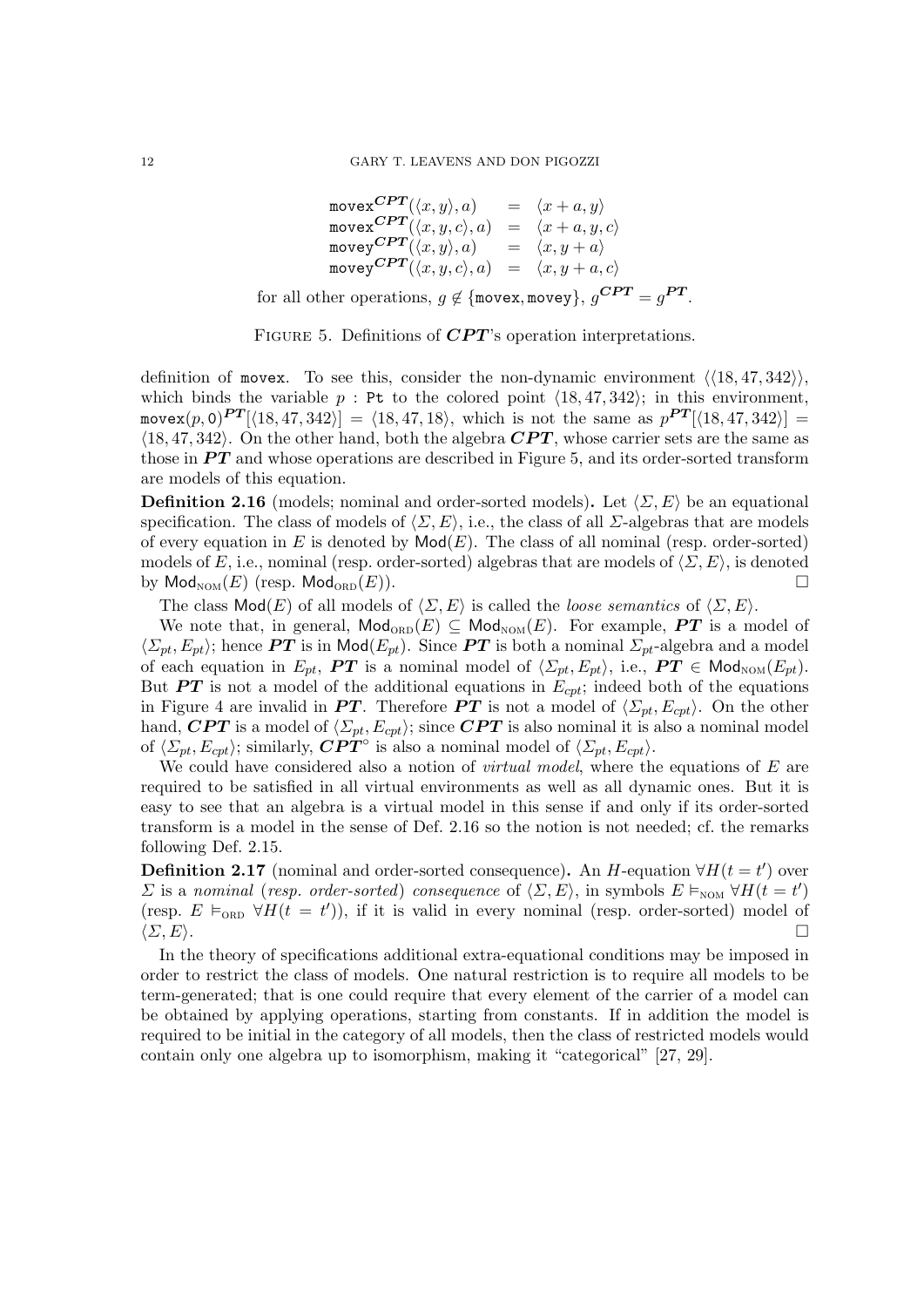Because OO programming languages contain "abstract" types that are not term-generated, we do not restrict our study to term-generated models. However, a programming language will have a fixed set of built-in types, which correspond to our notion of visible types, and the class of reducts of the restricted models to these types, the *visible reducts*, will be categorical; this implies that the class of restricted models of the visible part of a hidden specification will be categorical. We refer to the class of restricted models of a hidden equational specification as VIS-categorical when we impose this restriction that the class of reducts of the visible part of the signature be term-generated and initial. Without any real loss of generality we will assume that, if the class of restricted models is VIS-categorical, then the visible reduct is fixed; that is, for every pair of restricted models, the visible reducts are the same. This so-called fixed data assumption is incorporated into the definition of a hidden specification in [16, 15], but is relaxed in some of the subsequent work on hidden algebras, e.g., [6, 34].

2.6. Proof Theory. The formal proof system given in Figure 6 is essentially the one given in Ehrig and Mahr's book [11, p. 111] appropriately modified to handle subtyping. In their book every variable has a preassigned type that is fixed at the beginning and consequently sets of variables play the role of type contexts; this accounts for most of the difference between our equational logic and that of Ehrig and Mahr.

The following two type-context-modifying rules, which are often taken as part of the formalism, are derivable from  $(invar)$  and will be used in the sequel.

| (abstr) | \n $\frac{E \vdash \forall H'(t = t')}{E \vdash \forall H(t = t')}$ \n | where $H' \subseteq H$                                                                                          |
|---------|------------------------------------------------------------------------|-----------------------------------------------------------------------------------------------------------------|
| (concr) | \n $\frac{E \vdash \forall H'(t = t')}{E \vdash \forall H(t = t')}$ \n | where $H = H' \setminus \{y: T\}$ , $y$ does not occur in $t$ or $t'$ , and $T$ is nominally nonvacuous in $H'$ |

A type  $T$  is said to be *nominally (resp. subsumptively)* vacuous in a type context  $H$  if  $\mathbf{Tm}_{\Sigma}(H)_T = \emptyset$  (resp.  $\mathbf{Tm}_{\Sigma}(H)_T^{\circ} = \emptyset$ ).

**Definition 2.18.** Let  $\langle \Sigma, E \rangle$  be an equational specification. An equation over  $\Sigma$ ,  $\forall H(t =$ t'), is nominally (resp. subsumptively) equationally provable from E, in symbols  $E \vdash_{\text{NOM}}$  $\forall H(t = t')$  (resp.  $E \vdash_{\text{SUB}} \forall H(t = t')$ ), if there is a finite sequence of equations over  $\Sigma$ terminating in  $\forall H(t = t')$  such that each equation is either in E or is directly derivable from preceding equations in the sequence by one of the inference rules in Figure 6 using the nominal (resp. subsumptive) forms of  $(cong)$  and  $(invar)$ .

For example, we have  $E_{pt} \vdash_{\text{NOM}} x(\text{move}(CPLOriginal, 1)) = 1.$ 

Theorem 2.19 (Completeness and Soundness Theorem for Equational Logic with Subtypes). Let  $\langle \Sigma, E \rangle$  be an equational specification, and let  $\forall H(t = t')$  be an equation over Σ.

- (i)  $E \vDash_{\text{NOM}} \forall H(t = t')$  iff  $E \vdash_{\text{NOM}} \forall H(t = t').$
- (ii)  $E \vDash_{\text{ORD}} \forall H(t=t')$  iff  $E \vdash_{\text{SUB}} \forall H(t=t')$ .

*Proof.* (i)  $\Leftarrow$ . Assume  $E \vdash_{\text{NOM}} \forall H(s = s')$  and let  $\mathbf{A} \in \text{Mod}_{\text{NOM}}(E)$  and let  $\bar{a}$  be a dynamic H-environment of **A**. We prove  $\forall H(s=s')$  is satisfied in  $\bar{a}$  by induction on the length of the derivation of  $\forall H(s = s')$ . If  $\forall H(s = s') \in E$  this follows from the definition of  $\mathsf{Mod}_{\mathsf{NOM}}(E)$ . Suppose  $\forall H(s = s')$  is of the form  $\forall H(g(t_1, \ldots, t_n) = g(t'_1))$  $(t'_1, \ldots, t'_n)$  and is obtained from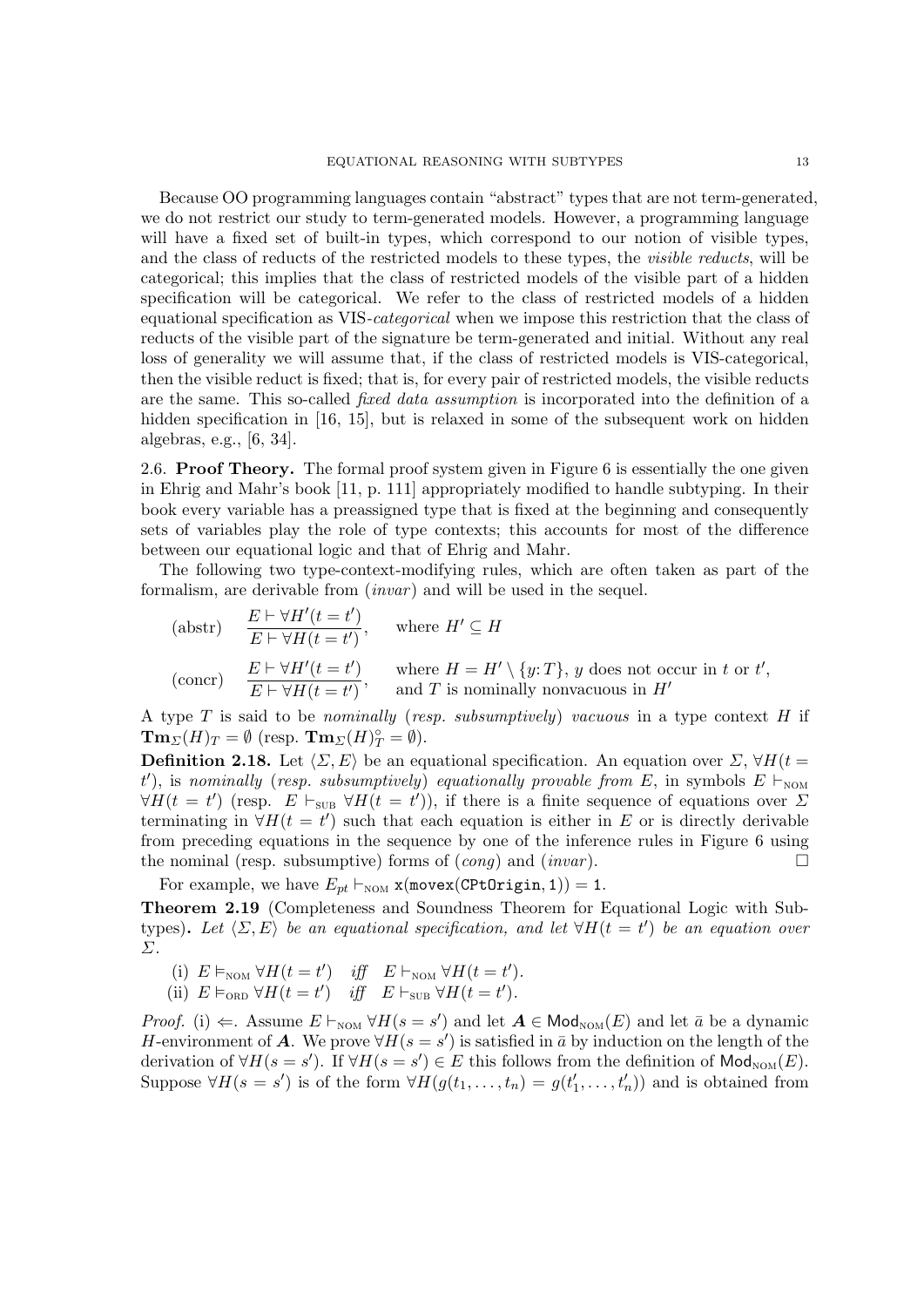$(\textit{axiom}) \quad E \vdash \forall H(t = t'), \text{ where } \forall H(t = t') \in E$  $\mathbf{r}$   $\mathbf{r}$   $\mathbf{r}$   $\mathbf{r}$   $\mathbf{r}$   $\mathbf{r}$ 

$$
(reft) \tE \vdash \forall H(t=t)
$$

$$
(sym) \qquad \qquad \frac{E\vdash \forall H(t=t')}{E\vdash \forall H(t'=t)}
$$

$$
(trans) \qquad \frac{E \vdash \forall H(t = t'), \ E \vdash \forall H(t' = t'')}{E \vdash \forall H(t = t'')}
$$

$$
(cong)_{\text{NOM}} \quad \frac{E \vdash \forall H(t_1 = t'_1), \dots, E \vdash \forall H(t_n = t'_n)}{E \vdash \forall H(g(t_1, \dots, t_n) = g(t'_1, \dots, t'_n))},
$$

where  $\forall H(t_1 = t_1)$  $\mathcal{H}_1), \ldots, \forall H(t_n = t'_n)$  $n'$  are of **nominal** types  $T_1, \ldots, T_n$ , and  $T_1, \ldots, T_n$  is an admissible domain of g

$$
(cong)_{\text{SUB}} \qquad \frac{E \vdash \forall H(t_1 = t'_1), \dots, E \vdash \forall H(t_n = t'_n)}{E \vdash \forall H(g(t_1, \dots, t_n) = g(t'_1, \dots, t'_n))},
$$

where  $\forall H(t_1 = t_1)$  $\mathcal{H}_1), \ldots, \forall H(t_n = t'_n)$  $n'$ <sub>n</sub>) are of **subsumptive** types  $T_1, \ldots, T_n$ , and  $\overline{T}_1, \ldots, \overline{T}_n$  is an admissible domain of g

$$
(invar)_{\text{NOM}} \quad \frac{E \vdash \forall H'(t[x_1: T_1, \ldots, x_n: T_n] = t'[x_1: T_1, \ldots, x_n: T_n])}{E \vdash \forall H(t[t_1, \ldots, t_n] = t'[t_1, \ldots, t_n])},
$$

where  $t_1, \ldots, t_n$  are of **nominal** H-types  $T_1, \ldots, T_n$ 

$$
(invar)_{\text{SUB}} \quad \frac{E \vdash \forall H'(t[x_1: T_1, \ldots, x_n: T_n] = t'[x_1: T_1, \ldots, x_n: T_n])}{E \vdash \forall H(t[t_1, \ldots, t_n] = t'[t_1, \ldots, t_n])},
$$

where  $t_1, \ldots, t_n$  are of subsumptive H-types  $T_1, \ldots, T_n$ .

FIGURE 6. Axioms and inference rules for nominal and subsumptive equational logic with subtyping over a set of equations  $E$ . The differences between the nominal and subsumptive forms of  $(cong)$  and  $(invar)$  are highlighted in boldface.

 $\forall H(t_1=t_1)$  $\mathcal{H}_1), \ldots, \forall H(t_n = t'_n)$  $n'$  of nominal type  $T_1, \ldots, T_n$ , which is an admissible domain of g, by application of  $(cong)_{\text{NOM}}$ . By the induction hypothesis  $t_i^{\mathbf{A}}[\bar{a}] = t_i'^{\mathbf{A}}[\bar{a}]$  for  $i \leq n$ . Thus  $s^{\hat{A}}[\bar{a}] = g^{\hat{A}}(t_1^{\hat{A}}[\bar{a}], \ldots, t_n^{\hat{A}}[\bar{a}]) = g^{\hat{A}}(t_1'^{\hat{A}}[\bar{a}], \ldots, t_n'^{\hat{A}}[\bar{a}]) = s'^{\hat{A}}[\bar{a}].$ 

Suppose now that  $\forall H(s=s')$  is of the form  $\forall H(t[t_1,\ldots,t_n] = t'[t_1,\ldots,t_n])$  and is obtained from  $\forall H' (t[x_1; T_1, \ldots, x_n; T_n] = t'[x_1; T_1, \ldots, x_n; T_n])$  by an application of  $(invar)_{\text{NOM}},$ where  $H' = \langle x_1: T_1, \ldots, x_m: T_n \rangle$  and  $t_1, \ldots, t_n$  are nominal H-types  $T_1, \ldots, T_n$ . Let  $\overline{b} =$  $\langle t_1^{\mathbf{A}}[\bar{a}], \ldots, t_n^{\mathbf{A}}[\bar{a}]\rangle$  and  $\bar{b}' = \langle t_1'^{\mathbf{A}}[\bar{a}], \ldots, t_n'^{\mathbf{A}}[\bar{a}]\rangle$ . Then  $\bar{b}$  and  $\bar{b}'$  are dynamic  $H'$ -environments, since **A** is nominal, and  $\bar{b} = \bar{b}'$  by the induction hypothesis. So  $s^A[\bar{a}] = t^A[\bar{b}] = t^A[\bar{b}'] =$  $s^{\prime A}[\bar{a}].$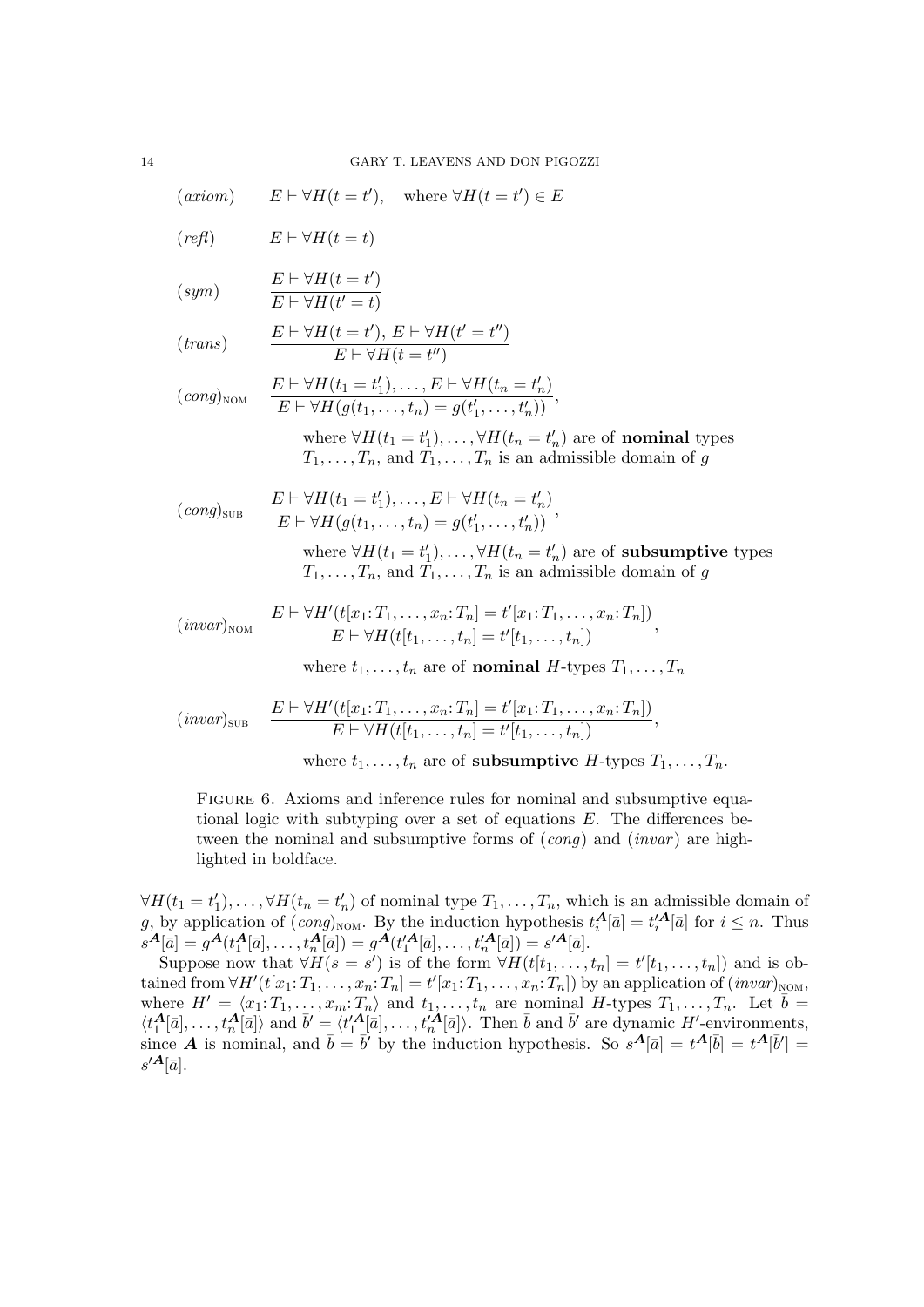The verifications that  $\forall H(t = t')$  is satisfied in  $\bar{a}$  when it is obtained using  $(reff)$ ,  $(sym)$ , or (trans) are similar.

(ii)  $\Leftarrow$ . Assume now that  $E \vdash_{\text{SUB}} \forall H(s = s')$  and let  $\mathbf{A} \in \mathsf{Mod}_{\text{ORD}}(E)$  and let  $\bar{a}$  be a dynamic  $H$ -environment of  $\bf{A}$ . Then the proof is similar to that above with the "nominal" concepts replaced by the corresponding "subsumptive" ones. The reason the  $\bar{b}$  and  $\bar{b}'$ obtained as above are dynamic  $H'$ -environments, is because in this case  $A$  is order-sorted.

(i)  $\Rightarrow$ . We prove the contrapositive. Assume E  $\nvDash_{\text{NOM}} \forall H(s = s')$ . We construct a nominal model of E and an H-environment in which  $\forall H(s = s')$  is not valid. Let  $\Theta =$  $\langle \Theta_T : T \in \text{TYPE} \rangle$  be the sorted binary relation on  $\text{Tw}_{\Sigma}(H) = \langle \text{Tw}_{\Sigma}(H)_T : T \in \text{TYPE} \rangle$ defined by  $\Theta_T = \{ \langle t, t' \rangle : E \vdash_{\text{NOM}} \forall H(t = t') \}.$   $\Theta$  is a equivalence relation by the rules (refl), (sym), and (trans). To see that  $\Theta$  is a congruence relation, let  $g \in \mathrm{Op}_n$  with admissible type  $T_1, \ldots, T_n \to T$ , and suppose  $t_1, \ldots, t_n$  and  $t_1$  $t'_1, \ldots, t'_n$  are two sequences of well H-typed terms of nominal type  $T_1, \ldots, T_n$  such that  $\langle t_1, t'_1 \rangle \in \mathcal{O}_{T_1}, \ldots, \langle t_n, t'_n \rangle \in \mathcal{O}_{T_n}$ . Then by definition of  $\Theta$ ,  $E \vdash_{\text{NOM}} \forall H(t_1 = t_1)$  $\sum_{1}^{n}$ ),...,  $E \vdash_{\text{NOM}} \forall H(t_n = t'_n)$  $n'$ ). Thus  $E \vdash_{\text{NOM}}$  $\forall H(g(t_1,\ldots,t_n)=g(t_1)$  $f_1, \ldots, t_n)$  by  $(cong)_{\text{NOM}}$ . So  $\langle g(t_1, \ldots, t_n), g(t) \rangle$  $\langle t'_1,\ldots,t'_n\rangle\rangle\in\Theta_T.$ 

The quotient algebra  $\mathbf{Tm}_{\Sigma}(H)/\Theta$  is nominal since  $\mathbf{Tm}_{\Sigma}(H)$  is nominal. Let

 $\forall H' (t[y_1: S_1, \ldots, y_n: S_n] = t'[y_1: S_1, \ldots, y_n: S_n]) \in E,$ 

where  $H' = \langle y_1: S_1, \ldots, y_n: S_n \rangle$ , and let the equivalence class representatives  $t_1/\Theta, \ldots, t_n/\Theta$ be of nominal types  $S_1, \ldots, S_n$  in  $\mathbf{Tm}_{\Sigma}(H)/\Theta$ . Then the terms  $t_1, \ldots, t_n$  are well H-typed and of nominal H-type  $S_1, \ldots, S_n$  since  $\mathbf{Tm}_{\Sigma}(H)$  is nominal. So, by  $(\textit{invar})_{\text{NOM}},$ 

$$
t^{\mathbf{Tm}_{\Sigma}(H)/\Theta}[t_1/\Theta,\ldots,t'_n/\Theta] = t[t_1;T_1,\ldots,t_n;T_n]/\Theta
$$
  
=  $t'[t_1;T_1,\ldots,t_n;T_n]/\Theta$   
=  $t'^{\mathbf{Tm}_{\Sigma}(H)/\Theta}[t_1/\Theta,\ldots,t_n/\Theta].$ 

So  $\forall H'(t[t_1: T_1, \ldots, t_n: T_n] = t'[t_1: T_1, \ldots, t_n: T_n]) \in E$  is valid in  $\text{Tr}_{\Sigma}(H)/\Theta$  and hence  $\mathbf{Tm}_{\Sigma}(H)/\Theta$  is a nominal model of E.

Let  $H = \langle x_1: T_1, \ldots, x_n: T_n \rangle$  and let  $H/\Theta = \langle x_1/\Theta, \ldots, x_n/\Theta \rangle$  be the canonical Henvironment of  $\mathbf{Tm}_{\Sigma}(H)/\Theta$ .

$$
s^{\mathbf{Tm}_{\Sigma}(H)/\Theta}[x_1/\Theta,\ldots,x_n/\Theta] = s[x_1;T_1,\ldots,x_n;T_n]/\Theta
$$
  
\n
$$
\neq s'[x_1;T_1,\ldots,x_n;T_n]/\Theta
$$
  
\n
$$
= s'^{\mathbf{Tm}_{\Sigma}(H)/\Theta}[x_1/\Theta,\ldots,x_n/\Theta],
$$

where the inequality holds by assumption. So  $E \nvDash_{\text{NOM}} \forall H(s = s')$ .

(ii)  $\Rightarrow$ . Assume  $E \nvDash_{\text{SUB}} \forall H(s = s')$ . Let  $\Theta^{\circ} = \langle \Theta^{\circ}_T : T \in \text{TYPE} \rangle$  be the sorted binary relation on  $\mathrm{Tm}_{\varSigma}(H)^\circ = \langle \mathrm{Tm}_{\varSigma}(H)_T^\circ \rangle$  $\overline{P}$  :  $T \in \text{TYPE} \rangle$  defined by  $\overline{\Theta}^{\circ}_{T} = \{ \langle t, t' \rangle : E \vdash_{\text{SUB}} \}$  $\forall H(t=t')$ . A verification that  $\forall H(s=s')$  is not valid in  $\mathbf{Tm}_{\Sigma}(H)^{\circ}/\Theta^{\circ}$  is obtained from the one above by making the obvious modifications.  $\Box$ 

The completeness and soundness theorem shows that the formal methods of equational logic alone are adequate for characterizing both the order-sorted and the nominal models of an equational specification (corresponding respectively to whether or not (subsumption) is admitted as a typing rule). It is well known, however, that they are not adequate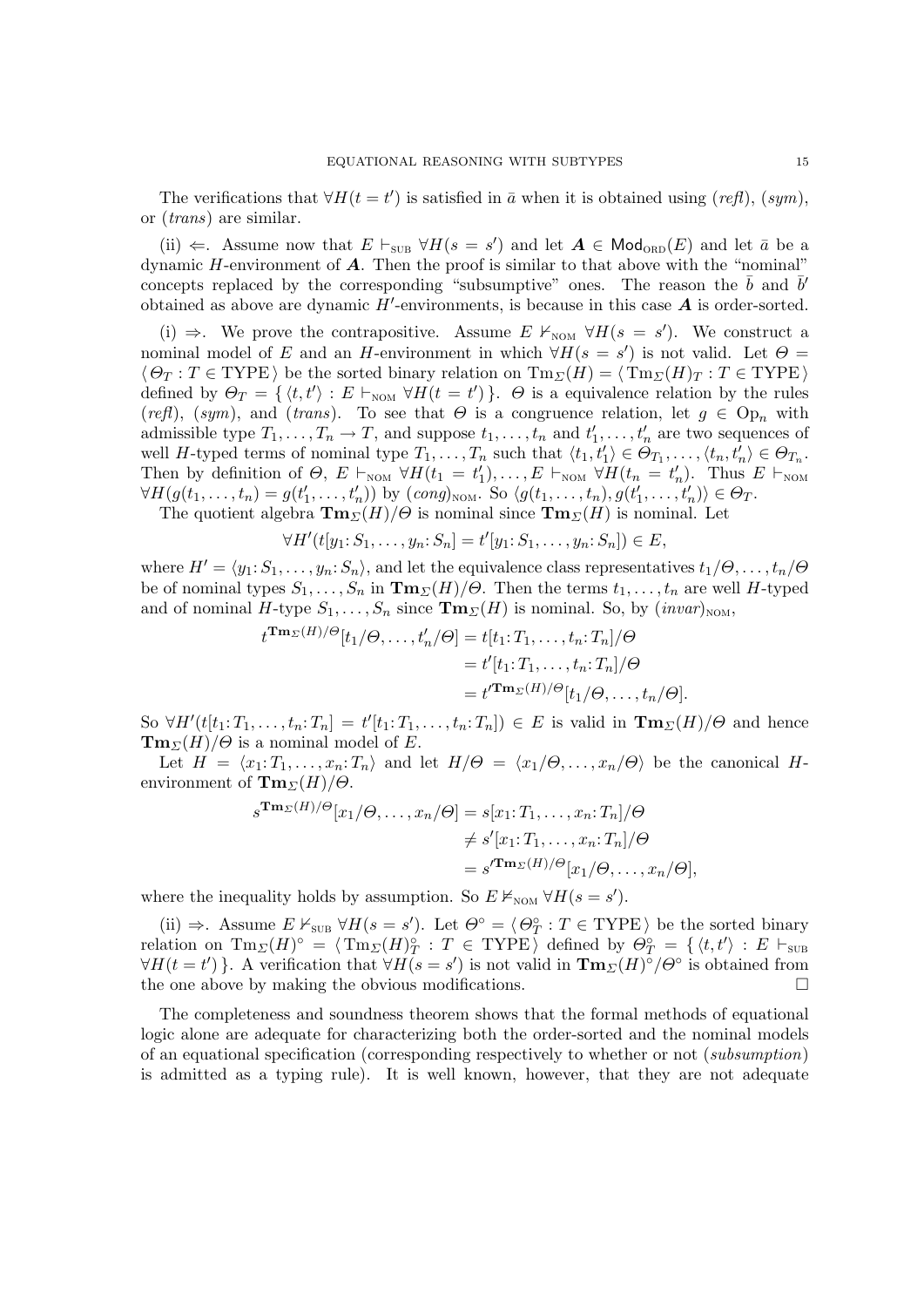for those models in which identity coincides with behavioral equivalence and hence inadequate for characterizing the correctly behaviorally subtyped models of the specification (see Section 5). A new equational logic is required with an expanded notion of consequence [3, 7, 33, 34, 35]. These ideas are developed in the next section.

Before turning to this however, we give an alternative formalization of equational consequence that will prove useful in developing the proof theory of behavioral equivalence.

**Definition 2.20.** Let E be a set of equations and let  $\check{E} = \{ \forall H(t = t') : \forall H(t' = t') \}$ t)  $\in E$ . Let  $H = \langle x_1: T_1, \ldots, x_n: T_n \rangle$  be a fixed but arbitrary type context. Define  $\equiv_E(H) = \langle \equiv_E(H)_T : T \in \text{TYPE} \rangle$  to be the TYPE-sorted binary relation on  $\text{Tw}_{\Sigma}(H)$ such that, for all H-terms t and t' of nominal type T,  $t \equiv_E(H)_T t'$  iff there is a  $\Sigma$ -term  $r[z: S, x_1: T_1, \ldots, x_n: T_n]$  of type T, with exactly one occurrence of a distinguished variable z, and an equation  $\forall K(e[y_1: S_1, \ldots, y_m: S_m] = e'[y_1: S_1, \ldots, y_m: S_m])$  of type S in  $E \cup E'$ such that

$$
t = r[e[u_1, ..., u_m], x_1, ..., x_n]
$$
 and  $t' = r[e'[u_1, ..., u_m], x_1, ..., x_n],$ 

where  $u_i[x_1: T_1, \ldots, x_n: T_n]: S_i$ , for  $i \leq n$ , are arbitrary *H*-terms.

Define  $\equiv_E(H)^* = \langle \equiv_E(H)^*_1 \rangle$ <sup>\*</sup><sub>T</sub>:  $T \in \text{TYPE}$  to be the reflexive and transitive closure of  $\equiv_E(H)$ .

Note that  $\equiv_E(H)^*$  is symmetric because  $\equiv_E(H)$  is obviously symmetric.

**Lemma 2.21** (Alternative Formalization of Equational Deduction). Let  $\langle \Sigma, E \rangle$  be an equational specification and  $\forall H(t=t')$  be an H-equation of type T. Then

$$
E \vdash_{\text{NOM}} \forall H(t = t') \quad \text{iff} \quad t \equiv_E(H)^*_{T} t'.
$$

Proof. The proof of the implication from right to left is straightforward and is omitted.

For the implication in the opposite direction we show that  $t \equiv_E(H)_I^*$  $_{T}^{*}$  *t'* for every equation  $\forall H(t = t')$  of type T included in E, and that  $\equiv_E(H)^*$  is closed under the rules of equational logic in the sense that the set of equations  $\forall H(t = t')$  such that  $t \equiv_E(H)_T^*$  $_{T}^{\ast}$  t', where T is the type of  $\forall H(t=t')$ , is closed under equational deduction. Consider any equation  $\forall H(e[x_1: T_1, \ldots, x_m: T_m] = e'[x_1: T_1, \ldots, x_m: T_m])$  in E and let S be its type. Taking  $r[z: S, x_1: T_1, \ldots, x_m: T_m]$  to be  $z: S$  and  $u_i[x_1: T_1, \ldots, x_n: T_n]$  to be  $x_i: T_i$  for each  $i \leq n$  we get

$$
r[e[u_1, \ldots, u_m], x_1, \ldots, x_n] = e \text{ and } r[e'[u_1, \ldots, u_m], x_1, \ldots, x_n] = e'.
$$
  
So by definition  $e \equiv_E(H)_S e'$  and hence  $e \equiv_E(H)_S^* e'$ .

The relation  $\equiv_E(H)^*$  is closed under the rules (*refl*), (*sym*), and (*trans*) by construction. We now show it is also closed under  $(cong)_{\text{NOM}}$ . For this purpose we first show that the closure of  $\equiv_E(H)$  under  $(cong)_{\text{NOM}}$  is included in  $\equiv_E(H)^*$ . Let  $g \in \text{Op}_n$  and let  $T_1, \ldots, T_n \to T$  be an admissible type of g. Suppose  $t_i \equiv_E(H)_{T_i} t_i$  $i \leq n$ . To show  $g(t_1,\ldots,t_n)\equiv_E(H)_T^*$  $_{T}^{*}$   $g(t)$  $t'_1, \ldots, t'_n$  it suffices to show that

(1) 
$$
g(t'_1,\ldots,t'_{i-1},t_i,t_{i+1},\ldots,t_n) \equiv_E(H)_T g(t'_1,\ldots,t'_{i-1},t'_i,t_{i+1},\ldots,t_n)
$$

for each  $i \leq n$ . There is an equation  $\forall K(e[y_1: S_1, \ldots, y_m: S_m] = e'[y_1: S_1, \ldots, y_m: S_m])$  in  $E \cup \breve{E}$  of type S such that  $t_i = r[e[\bar{u}], \bar{x}]$  and  $t'_i = r[e'[\bar{u}], \bar{x}]$ , where  $\bar{u} = u_1, \ldots, u_m$  and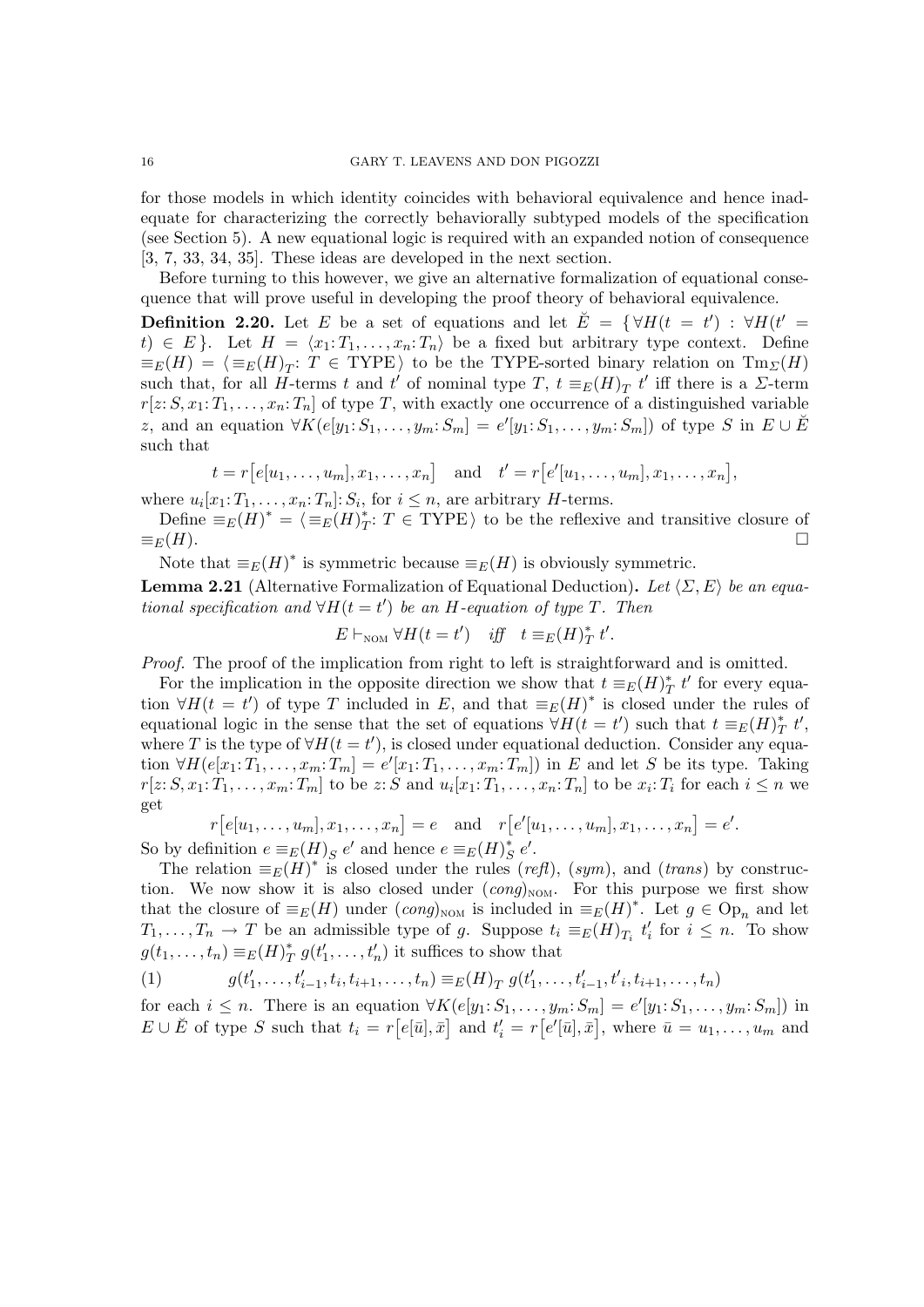$$
\bar{x} = x_1, \dots, x_n.
$$
 Thus

$$
g(t'_1,\ldots,t'_{i-1},t_i,t_{i+1},\ldots,t_n) = g(t'_1,\ldots,t'_{i-1},r[e[\bar{u}],\bar{x}],t_{i+1},\ldots,t_n),
$$
  

$$
g(t'_1,\ldots,t'_{i-1},t'_i,t_{i+1},\ldots,t_n) = g(t'_1,\ldots,t'_{i-1},r[e'[\bar{u}],\bar{x}],t_{i+1},\ldots,t_n).
$$

So  $g(t)$  $t'_{1}, \ldots, t'_{i-1}, t_{i}, t_{i+1}, \ldots, t_{n}) = s[e[\bar{u}], \bar{x}] \text{ and } g(t')$  $t'_{i_1}, \ldots, t'_{i-1}, t'_{i_1}, t_{i+1}, \ldots, t_n) = s[e'[{\bar u}], {\bar x}],$ where

$$
s[z; T_i, x_1; T_1, \dots, x_n; T_n] = g(t'_0[\bar{x}], \dots, t'_{i-1}[\bar{x}], z, t_{i+1}[\bar{x}], \dots, t_n[\bar{x}]).
$$
  
holds

So  $(1)$ 

Suppose now that,  $g \in \text{Op}_n$ ,  $T_1, \ldots, T_n \to T$  is an admissible type of g, and for each  $i \leq n, t_i \equiv_E(H)_T^*$  $_{T_i}^*$   $t_i'$ '<sub>i</sub>. Then for each  $i \leq n$  there exist terms  $s_i^1, \ldots, s_i^m$  such that

$$
t_i = s_i^1 \equiv_E(H)_{T_i} s_i^2 \equiv_E(H)_{T_i} \cdots \equiv_E(H)_{T_i} s_i^{m-1} \equiv_E(H)_{T_i} s_i^m = t_i'
$$

(note that he length of the sequences  $s_i^1, \ldots, s_i^m$  can be taken to be the same for all *i* because  $\equiv_E(H)_{T_i}$  is reflexive). By the result just established,  $g(s_1^1, \ldots, s_n^1) \equiv_E(H)_{T}^* \cdots \equiv_E(H)_{T}^*$  $g(s_1^m, \ldots, s_n^m)$ . So by transitivity of  $\equiv_E(H)_1^*$  $f(T, g(t_1, \ldots, t_n) \equiv_E(H))^*_{T}$  $\int_T^* g(t)$  $t'_1, \ldots, t'_n$ , as desired.

To show that  $\equiv_E(H)^*$  is closed under  $(invar)_{\text{NOM}}$ , we first show that  $\equiv_E(H)$  is closed under  $(invar)_{\text{NOM}}$ . Suppose  $t[z_1:R_1,\ldots,z_p:R_p] \equiv_E(H')_R t'[z_1:R_1,\ldots,z_p:R_p]$  for some type context H', and suppose  $w_1, \ldots, w_p$  are terms of nominal H-type  $R_1, \ldots, R_p$ . We must show that  $t[w_1, \ldots, w_p] \equiv_E(H)_R t'[w_1, \ldots, w_p]$ . Now, by definition of  $\equiv_E(H')_R$ , there is a term  $r[z: S, z_1: R_1, \ldots, z_p: R_p]$  and an equation  $\forall K(e[y_1: S_1, \ldots, y_m: S_m] = e'[y_1: S_1, \ldots, y_m: S_m])$ in  $E \cup \tilde{E}$  of type S such that

$$
t = r[e[u_1[\overline{z}],...,u_m[\overline{z}]], \overline{z}]
$$
 and  $t' = r[e'[u_1[\overline{z}],...,u_m[\overline{z}]], \overline{z}],$ 

where  $\bar{z} = z_1, \ldots, z_p$ . Now define  $v_i[x_1, \ldots, x_n] = u_i\big[w_1[x_1, \ldots, x_n], \ldots, w_p[x_1, \ldots, x_n]\big]$  for every  $i \leq m$ , and consider the term

$$
s[z: S, x_1, \ldots, x_n] = r[z: S, w_1[x_1, \ldots, x_n], \ldots, w_p[x_1, \ldots, x_n]].
$$

Thus

$$
t[w_1, ..., w_p] = s[e[v_1, ..., v_m], x_1, ..., x_n]
$$
 and  
\n $t'[w_1, ..., w_p] = s[e'[v_1, ..., v_m], x_1, ..., x_n],$ 

so by definition of  $\equiv_E(H)_R$ ,  $t[w_1, \ldots, w_p] \equiv_E(H)_R t'[w_1, \ldots, w_p]$ .

The closure of  $\equiv_E(H)^*$  under  $(invar)_{\text{NOM}}$  is an immediate consequence of the closure of  $\equiv_E(H)$ .

#### 3. The Logic of Behavioral Equivalence

The notion of behavioral equivalence is simple in concept: two hidden objects of the same type are behaviorally equivalent if any procedure whose parameter is of this type returns the same visible result when executed with either of the two objects as input. The notion arises from the alternative view of a data structure as a transition system in which the hidden objects represent states of the system and the methods that are not attributes induce transitions between states. (The term "constructors" which we introduced earlier for such methods is appropriate for the algebraic but not for the transition-system paradigm.) At a more abstract level the transition-system paradigm can be characterized as coalgebraic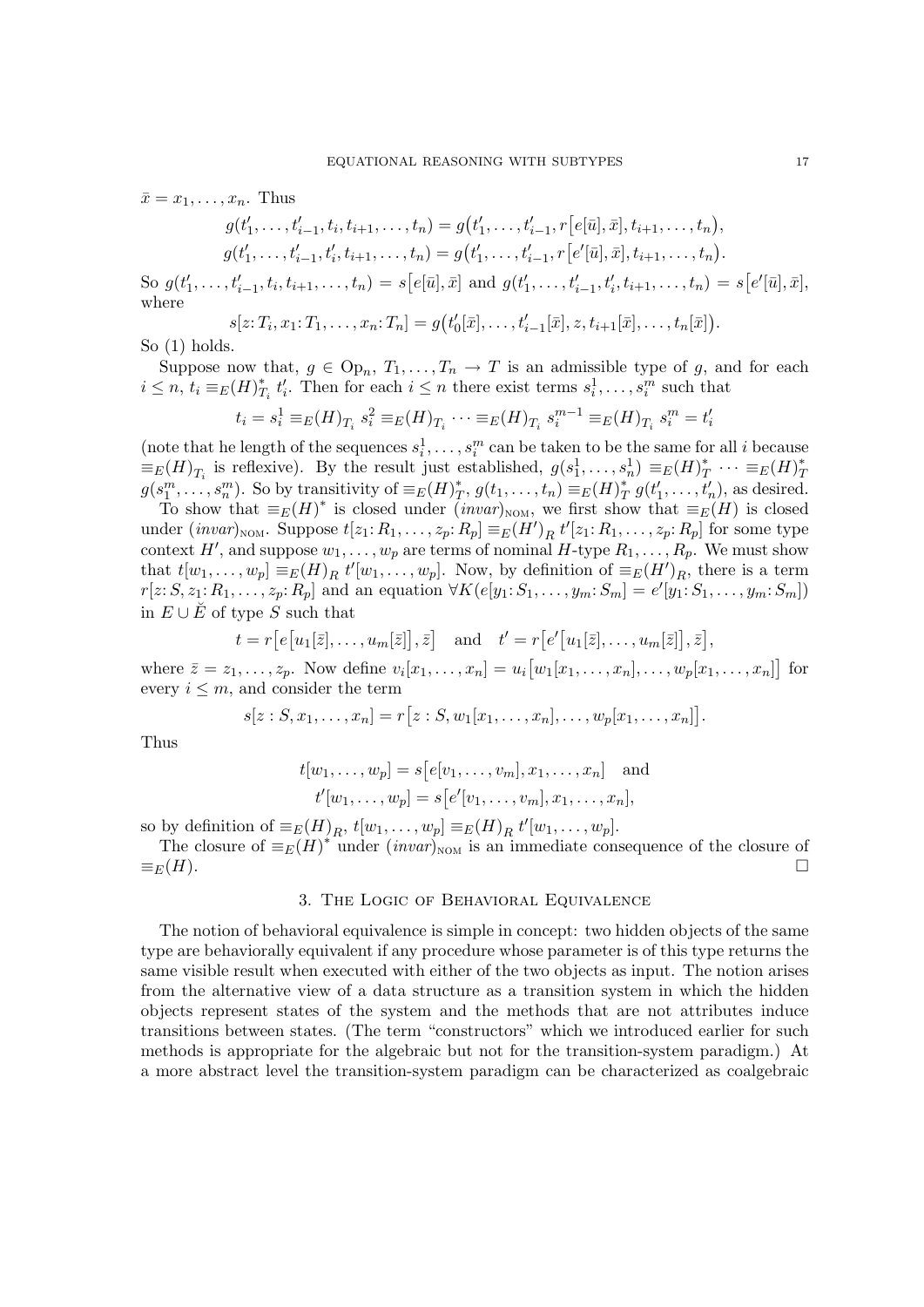[19, 20, 35] with coinduction as the basis of the corresponding proof theory. (This is in contrast to the algebraic paradigm where induction forms the basis of the proof theory.) Behavioral equivalence has proved to be a useful device for importing transition-system and coalgebraic methods into the algebraic paradigm, and has served as the basis of a formal theory of subtyping in our earlier work [22, 23].

In the context of logic the basic idea is an old one, going back to the beginnings of algebraic logic and the Lindenbaum-Tarski process [38]. More recently it has been the principal feature of abstract algebraic logic (which can also be viewed as coalgebraic logic; see for instance [4, 8, 30]). In computer science it has also been around for a long time; see [22] for a systematic development of the non-proof-theoretical part of the theory in the context of correct subtyping. A more extensive development that includes parts of the proof theory but not subtyping can be found in the series of papers on hidden algebras; see [15, 16] and the many papers referenced there.

To reason effectively about behavioral equivalence and subtyping, we introduce the concept of a behavioral consequence—a relation between sets of equations and equations rather than pairs of hidden objects. The proof theory of behavioral consequence is based on coinduction, and various methods of applying coinduction in a reasonably efficient way have been investigated in the literaure (see for example [15, 33, 34]). We consider one such method here that uses the notion of a *local context*. But verifying behavioral consequence can be a laborious process under the best of circumstances. One of the main things we prove in this section is the closure of behavioral consequence under nominal equational consequence; i.e., that any equation that is nominally provable from a set of behavioral consequences is itself a behavioral consequence. This turns out to be an effective method for proving correct behavioral subtyping in many cases. It works when all the equations associated with a given set of coercion functions can be proved by nominal equational logic from just a few judiciously chosen ones, which then are proved to be behavioral consequences directly by coinduction. An example in this kind is considered in some detail in the sequel.

As was alluded to in the previous paragraph, the most important application of the concept of behavioral consequence in this work is to the specification of coercion functions; correct behavioral subtyping results when the equations for a set of coercion functions are all behavioral consequences. In short, coinduction gives a sound proof theory for behavioral consequence, and hence for correct behavioral subtyping via coercion. This is treated in detail in the next section.

We begin by giving the definition of behavioral equivalence; it requires an auxiliary notion, which following Goguen and Malcolm [15] we call *context* (not to be confused with a type-context).

**Definition 3.1** (Context). Let  $\Sigma$  be a hidden signature and T a type. By a  $(\Sigma, T)$ -context, we mean a  $\Sigma$ -term of visible type of the form

(2) r[z: T, x1: S1, . . . , xm: Sm],

where z, called the *designated variable* of the S-context, is distinct from the  $y_1, \ldots, y_m$  and has just one occurrence in r.

Subtyping does not play a role in the definition of a  $(\Sigma, T)$ -context. Also, we often call a  $(\Sigma, T)$ -context a "T-context" when the signature  $\Sigma$  is understood.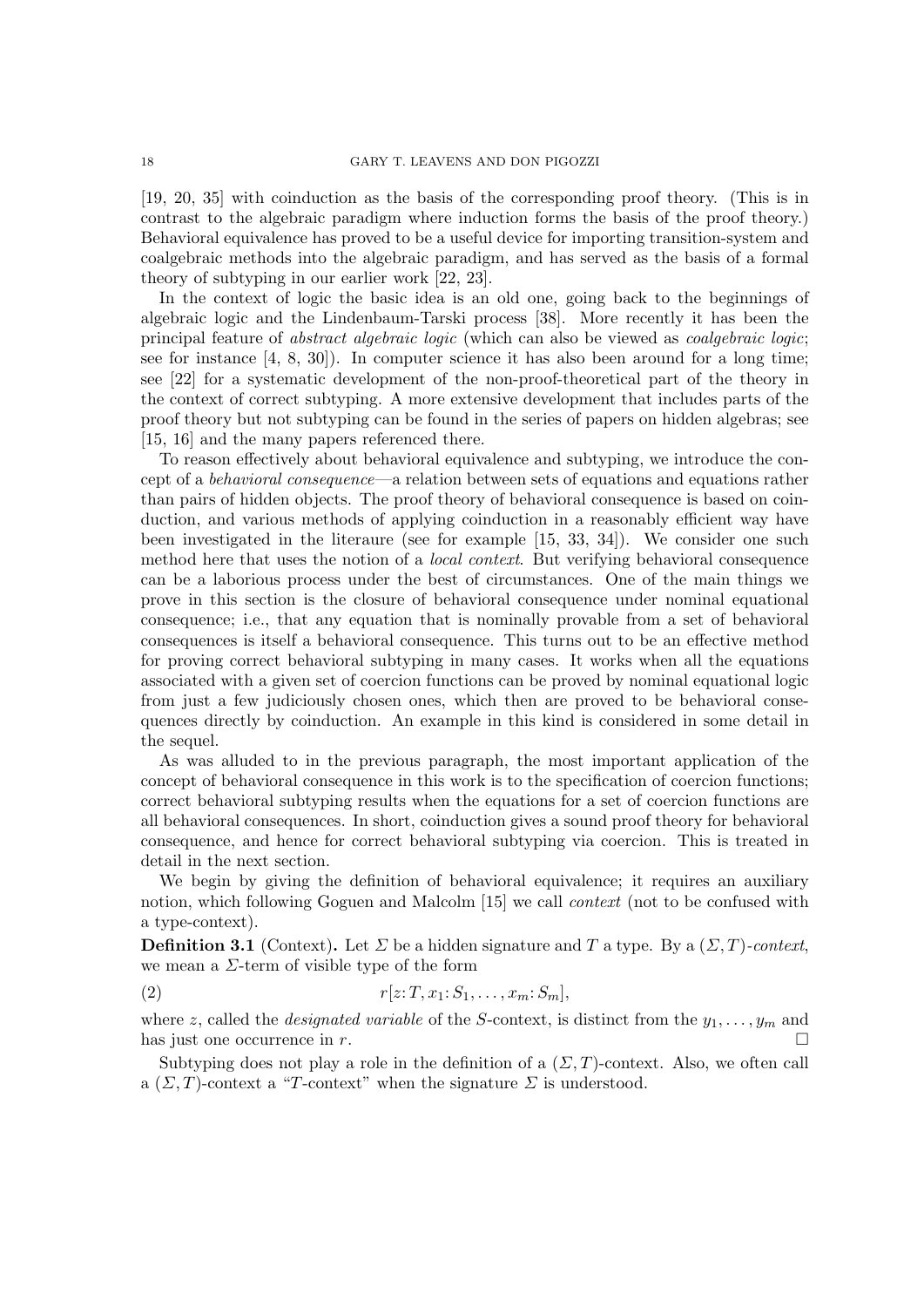**Definition 3.2** (Behavioral Equivalence). Let  $\Sigma$  be a signature,  $\mathbf{A}$  a  $\Sigma$ -algebra, and  $T$  a type. Elements  $\alpha$  and  $\alpha'$  of  $\overline{A}$  of type  $\overline{T}$  are said to be *behaviorally equivalent* if, for each T-context and all  $(b_1, \ldots, b_m) \in A_{S_1} \times \cdots \times A_{S_m}$ ,

(3) 
$$
r^{\mathbf{A}}[a, b_1, \dots, b_m] = r^{\mathbf{A}}[a', b_1, \dots, b_m].
$$

The TYPE-sorted behavioral equivalence relation  $\mathcal{BE}(A) = \langle \mathcal{BE}_T (A) : T \in \text{TYPE} \rangle$  on A is defined in the obvious way, namely,  $\mathcal{B}\mathcal{E}_T(A)$  is the set of all behaviorally equivalent pairs of elements of  $A_T$ .

We will write " $\mathcal{BE}$ " for " $\mathcal{BE}(A)$ " when the algebra A is clear from context. Note that, by taking r to be the variable z itself, we see that two visible data elements are behaviorally equivalent iff they are identical.

A context is the formal representation of a procedure that takes an object a of hidden type T, together with the parameters  $b_1, \ldots, b_m$ , as input and, upon execution, outputs the visible data element  $r^{A}[a, b_1, \ldots, b_m]$ . Intuitively, two objects are behaviorally equivalent if they give the same output for all procedures and all choices of parameters.<sup>4</sup>

In its most primitive form coinduction amounts to verifying the equalities (3) for all contexts r, a potentially infinite set. Many of the methods for effectively managing coinduction amount to coming up with a relatively small set of contexts that can be used in place of all of them. We consider one such set now, what Goguen and Malcom call local contexts [15]. Intuitively, a local context is one that only applies one attribute to the distinguished context variable.

**Definition 3.3.** A  $(\Sigma, T)$ -context  $r[z: T, y_1: S_1, \ldots, y_m: S_m]$  is local if it is of the form

(4) 
$$
r[z;T,y_1;S_1,\ldots,y_m;S_m] = g(h[z,y_1,\ldots,y_m],y_1,\ldots,y_m]),
$$

where q is an attribute and h is a term containing the single occurrence of z in r whose only non-constant operation symbols are constructors.

**Lemma 3.4.** Let A be a  $\Sigma$ -algebra and T a hidden type. Let  $a, a' \in A_T$ . Then a BE a' if for every local T-context  $r[z: T, y_1: S_1, \ldots, y_m: S_m]$  and all  $(b_1, \ldots, b_m) \in A_{S_1} \times \cdots \times A_{S_m}$ ,

(5) 
$$
r^{\mathbf{A}}[a, b_1, \dots, b_m] = r^{\mathbf{A}}[a', b_1, \dots, b_m].
$$

Proof. The implication from right to left is trivial, since every local context is a priori a context. For the opposite direction, assume that every local context with arbitrary choice of parameters returns the same element when evaluated with input  $a$  and  $a'$ . Let  $r[z: T, y_1: S_1, \ldots, y_m: S_m]$  be an arbitrary T-context. Since r is visible and z is hidden, r must contain at least one operation symbol, and its leading operation symbol must be visible or an attribute. Let  $r'[z, y_1, \ldots, y_m]$  be the smallest subterm of r that includes the lone occurrence of z, and whose leading operation symbol, say  $g$ , is visible or an attribute. Since z is hidden, g must be an attribute, and r' must be of the form  $g[h(z, \bar{y}), \bar{y}]$ , where h is a term whose only non-constant operation symbols are constructors; i.e.,  $r'$  is a local context. Moreover, r is of the form  $q[r'[z, \bar{y}], \bar{y}]$  for some  $\Sigma$ -term  $q[w, \bar{y}]$ . By assumption, for all  $\bar{b} \in A_{S_1} \times \cdots \times A_{S_m}$ ,

<sup>&</sup>lt;sup>4</sup>If the system of parameters is held fixed, we get a related notion of behavioral equivalence localized to the environment. This local notion of behavioral equivalence relates environments rather than individual objects and is the one used in our earlier work on the model theory of correct behavioral subtyping [21, 23]; see Appendix A.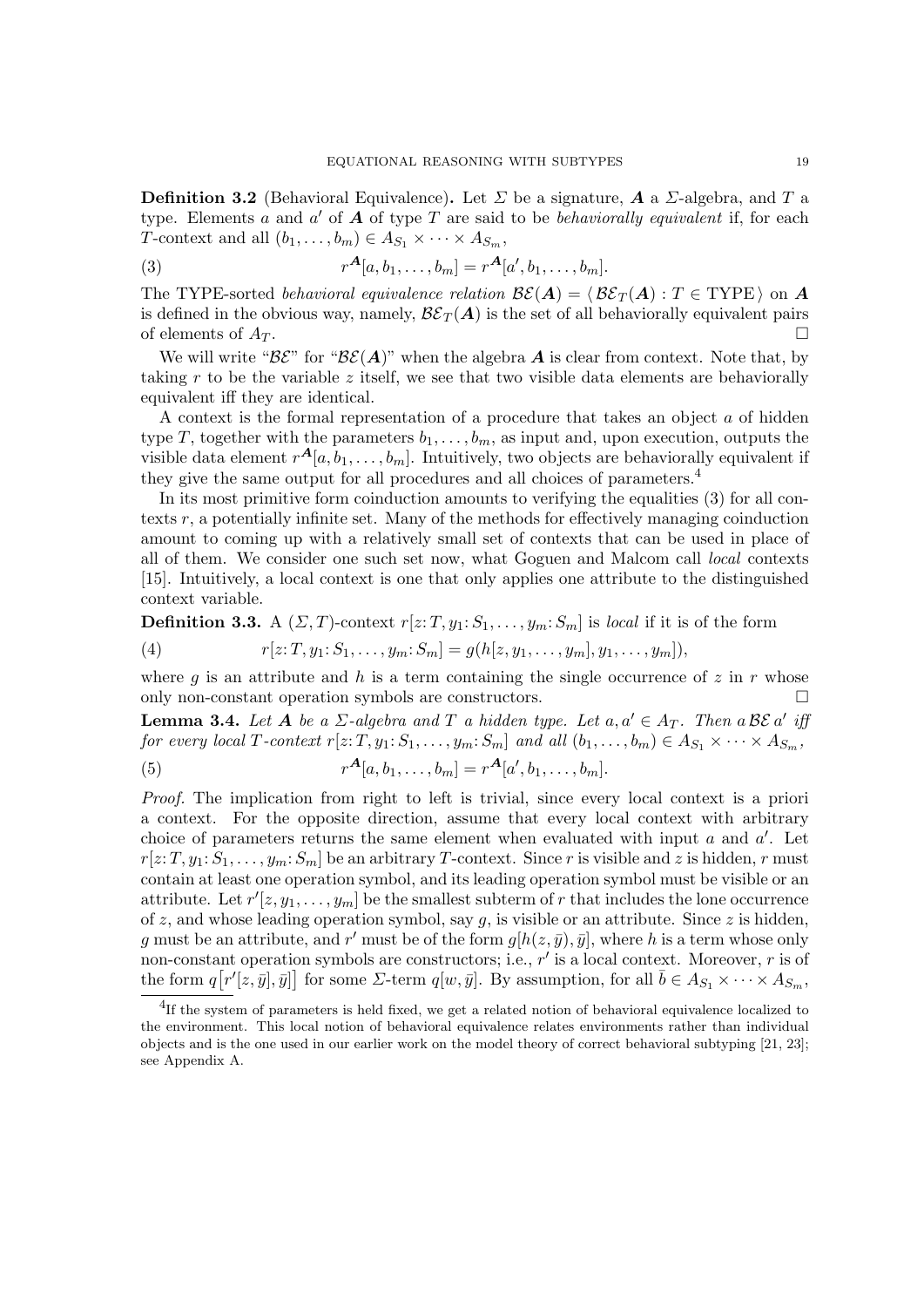$$
r'^{\mathbf{A}}[a,\overline{b}] = r'^{\mathbf{A}}[a',\overline{b}]. \text{ Thus } r^{\mathbf{A}}[a,\overline{b}] = q^{\mathbf{A}}[r'^{\mathbf{A}}[a,\overline{b}],\overline{b}] = q^{\mathbf{A}}[r'^{\mathbf{A}}[a',\overline{b}],\overline{b}] = r^{\mathbf{A}}[a',\overline{b}]. \text{ Hence } a\ \mathcal{B}\mathcal{E}_T a'.
$$

**Definition 3.5** (Behavioral Consequence). Let  $\langle \Sigma, E \rangle$  be a hidden equational specification and H a type context. An H-equation  $\forall H(t=t')$  over  $\Sigma$  is a behavioral consequence of E, in symbols  $E \vDash_{BEH} \forall H(t=t')$ , if, for every  $\mathbf{A} \in \mathsf{Mod}_{NOM}(E)$  and every H-environment  $\overline{a}$  of A,  $t^{\mathcal{A}}[\bar{a}]$   $\mathcal{BE}_T t'^{\mathcal{A}}[\bar{a}]$ , where T is the type of  $\forall H(t=t')$ ).  $\qquad \qquad \Box$ 

It follows immediately from the definition that  $\models_{\text{BEH}}$  is monotonic, i.e., If  $E \models_{\text{BEH}} F$ , then  $E' \vDash_{\text{BEH}} F$  for every set E' of equations such that  $E' \supseteq E$ .

**Definition 3.6** (Behavioral Provability). Let  $\langle \Sigma, E \rangle$  be a hidden equational specification, and H a type context. An H-equation  $\forall H(t=t')$  of type T over  $\Sigma$  is behaviorally provable from E, in symbols  $E \vdash_{BEH} \forall H(t = t')$ , if, for every type context  $K = \langle y_1 : S_1, \ldots, y_m : S_m \rangle$ disjoint from H and every T-context  $r[z: T, y_1: S_1, \ldots, y_m: S_m]$ ,

$$
E\vdash_{\text{NOM}}\forall (H\cup K)(r[t,y_1,\ldots,y_m]=r[t',y_1,\ldots,y_m]).
$$

 $\Box$ 

The following completeness and soundness theorem is an easy corollary of the definitions of  $\vDash_{\text{BEH}}$  and  $\vDash_{\text{BEH}}$ .

**Theorem 3.7** (Completeness and Soundness Theorem for Behavioral Logic). Let  $\langle \Sigma, E \rangle$ be a hidden equational specification and  $H$  a type context. Then, for every  $H$ -equation  $\forall H(t=t'),$ 

 $E \vDash_{\text{BEH}} \forall H(t = t') \quad \text{iff} \quad E \vdash_{\text{BEH}} \forall H(t = t').$ 

Proof.

 $E \vDash_{\text{BEH}} \forall H(t=t')$ 

iff (by definition of  $\vDash_{BEH}$ ),

for every  $A \in Mod_{\text{NOM}}(E)$  and every H-environment  $\bar{a}$ ,

$$
t^{\boldsymbol{A}}[\bar a] \mathrel{\mathcal{B}\mathcal{E}_T} t'^{\boldsymbol{A}}[\bar a]
$$

iff (by definition of  $\mathcal{BE}$ )

for every  $\mathbf{A} \in \mathsf{Mod}_{\mathrm{NOM}}(E)$ , every H-environment  $\bar{a}$ ,

every type context K, every T-context  $r[z, \bar{y}]$ , and every K-environment  $\bar{b}$ ,

$$
r^{\mathbf{A}}[t^{\mathbf{A}}[\bar{a}], \bar{b}] = r^{\mathbf{A}}[t'^{\mathbf{A}}[\bar{a}], \bar{b}]
$$

iff (by definition of  $\vDash_{\text{NOM}}$ )

for every type context K and every T-context  $r[z, \bar{y}]$ ,

$$
E \vDash_{\text{NOM}} \forall (H \cup K)(r[t, y_1, \ldots, y_m] = r[t', y_1, \ldots, y_m])
$$

iff (by completeness and soundness theorem of equational logic)

for every type context K and every T-context  $r[z, \bar{y}]$ ,

 $E \vdash_{\text{NOM}} \forall (H \cup K)(r[t, y_1, \ldots, y_m] = r[t', y_1, \ldots, y_m])$ 

iff (by definition of  $\vdash_{\text{BEH}}$ )

 $E \vdash_{\text{BEH}} \forall H(t = t').$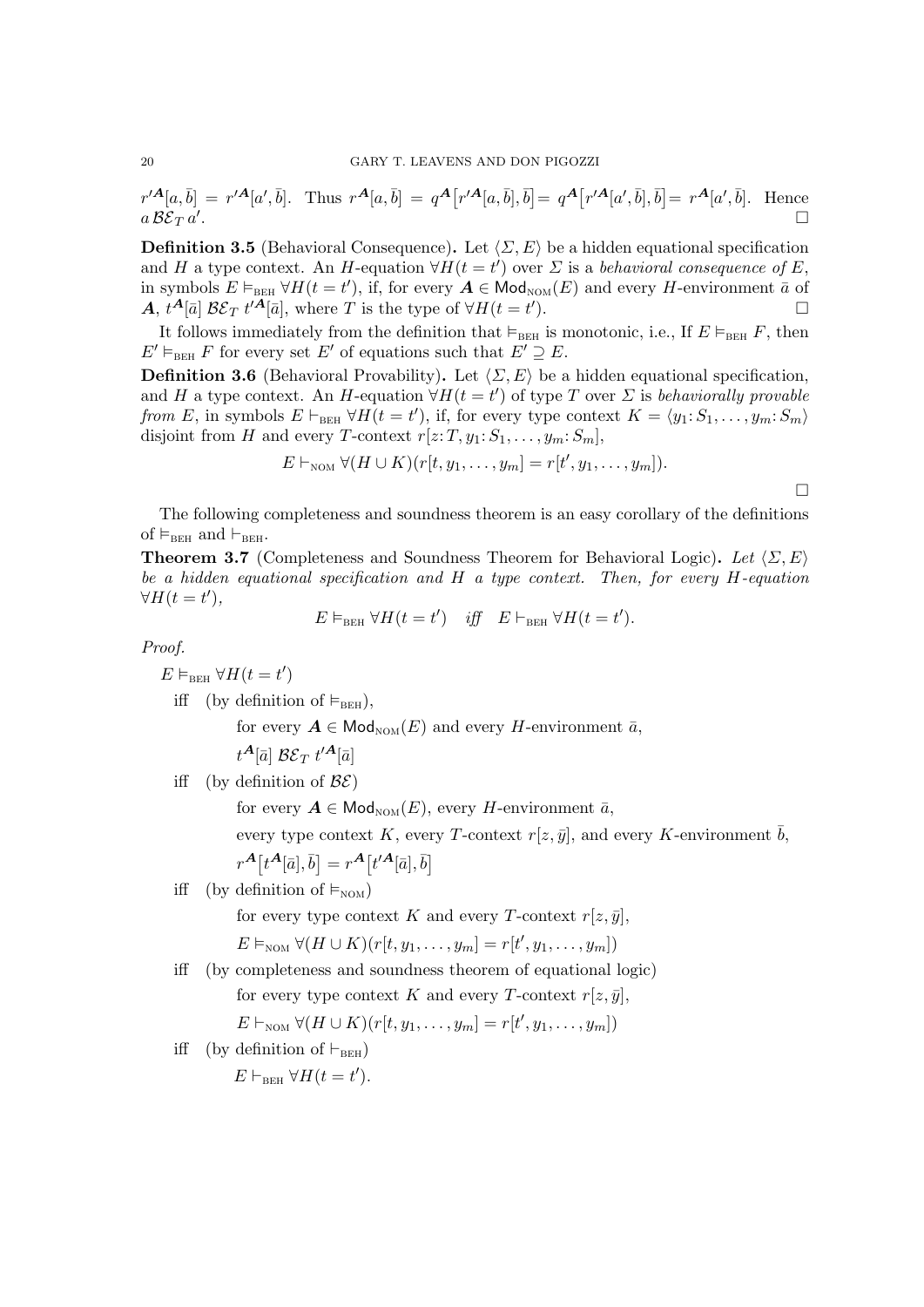$\Box$ 

Thus, in the sequel we use  $\models_{BEH}$  and  $\models_{BEH}$  interchangeably, often referring to the latter as "behavioral consequence".

Corollary 3.8. Let  $\langle \Sigma, E \rangle$  be a hidden equational specification and  $\forall H(t = t')$  an equation over  $\Sigma$ . Then  $E \vdash_{BEH} \forall H(t = t')$  iff, for every type context  $K = \langle y_1: S_1, \ldots, y_m: S_m \rangle$ disjoint from H and every local T-context  $r[z: T, y_1: S_1, \ldots, y_m: S_m]$ ,

$$
E\vdash_{\text{NOM}}\forall (H\cup K)(r[t,y_1,\ldots,y_m]=r[t',y_1,\ldots,y_m]).
$$

*Proof.* It suffices to observe that, if  $\forall H(t = t')$  is of visible type, all the equivalences of the preceding proof continue to hold when  $r$  is restricted to local contexts. In this case the second equivalence is justified by Lem. 3.4.  $\Box$ 

Local contexts can be an effective tool for verifying behavioral provability and hence behavioral consequence in particular cases.

Example 3.9. Each of the three equations

$$
\begin{array}{l} \texttt{move}( \texttt{move}(p, i), j) = \texttt{move}(p, \texttt{add}(i, j)) \\ \texttt{move}( \texttt{move}(p, i), j) = \texttt{move}(p, \texttt{add}(i, j)) \\ \texttt{move}( \texttt{move}(p, i), j) = \texttt{move}( \texttt{move}(p, j), i) \end{array}
$$

is behaviorally provable from  $E_{cp}$  and hence also from  $E_{cpt}$  by the monotonicity of  $\vdash_{\text{BEH}}$ . To verify this for the first equation it suffices by Cor. 3.8 to show both of the following.

(6)  $E \vdash_{\text{NOM}} x(h[\text{move}(p, i), j), y_1, \ldots, y_m]) = x(h[\text{move}(p, \text{add}(i, j)), y_1, \ldots, y_m]),$ 

(7)  $E \vdash_{\text{NOM}} \mathsf{y}(h[\text{move}(p, i), j), y_1, \ldots, y_m]) = \mathsf{y}(h[\text{move}(p, \text{add}(i, j)), y_1, \ldots, y_m])$ with

$$
h(z,y_1,\ldots,y_m)=\mathbf{f}_m(\cdots(\mathbf{f}_2(\mathbf{f}_1(z,y_1),y_2)\cdots),y_m),
$$

where  $f_1, \ldots, f_m$  is any sequence of movex's and movey's. We prove (6) and (7) hold by induction on the structure of h. If  $m = 0$ , i.e., h is a variable, then the two equations take the form

$$
E\vdash_{\text{NOM}}\mathbf{x}(\texttt{movex}(\texttt{movex}(p,i),j)) = \mathbf{x}(\texttt{movex}(p,\texttt{add}(i,j))),
$$

 $E \vdash_{\text{NOM}}$  y(movex(movex $(p, i), j$ )) = y(movex $(p, \text{add}(i, j))).$ 

We verify the first of them and leave the second to the reader.

$$
\mathbf{x}(\text{move}\mathbf{x}(\text{move}\mathbf{x}(p,i),j)) = \text{add}(\mathbf{x}(\text{move}\mathbf{x}(p,i),j), \text{ by axiom } (x\text{-move}x) \text{ of } E_{pt}
$$
\n
$$
= \text{add}(\text{add}(\mathbf{x}(p),i),j), \text{ by axiom } (x\text{-move}x) \text{ of } E_{pt}
$$
\n
$$
= \text{add}(\mathbf{x}(p), \text{add}(i,j)), \text{ by axioms for integers}
$$

 $=\mathbf{x}(\text{move}(p, \text{add}(i, j))), \text{ by axiom } (x\text{-}move x) \text{ of } E_{pt}.$ 

Assume  $m > 0$ , and consider the case  $f_m = \text{move}$ . Let

$$
h'(z, y_1, \ldots, y_{m-1}) = \mathbf{f}_{m-1}(\cdots (\mathbf{f}_2(\mathbf{f}_1(z, y_1), y_2) \cdots), y_{m-1}),
$$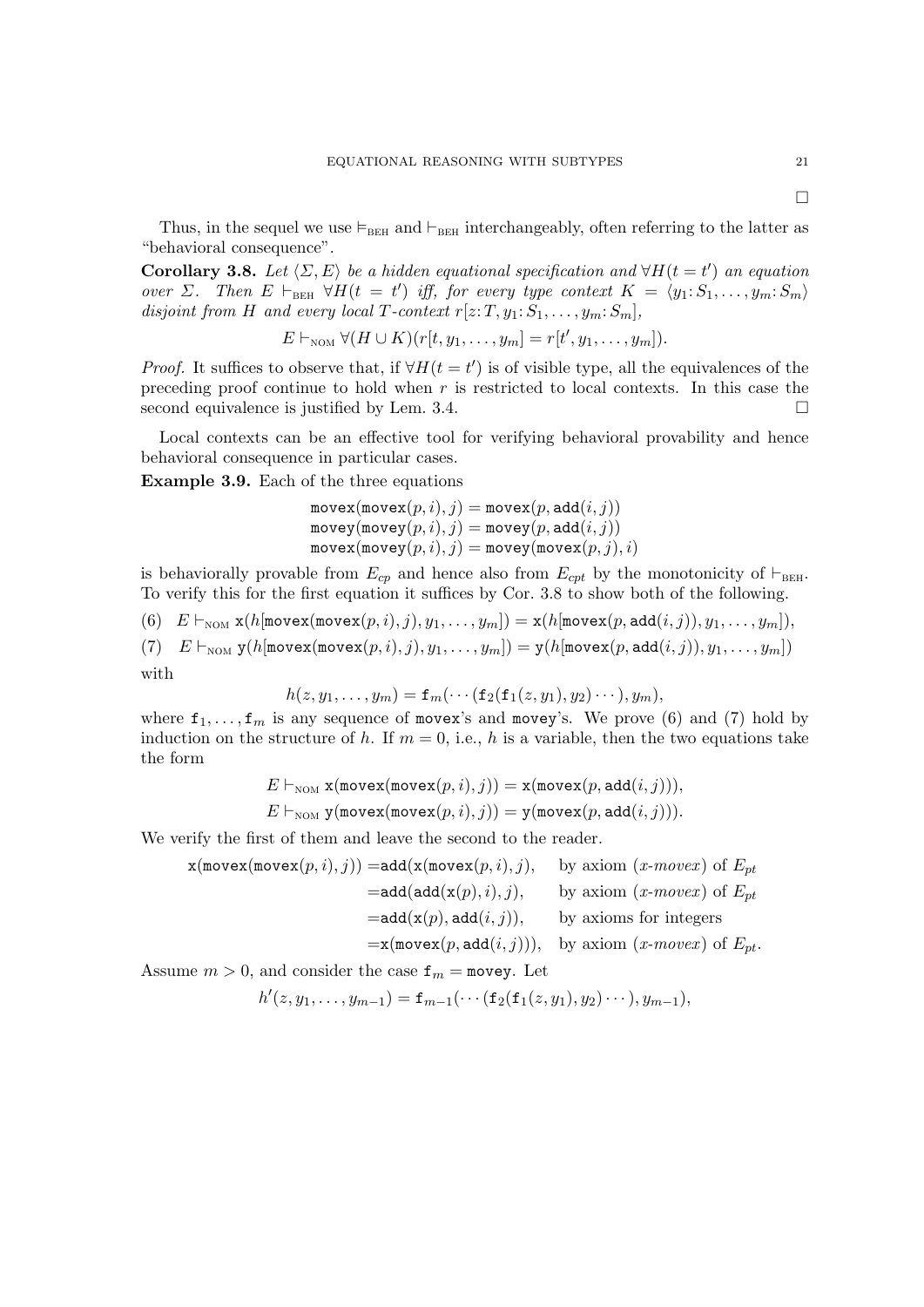so that  $h(z, y_1, \ldots, y_m) = \text{move}(h'(z, y_1, \ldots, y_{m-1}), y_m)$ . Then (6) and (7) become

$$
E \vdash_{\text{NOM}} x(\text{move}(h'[\text{move}(m \text{move}(p, i), j), y_1, \ldots, y_{m-1}], y_m))
$$
  
=  $x(\text{move}(h'[\text{move}(p, \text{add}(i, j)), y_1, \ldots, y_{m-1}], y_m),$ 

 $E\vdash_{\text{NOM}}\texttt{y}(\texttt{move}(h'[\texttt{move}(m \texttt{ovex}(p, i), j), y_1, \dots, y_{m-1}], y_m))$ 

$$
= \mathsf{y}(\mathtt{movey}(h'[\mathtt{movex}(p,\mathtt{add}(i,j)),y_1,\ldots,y_{m-1}],y_m)).
$$

We verify the first of them and again leave the second to the reader.

 $\mathbf{x}(\texttt{move}(h'[\texttt{move}( \texttt{move}(p, i), j), y_1, \dots, y_{m-1}], y_m))$ 

$$
= x(h'[\text{move}(m \text{move}(p, i), j), y_1, \dots, y_{m-1}], y_m), \qquad \text{by axiom } (x \text{-}move y) \text{ of } E_{pt}
$$

$$
= x(h'[\text{move}(p, \text{add}(i, j)), y_1, \dots, y_{m-1}], y_m), \qquad \text{by induction hypothesis}
$$

$$
= x(\text{move}(h'[\text{move}(p, \text{add}(i, j)), y_1, \ldots, y_{m-1}], y_m)), \text{ by axiom } (x\text{-move}y) \text{ of } E_{pt}.
$$

This verifies that the equation  $move(x, i), j) = move(x, add(i, j))$  is a formal behavioral equivalence over  $E_{pt}$ . The formal behavioral equivalence of movey(movey $(p, i), j$ ) = movey(p, add $(i, j)$ ) and movex(movey(p, i), j) = movey(movex(p, j), i) over  $E_{pt}$  can be established in a similar way.

The next theorem gives an alternate proof-theoretic characterization that will be used to prove the closure of behavioral consequence under nominal equational consequence. Simply put it says that an equation  $\forall H(t = t')$  is a behavioral consequence of E iff no visible equation is nominally provable from E together with  $\forall H(t=t')$  that is not provable from  $E$  alone.

**Theorem 3.10.** Let  $\langle \Sigma, E \rangle$  be a hidden equational specification and let F be a set of  $\Sigma$ equations. Then the following are equivalent.

- (i) For every  $\forall H(t=t') \in F$ ,  $E \vdash_{BEH} \forall H(t=t')$ .
- (ii) For all equations  $\forall K(s=s')$  of visible type,

$$
E \cup F \vdash_{\text{NOM}} \forall K(s = s') \quad implies \quad E \vdash_{\text{NOM}} \forall K(s = s').
$$

*Proof.* We first prove that (ii) implies (i). So assume (ii) holds and let  $\forall H(t = t')$ be an equation in F. We show that  $E \vdash_{BEH} \forall H(t = t')$  by verifying the condition of Defn. 3.6. Let  $K = \langle y_1: S_1, \ldots, y_m: S_m \rangle$  be a type context disjoint from H, and let  $r[z;T,y_1;S_1,\ldots,y_m;S_m]$  be a T-context, where T is the type of  $\forall H(t=t')$ . By  $(cong)_{\text{NOM}},$ 

$$
E \cup {\forall H(t=t')} \vdash_{\text{NOM}} \forall (H \cup K)(r[t, y_1, \ldots, y_m] = r[t', y_1, \ldots, y_m]).
$$

Thus  $E \cup F \vdash_{\text{NOM}} \forall (H \cup K)(r[t, y_1, \ldots, y_m] = r[t', y_1, \ldots, y_m]),$  and hence by (ii),

$$
E\vdash_{\text{NOM}}\forall (H\cup K)(r[t,y_1,\ldots,y_m]=r[t',y_1,\ldots,y_m]).
$$

So, by Defn. 3.6,  $E \vdash_{BEH} \forall H(t = t')$  for each  $\forall H(t = t') \in F$ , i.e., (i) holds.

Now assume (i) holds. Let  $\forall K(s = s')$  be an equation of visible type V such that  $E \cup$  $F \vdash_{\text{NOM}} \forall K(s = s')$ . We can assume without loss of generality that  $K = \langle y_1: S_1, \ldots, y_m: S_m \rangle$ is disjoint from  $H = \langle x_1 : T_1, \ldots, x_m : T_m \rangle$ . By Lem. 2.21,  $s \equiv_{E \cup F} (K)_V^*$  $\int_V^* s'$ . Thus there is a sequence  $s_1, \ldots, s_n$  of K-terms of type V such that

$$
s = s_1 \equiv_{E \cup F}(K)_V \ s_2 \equiv_{E \cup F}(K)_V \ \cdots \equiv_{E \cup F}(K)_V \ s_{n-1} \equiv_{E \cup F}(K)_V \ s_n = s'.
$$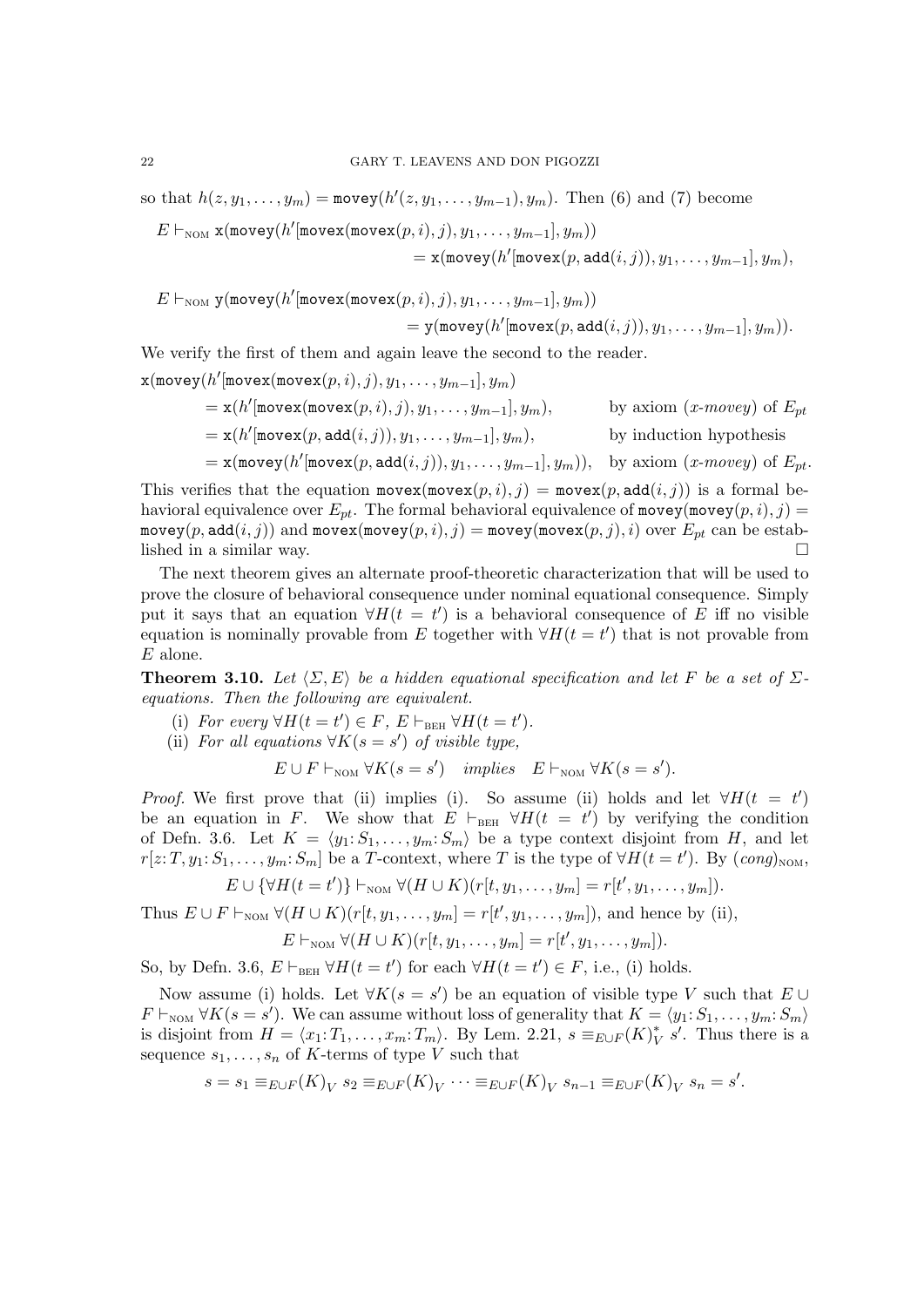For each  $i < n$  we have either  $s_i \equiv_E (K)_V s_{i+1}$  or

(8) 
$$
s_i \equiv_{\{\forall H(t=t')\}} (K)_V s_{i+1}
$$
 for some  $\forall H(t[x_1,...,x_n] = t'[x_1,...,x_n]) \in F$ .

In the latter case, by definition of  $\equiv_{\{\forall H(t=t')\}} (K)_V$ , there is a term  $r[z; T, y_1, \ldots, y_m]$  and K-terms  $u_1, \ldots, u_n$  such that either

 $s_i = r[t[u_1, \ldots, u_n], y_1, \ldots, y_m]$  and  $s_{i+1} = r'[t'[u_1, \ldots, u_n], y_1, \ldots, y_m]$ ,

or the same equalities hold with the "t" and "t" interchanged.  $r[z: T, y_1, \ldots, y_m]$  is of the same visible type V as all the  $s_i$  and hence a T-context. So, because of the assumption (i), we have by Defn. 3.6 that

$$
E\vdash_{\text{NOM}}\forall (H\cup K)(r[t[x_1,\ldots,x_n],y_1,\ldots,y_m]=r[t'[x_1,\ldots,x_n],y_1,\ldots,y_m]).
$$

Hence  $E \vdash_{\text{NOM}} \forall K(s_i = s_{i-1})$  by an application of  $(invar)_{\text{NOM}}$ . So in fact we have  $s_i \equiv_E(K)_V$  $s_{i+1}$  for each i such that (8) holds. Thus  $s \equiv_E(K)^*$  $\gamma_{V}^{*} s'$ , and hence  $E \vdash_{\text{NOM}} \forall K(s = s')$  by Lem. 2.21. We conclude that  $E \vdash_{BEH} F$ , and hence that (ii) holds.

Corollary 3.11 (Closure of Behavioral Consequence under Equational Consequence). Let  $\langle \Sigma, E \rangle$  be a specification and let  $F \cup {\forall H(t = t')}$  be a set of  $\Sigma$ -equations. If  $E \vdash_{\text{BEH}} F$  and  $E \cup F \vdash_{\text{NOM}} \forall H(t = t'), \text{ then } E \vdash_{\text{BEH}} \forall H(t = t').$ 

*Proof.* Assume  $E \vdash_{BEH} F$  and  $E \cup F \vdash_{NOM} \forall H(t = t')$ . In order to show that  $E \vdash_{BEH} \forall H(t = t')$ t') it suffices by Thm. 3.10 to show that, for every equation  $\forall K(s=s')$  of visible type,

 $E \cup {\forall H(t = t')} \vdash_{\text{NOM}} \forall K(s = s')$  implies  $E \vdash_{\text{BEH}} \forall K(s = s')$ .

Assume  $E \cup \{\forall H(t = t')\} \vdash_{\text{NOM}} \forall K(s = s')$ . Then, since  $E \cup F \vdash_{\text{NOM}} \forall H(t = t')$ , we have  $E \cup F \vdash_{\text{NOM}} \forall K(s = s')$  by the transitivity of  $\vdash_{\text{NOM}}$ . Thus, since  $E \vdash_{\text{BEH}} F$  by assumption, we have by Thm. 3.10 that  $E \vdash_{\text{NOM}} \forall K(s = s')$ . Hence  $E \vdash_{\text{BEH}} \forall H(t = t')$  $\Box$ 

**Example 3.12.** Let  $F_3$  be the set of the three equations of Example 3.9. We showed in example 3.9 that  $E_{pt} \vdash_{BEH} F_3$  and  $E_{cpt} \vdash_{BEH} F_3$ . Hence any equation nominally provable from  $E_{pt} \cup F_3$  is a behavioral consequence of  $E_{pt}$ , and the same is true with " $E_{pt}$ " replaced by " $E_{\text{cpt}}$ ". This observation will prove to be useful in the next section in proving that  $\langle \Sigma_{pt}, E_{cpt} \rangle$  is correctly behaviorally subtyped.

As another immediate corollary of Theorem 3.10 we get that the behavioral consequence relation is coinductive in the sense that its complement is inductive (relative to the complement of the of the visible equational specification).

Corollary 3.13. Let  $\langle \Sigma, E \rangle$  be an equational specification. Then, for every  $\Sigma$ -equation  $\forall H(t=t')$ ,  $E \nvdash_{\text{BEH}} \forall H(t=t')$  iff there exists a visible equation  $\forall K(s=s')$  such that

$$
E \cup \{\forall H(t=t')\} \vdash_{\text{NOM}} \forall K(s=s') \quad and \quad E \nvdash_{\text{NOM}} \forall K(s=s'). \qquad \Box
$$

Note that if  $\vdash_{\text{NOM}}$  is recursively enumerable (RE), in particular, if E is finite, then  $\vdash_{\text{BEH}}$  is at level  $\prod_{i=1}^{n}$  in the arithmetical hierarchy. It is shown in [6] that there are finite equational specifications such that  $\vdash_{BEH}$  is  $\prod_{2}^{0}$ -complete. But note also that, if the visible part of  $\vdash_{\text{NOM}}$ is recursive, then  $\vdash_{BEH}$  is co-RE.

It will be useful when studying the role of coercion in verifying correct behavioral subtyping to have an analogue for behavioral consequence of the behavioral equivalence relation between the elements of an  $\Sigma$ -algebra.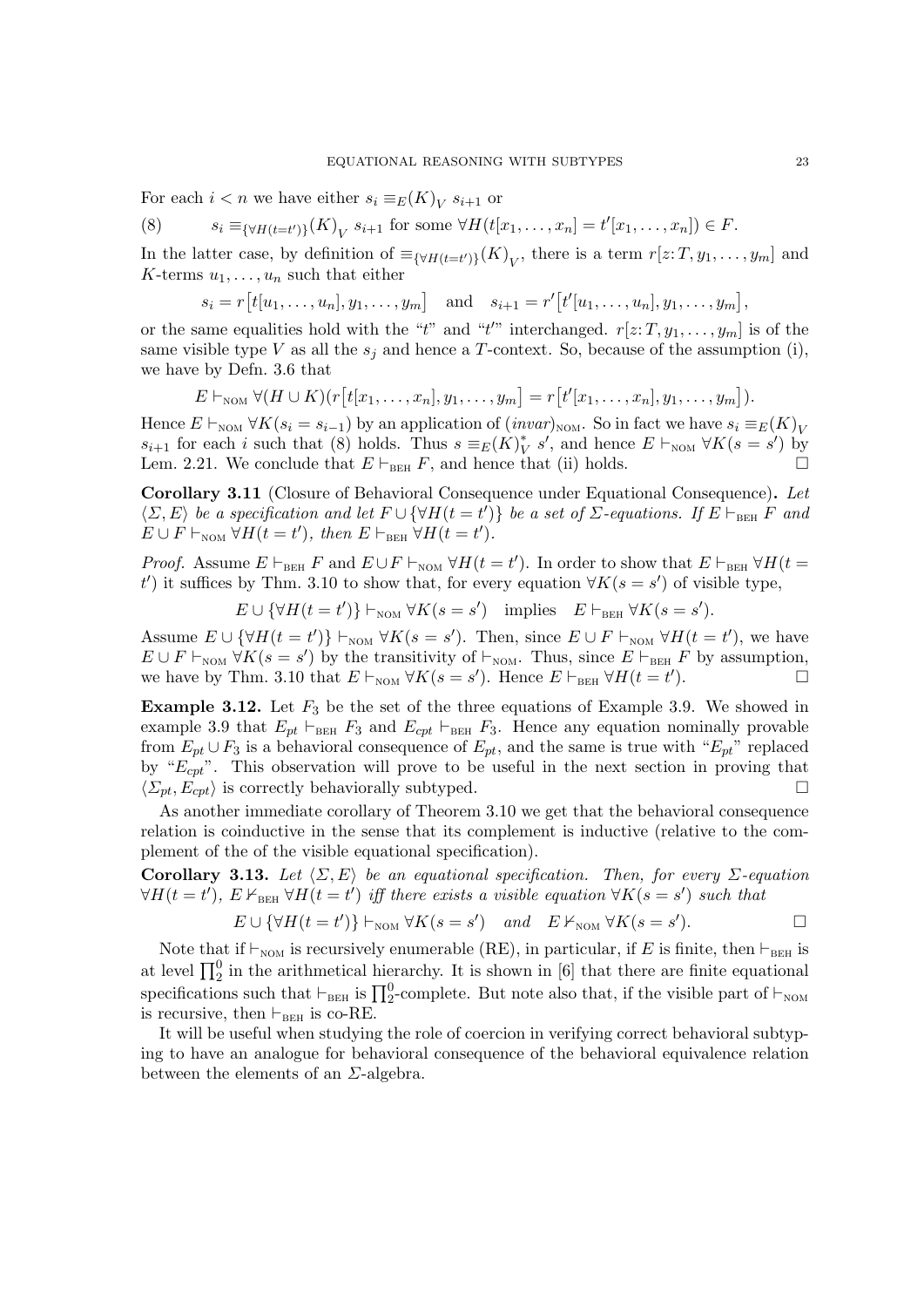**Definition 3.14** (Formal Behavioral Equivalence Relation). Let  $\langle \Sigma, E \rangle$  be an equational specification and let  $A$  be a  $\Sigma$ -algebra. By the formal behavioral equivalence relation over  $E$  on  $\bf{A}$  we mean the sorted binary relation

$$
\mathcal{FB}(E,\mathbf{A}) = \langle \mathcal{FB}(E,\mathbf{A})_T : T \in \text{TYPE} \rangle,
$$

where, for each type T,  $\mathcal{FB}(E,\mathbf{A})_T$  is the set of all pairs  $\langle t^{\mathbf{A}}[\bar{a}], t'^{\mathbf{A}}[\bar{a}]\rangle$  such that H is a type context,  $\bar{a}$  is an H-environment in A, and  $\forall H(t = t')$  is an equation of type T such that  $E\vdash_{\text{BEH}} \forall H(t=t')$ ).

As in the case of behavioral equivalence we write " $\mathcal{FB}(E)$ " in place of " $\mathcal{FB}(E, \mathbf{A})$ " when the algebra  $\boldsymbol{A}$  is understood.

As an immediate consequence of the definition we have that, for every model  $\boldsymbol{A}$  of  $E$ ,  $\mathcal{FB}(E, \mathbf{A}) \subseteq \mathcal{BE}(\mathbf{A})$ . It is easy to find examples where the inclusion is proper.

### 4. Equational Specifications with Coercions

In this section we define coercion systems and relate them to specifications. Coercions are specified by their actions on variables, and thus are an effective way to equationally define coercion functions. The next section will show that a specification with coercions automatically has correct behavioral subtyping.

Let  $\Sigma$  be a signature with subtyping. By a pre-coercion system for  $\Sigma$  we mean a sorted set of  $\Sigma$ -terms  $\{c_{S,T}[x_S:S] : S,T \in \text{TYPE}, S \leq T, \text{ and } \Sigma;\langle x_S:S \rangle \vdash c_{S,T}[x_S:S]: T \}$  such that for each  $T \in VIS$ ,  $c_{TT}[x_T; T]$  is lexically equal to  $x_T$ . For brevity we usually write  ${c_{S,T}}$  for a pre-coercion system.

**Example 4.1.** We define a pre-coercion system for  $\Sigma_{pt}$ ,  $C_{pt} = \{c_{S,T}\}\$ , as follows.

 $c_{\text{int},\text{int}}[x_{\text{int}}: \text{int}] = x_{\text{int}}$  $c_{\text{Pt},\text{Pt}}[x_{\text{Pt}}: \text{Pt}] = \text{move}( \text{move}( \text{PtOrigin}, x(x_{\text{Pt}})), y(x_{\text{Pt}}))$  $cc_{\text{CPt},\text{Pt}}[x_{\text{CPt}}:\text{CPt}] = \text{move}(\text{move}(\text{PtOrigin}, x(x_{\text{CPt}})), y(x_{\text{CPt}}))$  $cc_{\text{Pt},\text{CPt}}[x_{\text{CPt}}:\text{CPt}] = \text{move}( \text{move}( \text{change}( \text{CPtOriginal}) \text{,} \text{color}(x_{\text{CPt}})), x(x_{\text{CPt}})), y(x_{\text{CPt}}))$ 

**Definition 4.2.** Let  $\langle \Sigma, E \rangle$  be an equational specification and let  $C = \{ c_{S,T} \}$  be a precoercion system.

(i) Then C is a coercion system for  $\langle \Sigma, E \rangle$  if, for every  $n \in \mathbb{N}$ , every  $g \in \text{Op}_n$  with admissible type  $T_1, \ldots, T_n \to T$ , and for all  $(S_1, \ldots, S_n) \leq (T_1, \ldots, T_n)$ ,

$$
(coer-fbeh) \qquad E \vdash_{BEH} \forall H(g(c_{S_1,T_1}[y_1],\ldots,c_{S_n,T_n}[y_n]) = c_{S,T}[g(y_1,\ldots,y_n)]),
$$

where  $S = \text{ResType}(g, S_1, \ldots, S_n)$  and  $H = \langle y_1: S_1, \ldots, y_n: S_n \rangle$ .

(ii) We say that  $\langle \Sigma, E, C \rangle$  is an *equational specification with coercions* if  $\langle \Sigma, E \rangle$  is an equational specification and C is a coercion system for  $\langle \Sigma, E \rangle$ .

**Example 4.3.** We show that the pre-coercion system of Example 4.1,  $C_{pt}$ , is not a coercion system for  $\langle \Sigma_{pt}, E_{pt} \rangle$ , and thus  $\langle \Sigma_{pt}, E_{pt}, C_{pt} \rangle$  is not an equational specification with coercions. For this purpose we show that one of the coercion equations, viz., the following  $\langle cp: \text{CPt}, i: \text{int}\rangle$ -equation, fails to be a formal behavioral equivalence over  $E_{pt}:$ 

 $\text{move}(c_{\text{CPt.CPt}}[cp], c_{\text{int.int}}[i]) = c_{\text{CPt.CPt}}[\text{move}(cp, i)]$ 

In view of Def 3.6 it suffices to show that the following equation

 $(fails-in\n-pt)$  $\mathtt{move}(c_{\mathtt{CPt},\mathtt{CPt}}[cp],c_{\mathtt{int},\mathtt{int}}[i])) = \mathtt{color}\big(c_{\mathtt{CPt},\mathtt{CPt}}[\mathtt{move}(cp,i)]\big)$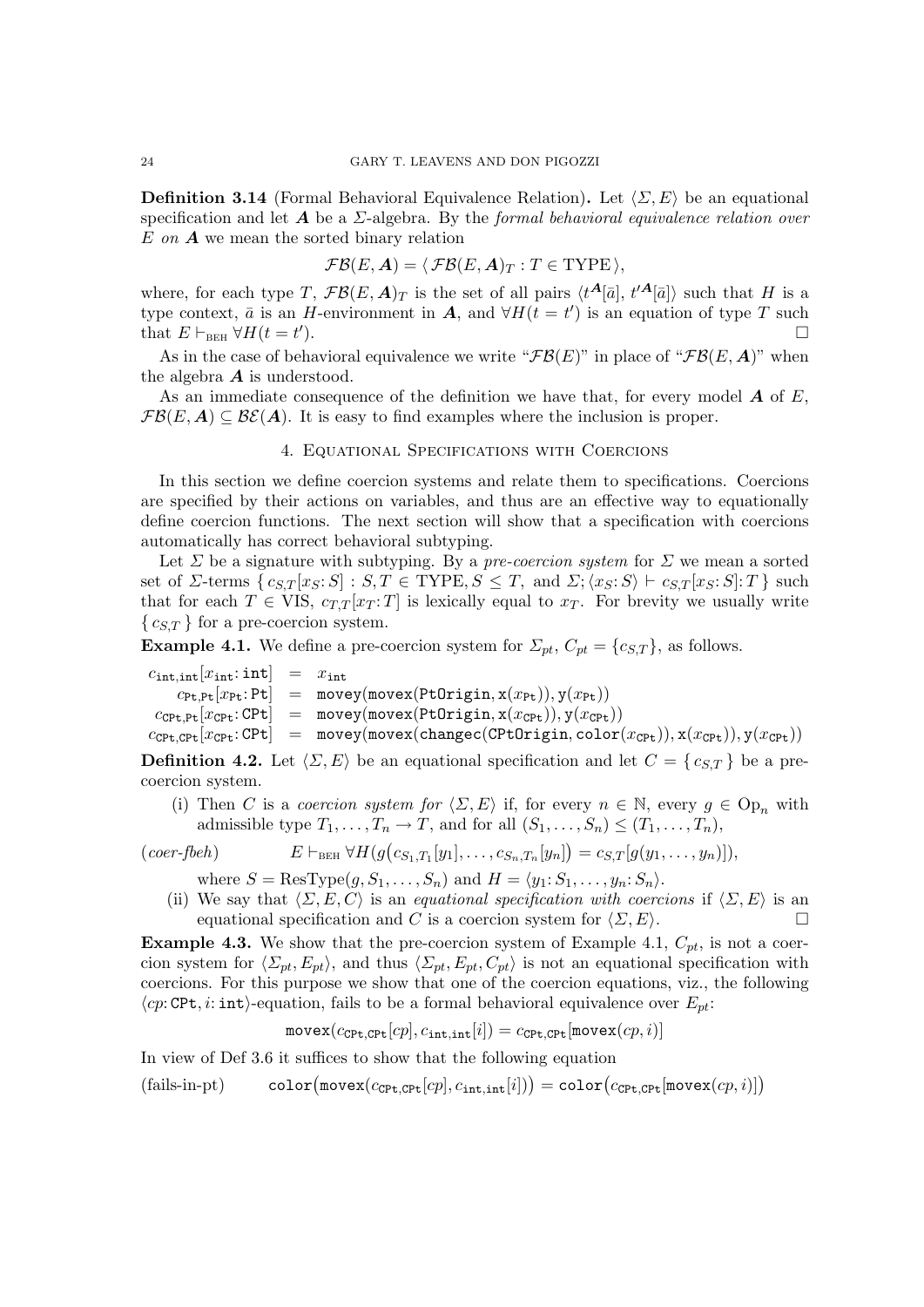fails to be a nominal equational consequence of  $E_{nt}$ , and for this purpose we show that the  $\langle \Sigma_{pt}, E_{pt} \rangle$ -equation (fails-in-pt) is invalid in the model PT of  $E_{pt}$ . To see this consider the  $\langle cp: \text{CPt}, i: \text{int}\rangle$ -environment  $\langle \langle 3, 4, 5 \rangle, 6 \rangle$ ; in this environment we can calculate as follows for the left-hand side of equation (fails-in-pt). It is convenient to present the calculation in the style of Dijkstra and Gries.

 $\texttt{color}(\texttt{move}(c_\texttt{CPt,CPt}[cp], c_\texttt{int,int}[i]))^{\textbf{\textit{PT}}}[\langle 3, 4, 5 \rangle, 6]$  $=$  (by definition of the coercions)  $\texttt{color}(\texttt{move}( \texttt{move}( \texttt{change}( \texttt{CPtOriginal}, \texttt{color}(cp)), \texttt{x}(cp)), \texttt{y}(cp)) ), i))^{P1}$  $[\langle 3, 4, 5 \rangle, 6]$ 

- $=$  (by definition of evaluation)  $\texttt{color}^{PT}(\texttt{move}|^{PT}(\texttt{move}|^{PT}(\texttt{move}|^{PT}(\texttt{change}|^{PT}(\texttt{CPtOriginal}|^{PT}, \texttt{color}|^{PT}(\langle 3,4,5 \rangle)),$  $\text{x}^{PT}(\langle 3, 4, 5 \rangle)), \text{y}^{PT}(\langle 3, 4, 5 \rangle)), 6))$
- $=$   $\langle$  by definition of color, x, and y in  $PT$  $\rangle$  $\text{color} \textit{PT}\left(\text{move}\textit{PT}\left(\text{move}\textit{PT}\left(\text{move}\textit{PT}\left(\text{change}\textit{CPT}\left(\text{CPtOriginal}\textit{PT},5\right),3\right),4\right),6\right)\right)$
- $=$  (by definition of CPtOrigin and changec in  $PT$ )  $\texttt{color}^{PT}(\texttt{move}(m \texttt{overs} PT(\texttt{move}(0, 0, 5)), 3), 4), 6))$
- $=$  (by definition of movex in  $PT$ )  $\text{color} \textbf{P} \boldsymbol{T}(\text{move} \boldsymbol{P} \boldsymbol{T}(\text{move} \boldsymbol{P} \boldsymbol{T}(\langle 3,0,0 \rangle, 4), 6))$
- $=$  (by definition of movey in  $PT$ )  $\texttt{color}^{PT}(\texttt{movex}^{PT}(\langle 3, 4, 0 \rangle, 6))$ =  $\langle$  by definition of movex in  $PT\rangle$
- $\texttt{color}^{PT}(\langle 9,4,3\rangle)$  $=$   $\langle$  by definition of color in  $PT\rangle$ 3

However, the result obtained above is different than that for the right-hand side of equation (fails-in-pt) in the same environment, as the following calculation shows.

 $\texttt{color}\big(c_\texttt{CPt, CPt}\big[\texttt{move}(cp, i)\big] \textcolor{red}{PT}[\langle 3, 4, 5\rangle, 6]\big)$ 

 $=$  (by definition of  $c_{\text{CPL.CPt}}[x_{\text{CPt}}: \text{CPt}]\rangle$  $\texttt{color}(\texttt{move}( \texttt{move}( \texttt{change}( \texttt{CPtOriginal}, \texttt{color}(\texttt{move}(cp, i))), \texttt{x}(\texttt{move}(cp, i))),$ 

 $y(\text{move}(cp, i)))$  $PT[\langle 3, 4, 5 \rangle, 6]$ 

- $=$  (by definition of evaluation)  $\text{color} \textit{PT}(\text{move} \textit{PT}(\text{move} \textit{PT}(\text{change} \textit{CT} \textit{C}\text{P} \text{tO} \text{right} \textit{PT}, \text{color} \textit{PT}(\text{move} \textit{PT}(\langle 3,4,5 \rangle, 6))),$  $\text{x}^{PT}(\texttt{move}\text{x}^{PT}(\langle 3,4,5 \rangle,6))), \text{y}^{PT}(\texttt{move}\text{x}^{PT}(\langle 3,4,5 \rangle,6)))$
- $=$   $\langle$  by definition of movex in  $PT$  $\text{color}^{PT}(\text{move}^{PT}(\text{move}^{PT}(\text{change}^{PT}(\text{CPtOriginal}^{PT}, \text{color}^{PT}(\langle 9, 4, 3 \rangle),$  $\mathbf{x}^{PT}(\langle 9,4,3\rangle),\mathbf{y}^{PT}(\langle 9,4,3\rangle))$
- $=$   $\langle$  by definition of color, x, and y in  $PT$  $\text{color}Pr(\text{move}^{PT}(\text{move}^{PT}(\text{change}^{PT}(\text{CPtOriginal}^{PT}, 3), 9), 4))$
- =  $\langle$  by definition of CPtOrigin and changec in  $PT$ }  $\text{color} \textbf{P} \boldsymbol{T} (\text{move} \boldsymbol{P} \boldsymbol{T} (\text{move} \boldsymbol{P} \boldsymbol{T} ((0,0,3),9),4))$
- $=$  (by definition of movex in  $PT$ )  $\texttt{color}^{PT}(\texttt{move}^{PT}(\langle 9,0,0 \rangle, 4))$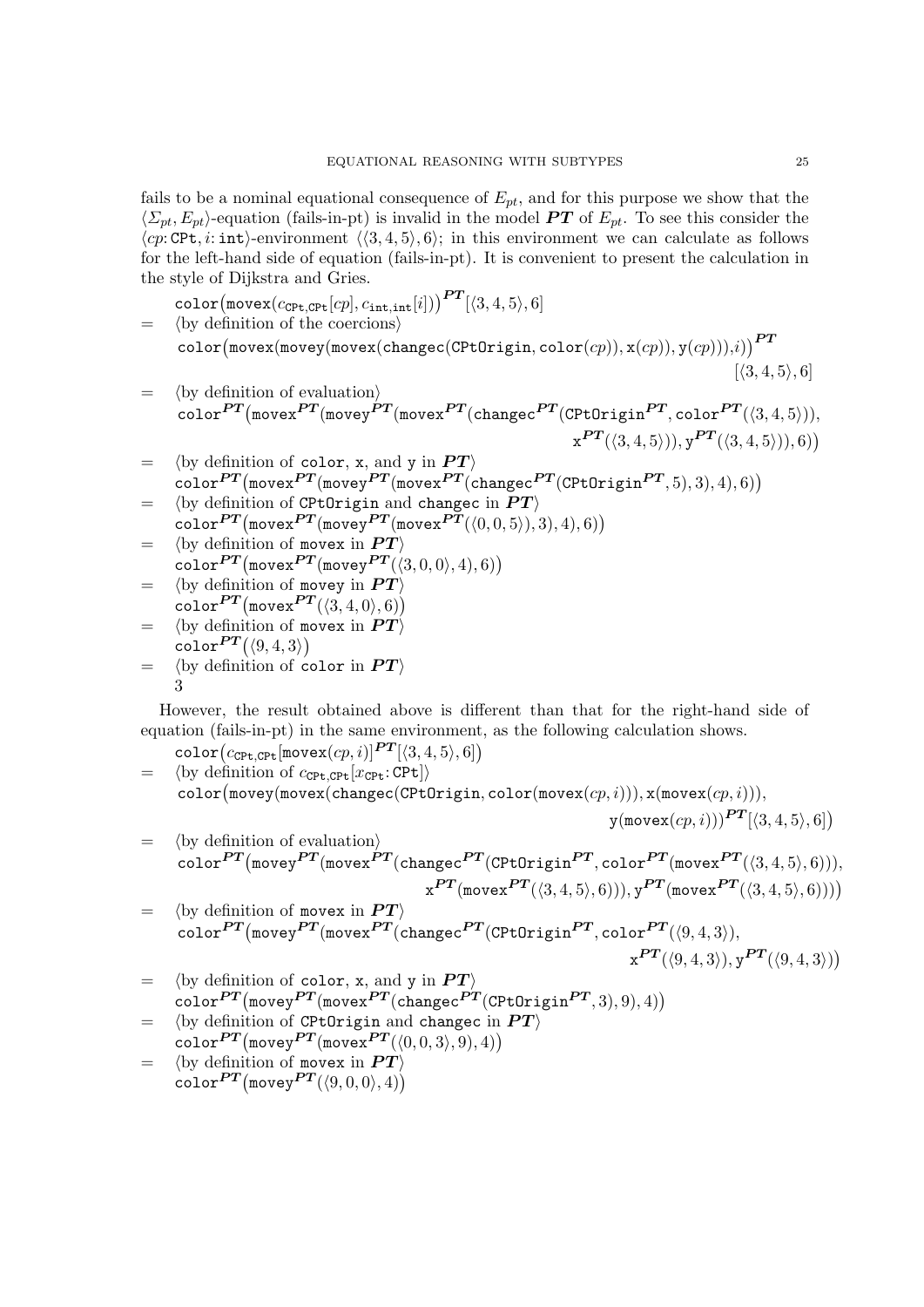for all  $p:$  Pt,  $p_1:$  Pt,  $p_2:$  Pt,  $cp:$  CPt,  $cp_1:$  CPt,  $cp_2:$  CPt, and  $i:$  int:

```
\mathbf{x}(c_{\text{Pt,Pt}}[p]) = c_{\text{int.int}}[\mathbf{x}(p)]\mathbf{x}(c_{\texttt{CPt},\texttt{Pt}}[cp]) = c_{\texttt{int},\texttt{int}}[\mathbf{x}(cp)]\mathbf{x}(c_{\texttt{CPt},\texttt{CPt}}[cp]) = c_{\texttt{int},\texttt{int}}[\mathbf{x}(cp)]y(c_{\text{Pt},\text{Pt}}[p]) = c_{\text{int},\text{int}}[y(p)]y(c_{\text{CPt.Pt}}[cp]) = c_{\text{int.int}}[y(cp)]y(c_{\text{CPt,CPt}}[cp]) = c_{\text{int,int}}[y(cp)]\texttt{move}(c_{\texttt{Pt},\texttt{Pt}}[p], c_{\texttt{int},\texttt{int}}[i]) = c_{\texttt{Pt},\texttt{Pt}}[\texttt{move}(p,i)]\mathtt{move}(c_{\mathtt{CPt},\mathtt{Pt}}[cp],c_{\mathtt{int},\mathtt{int}}[i]) = c_{\mathtt{Pt},\mathtt{Pt}}[\mathtt{move}(cp,i)]\texttt{move}(c_{\texttt{CPt},\texttt{CPt}}[cp], c_{\texttt{int},\texttt{int}}[i]) = c_{\texttt{CPt},\texttt{CPt}}[\texttt{move}(cp, i)]\texttt{move}(c_{\texttt{Pt},\texttt{Pt}}[p], c_{\texttt{int},\texttt{int}}[i]) = c_{\texttt{Pt},\texttt{Pt}}[\texttt{move}(p,i)]\texttt{movey}(c_\texttt{CPt,Pt}[cp], c_\texttt{int,int}[i]) = c_\texttt{Pt,Pt}[\texttt{movey}(cp, i)]\texttt{move}(c_{\texttt{CPt},\texttt{CPt}}[cp], c_{\texttt{int},\texttt{int}}[i]) = c_{\texttt{CPt},\texttt{CPt}}[\texttt{move}(cp, i)]xdiff(c_{Pt,Pt}[p_1], c_{Pt,Pt}[p_2]) = c_{int,int}[xdiff(p_1, p_2)]xdiff(c_{\text{CPt,Pt}}[cp], c_{\text{Pt,Pt}}[p]) = c_{\text{int,int}}[xdiff(cp, p)]xdiff(c_{Pt,Pt}[p], c_{\text{CPt,Pt}}[cp]) = c_{int,int}[xdiff(p, cp)]\texttt{xdiff}(c_\texttt{CPL,Pt}[cp_1],c_\texttt{CPL,Pt}[cp_2]) = c_\texttt{int,int}[\texttt{xdiff}(cp_1,cp_2)]
```
FIGURE 7. Equations to be proved formal behavioral equivalences over  $E_{cpt}$ to show that the pre-coercion system of Exam. 4.1,  $C_{pt}$ , is a coercion system for  $\langle \Sigma_{pt}, E_{cpt} \rangle$ .

 $=$   $\langle$  by definition of movey in  $PT\rangle$  $color^{PT}(\langle 9, 4, 0 \rangle)$  $=$   $\langle$  by by definition of color in  $PT$  $0$   $\Box$ 

**Example 4.4.** On the other hand, the pre-coercion system of Example 4.1,  $C_{pt}$ , is a coercion system for  $\langle \Sigma_{pt}, E_{cpt} \rangle$ , and hence  $\langle \Sigma_{pt}, E_{cpt}, C_{pt} \rangle$  is an equational specification with coercions. Because the coercion  $c_{\text{int,int}}[x_{\text{int}}]$  is lexically equal to  $x_{\text{int}}$ , all the equations of the form (coer-fbeh) that involve only visible operations are lexical identities. Thus it suffices to consider only operations in the signature that have admissible types that take arguments of the non-visible types Pt and CPt and to show that the associated equations (coer-fbeh) are formal behavioral equivalences over  $E_{cpt}$ . Thus, in view of Cor. 3.11 it suffices to show that each equation in Figure 7 is a nominal equational consequence of  $E_{\text{cnt}}$ with the three formal behavioral equivalences of Example 3.9 adjoined.

The first six formal behavioral equivalences in Figure 7, for the operations x and y, all have similar proofs. The following proof for the second of these is representative.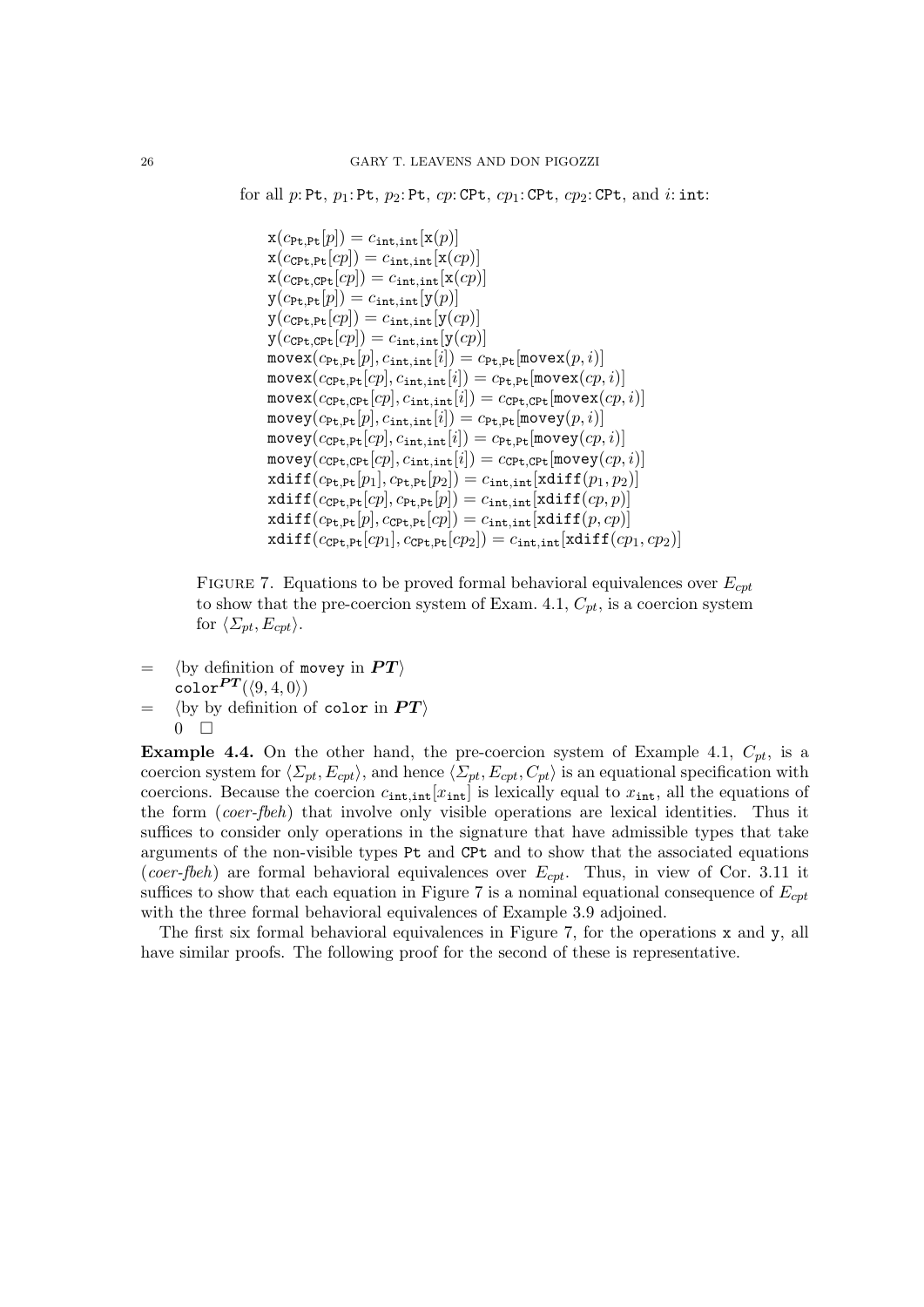$$
x(c_{\text{CPt},\text{Pt}}[cp])
$$
\n
$$
= x(\text{move}( \text{PtOriginal}, x(cp)), y(cp))), \text{ by def. of } c_{\text{CPt},\text{Pt}}[x_{\text{CPt}}:\text{CPt}]
$$
\n
$$
= x(\text{move}( \text{PtOriginal}, x(cp))), \text{ by axiom } (x\text{-move}) \text{ of } E_{cpt}
$$
\n
$$
= \text{add}(x(\text{PtOriginal}), x(cp)), \text{ by axiom } (x\text{-move}) \text{ of } E_{cpt}
$$
\n
$$
= \text{add}(0, x(cp)), \text{ by axiom in } (x\text{-PtOriginal}) \text{ of } E_{cpt}
$$
\n
$$
= x(cp), \text{ by axioms for the integers}
$$
\n
$$
= c_{\text{int},\text{int}}[x(cp)], \text{ by def. of } c_{\text{int},\text{int}}[x_{\text{int}}]:\text{int}].
$$

The second set of six formal behavioral equivalences in Figure 7, for the operations movex and movey, all have similar proofs. The following proof for the third of these (which is equation (fails-in-pt)) is representative. Note the crucial use of the equations from Example 3.9.

 $move(x_{\text{CPt.CPt}}[cp], c_{\text{int.int}}[i])$ 

- $=$   $\langle$  by definition of the coercions $\rangle$  $movex(movey(movex(changec(CPtOrigin, color(cp)), x(cp)), y(cp)), i)$  $=$   $\langle$  by the third formal behavioral equivalence in Example 3.9 $\rangle$
- $movey(movex(movex(changec(CPtOrigin, color(cp)), x(cp)), i), y(cp))$  $=$   $\langle$  by the first formal behavioral equivalence in Example 3.9 $\rangle$
- $movey(movex(changec(CPtOrigin, color(cp)), add(x(cp), i)), y(cp))$  $=$   $\langle$  by axiom  $(x\text{-}move x)$  of  $E_{\text{c}pt}\rangle$
- $movey(movex(changec(CPtOriginal), color(cp)), x(movex(cp, i))), y(cp))$
- $=$   $\langle$  by axiom (*color-movex*) of  $E_{cnt}$  $movey(movex(changec(CPtOriginal, color(movex(cp, i))), x(movex(cp, i))), y(cp))$
- $=$   $\langle$  by axiom (*color-movey* of  $E_{cpt}$ )  $movey(movex(changec(CPtOrigin, color(movex(cp, i))), x(movex(cp, i))), y(movex(cp, i)))$
- $=$  (by definition of  $c_{\text{CPt.CPt}}[x_{\text{CPt}}:\text{CPt}]\rangle$  $c_{\texttt{CPt,CPt}}$ [movex $(c p, i)$ ]

The last four formal behavioral equivalences in Figure 7 have straight-forward proofs.  $\Box$ 

## 5. Correct Behavioral Subtyping

We show in this section that every specification with coercions is sound in the sense that it implies correct behavioral subtyping. This requires a few preliminaries.

Recall that we defined an algebra to be a model of an equational specification  $\langle \Sigma, E \rangle$ , (i.e., a member of  $\textsf{Mod}(E)$ , if the equations of E are satisfied in every dynamic environment; an alternative, narrower notion of model requires that the equations of  $E$  be satisfied by every virtual environment. As noted earlier a  $\Sigma$ -algebra is a model in this sense if and only if its order-sorted transform is model (in the wider sense); so restricting ourselves to this narrower notion of model is tantamount to considering only order-sorted models. But order-sorted models are not a suitable framework for developing a useful theory of correct behavioral subtyping because every class of order-sorted algebras, which meets the criteria of a specification given in [23], is automatically correctly behaviorally subtyped; this idea is made precise in Section 7. Therefore, to avoid begging the question of what correct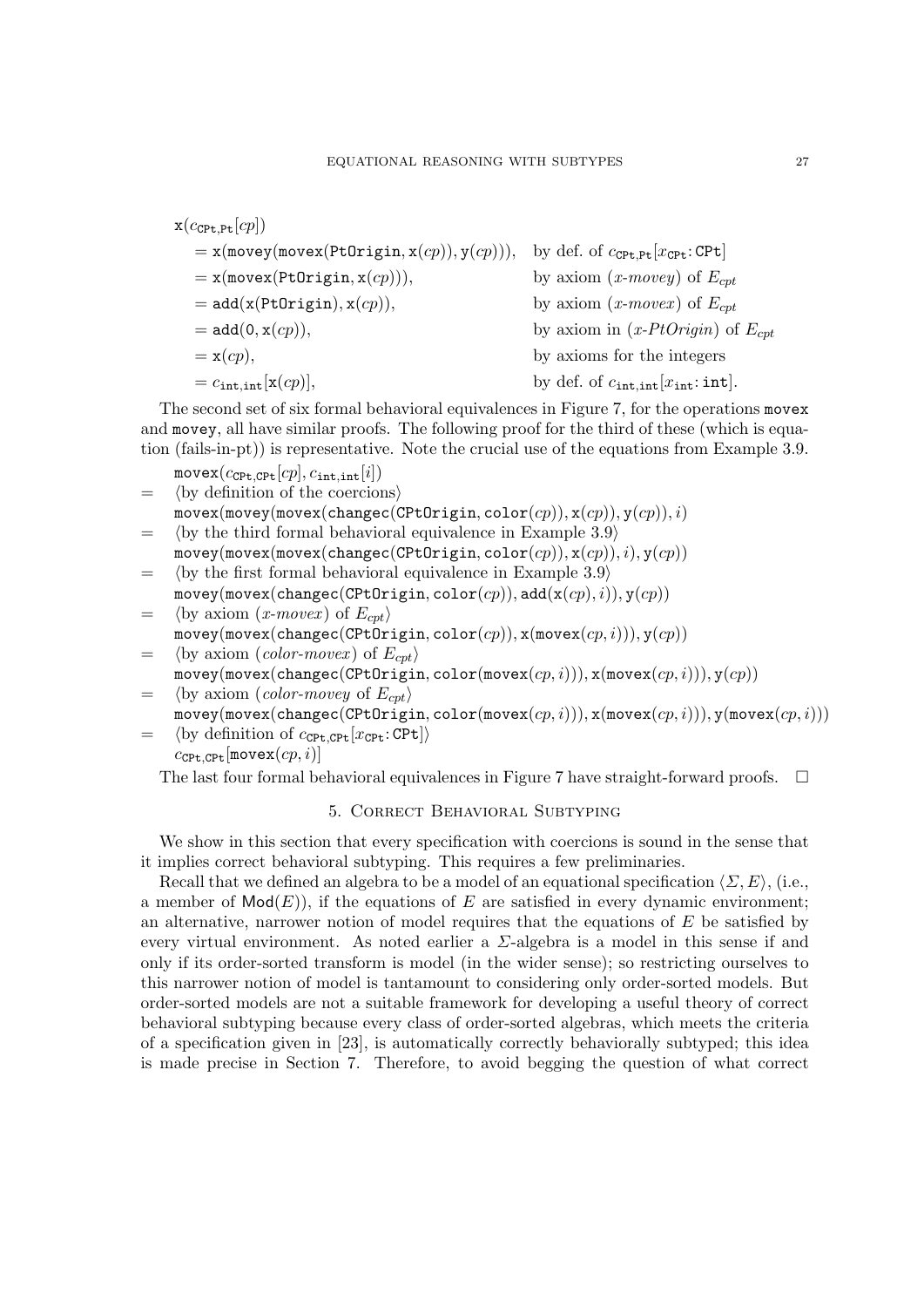behavioral subtyping means, we restrict our attention to models of  $\langle \Sigma, E \rangle$  in the wider sense. Moreover, we consider only nominal models.

**Definition 5.1.** Let  $\langle \Sigma, E \rangle$  be an equational specification, Then  $\langle \Sigma, E \rangle$  is correctly behav*iorally subtyped* if  $\mathsf{Mod}_{\mathsf{NOM}}(E)$  is correctly behaviorally subtyped.  $\Box$ 

See Appendix A (and our earlier work [23]) for the model-theoretic definition of correct behavioral subtyping. Instead of using the model-theoretic definition directly, we use a result from our earlier work that nominal standard simulations are sound for correct behavioral subtyping [21, 23]. The reason for doing this is that standard simulations correspond directly to coercion systems. We now define the notions of homomorphic standard relation and nominal standard simulation between algebras.

Definition 5.2 (Standard Homomorphic Relation, VIS-Identical, Nominal [22, 23]). Let A and **B** be  $\Sigma$ -algebras. A homomorphic standard relation between **A** and **B** is a sorted binary relation  $\mathcal{R} = \langle \mathcal{R}_T : T \in \text{TYPE}, \mathcal{R}_T \subseteq A_T^{\circ} \times B_T^{\circ} \rangle$  such that the following homomorphism condition holds: for all types T and  $(S_1, \ldots, S_n) \le (T_1, \ldots, T_n)$ , for every operation  $g \in \text{Op}_n$ such that  $T = \text{ResType}(g, T_1, \ldots, T_n)$ , and for all  $(a_1, \ldots, a_n) \in A_{S_1} \times \cdots \times A_{S_n}$  and  $(b_1, \ldots, b_n) \in B_{T_1} \times \cdots \times B_{T_n},$ 

 $(a_1, \ldots, a_n) \mathcal{R}_{T_1} \times \cdots \times \mathcal{R}_{T_n} (b_1, \ldots, b_n)$  implies  $g^{\mathbf{A}}(a_1, \ldots, a_n) \mathcal{R}_T g^{\mathbf{B}}(b_1, \ldots, b_n)$ .

A homomorphic standard relation  $\mathcal R$  is VIS-*identical* if the visible reducts of  $A$  and  $B$ are identical and  $\mathcal{R}_V$  is included in the identity relation on  $A_V (= B_V)$  for every visible type  $V$ , i.e., the only visible element that a given visible element can simulate is itself.

A homomorphic standard relation R is nominal if  $\mathcal{R}_T \subseteq A_T \times B_T$  for every type T.  $\Box$ Recall the definition (Def. 3.14) of the formal behavioral equivalence relation  $\mathcal{FB}(E,\boldsymbol{A})$ on  $\boldsymbol{A}$  over an equational specification  $E$ .

**Lemma 5.3.** Let  $\langle \Sigma, E \rangle$  be an equational specification and let A be a nominal  $\Sigma$ -algebra.  $FB(E, A)$  is a nominal homomorphic standard relation on A and itself. Moreover, if A is a model of E, then  $\mathcal{FB}(E, \mathbf{A})$  is VIS-identical.

*Proof.* We observe first of all that  $\mathcal{FB}(E, \mathbf{A})$  is nominal because  $\mathbf{A}$  is nominal, so Def. 3.14 gives a nominal relation. Let  $g \in \text{Op}_n$ , and let  $T_1, \ldots, T_n \to T$  be an admissible type of g. Let  $(a_1, \ldots, a_n)$  and  $(b_1, \ldots, b_n)$  be sequences in  $A_{T_1} \times \cdots \times A_{T_n}$  such that  $a_i \mathcal{FB}(E)_{T_i} b_i$  for each  $i \leq n$ . For each  $i \leq n$  choose a type context  $H_i$ , an  $H_i$ -environment  $\bar{c}_i$  in  $A$ , and an  $H_i$ -equation  $\forall H_i(t_i = t'_i)$  $\sum_{i}$  such that  $E \vdash_{\text{BEH}} \forall H_i(t_i = t_i)$  $\langle i \rangle$  and  $\langle a_i, b_i \rangle = \langle t_i^{\mathbf{A}}[\bar{c}_i], t_i^{\prime\mathbf{A}}[\bar{c}_i] \rangle$  for every  $i \leq n$ . Clearly these choices can be made so that the Var $(H_i)$  are pairwise disjoint. Let  $H = H_1 \cup \cdots \cup H_n$  and  $\bar{c} = \bar{c}_1 \cup \cdots \cup \bar{c}_n$ . Then by the fact that behavioral consequence is closed under equational consequence (Cor. 3.11) we have  $E \vdash_{BEH} \forall H(g(t_1, \ldots, t_n) = g(t)$  $t'_{1}, \ldots, t'_{n})$ ). Thus  $\langle g^{\overline{\mathbf{\mathcal{A}}}}(a_1,\ldots,a_n), g^{\overline{\mathbf{\mathcal{A}}}}(b_1,\ldots,b_n)\rangle = \langle g(t_1,\ldots,t_n)^{\overline{\mathbf{\mathcal{A}}}}[\overline{c}], g(t) \rangle$  $\langle t'_1,\ldots,t'_n\rangle^{\mathbf{A}}[\bar{c}]\rangle\ \in\ \mathcal{FB}(E)_T.$ And so  $\mathcal{FB}(E)$  is a homomorphic standard relation on  $\mathbf{A}$ .

Now assume **A** is a model of E. Suppose  $V \in VIS$  and  $a \mathcal{FB}(E)_V b$ . Choose an type context H, an H-environment  $\bar{c}$ , and an H-equation  $\forall H(t = t')$  of type V such that  $E\vdash_{\texttt{BEH}} \forall H(t = t') \text{ and } \langle a, b \rangle = \langle t^{\overline{A}}[\overline{c}], t'^{\overline{A}}[\overline{c}]\rangle.$  Trivially,  $E \cup \{\forall H(t = t')\} \vdash_{\texttt{NOM}} \forall H(t = t'),$ and hence, since  $\forall H(t = t')$  is of visible type,  $E \vdash_{\text{NOM}} \forall H(t = t')$  by Thm. 3.10. Thus  $t^{\mathbf{A}}[\bar{c}] = t'^{\mathbf{A}}[\bar{c}],$  since  $\hat{\mathbf{A}}$  is a model of E, i.e.,  $a = b$ . Thus  $\mathcal{FB}(E)$  is VIS-identical.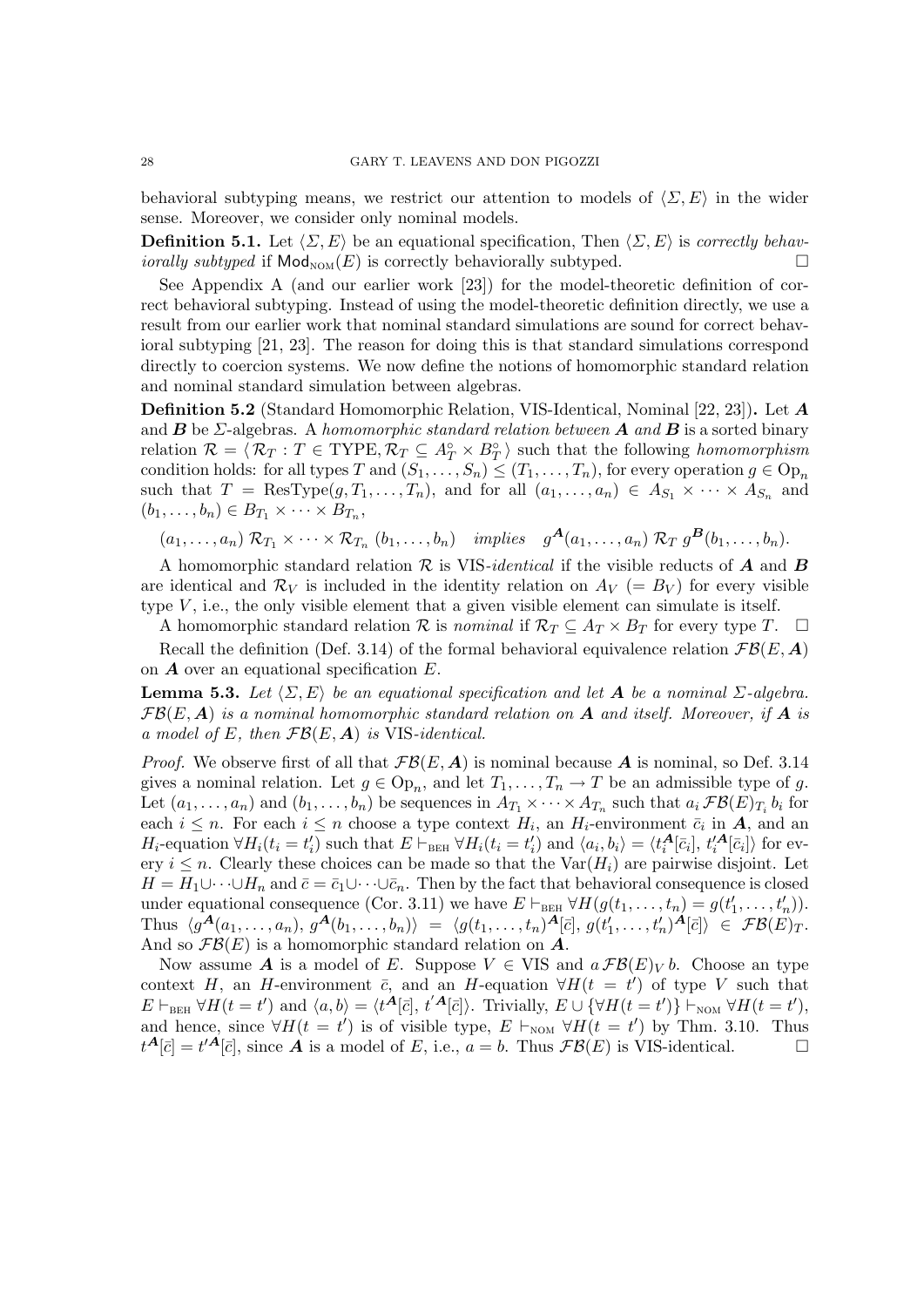It is clear from its definition that  $\mathcal{FB}(E)$  is sorted equivalence relation on A, it particular it is transitive.

**Definition 5.4** (Nominal Standard Simulation [23]). A standard relation,  $\mathcal{R}$ , between  $\mathcal{A}$ and  $\bf{B}$  is a nominal standard simulation of  $\bf{B}$  by  $\bf{A}$  if  $\bf{R}$  is homomorphic, VIS-identical, and if for every type T, and for every element a of  $\boldsymbol{A}$  of virtual type T (i.e., for every element  $a \in A_T^{\circ}$ , there is an element b of **B** of dynamic type T (i.e.,  $b \in B_T$ ), such that  $a \mathcal{R}_T b$ .  $\Box$ 

The meaning of "nominal" for a standard simulation is different from that of a homomorphic standard relation. For nominal standard simulations, for every element of  $\boldsymbol{A}$  and each of its virtual types, there is an element of  $\bf{B}$  of corresponding dynamic type to which it is related; however, it may also be related to elements of  $\boldsymbol{B}$  that are not of corresponding dynamic type. On the other hand, there may be elements of  $\boldsymbol{A}$  that a homomorphic standard relation relates to no element of  $\bm{B}$ , but each element to which it is related must be of the same dynamic type. So a nominal standard simulation need not be nominal as a homomorphic relation and vice-versa.

The statement of the algebraic soundness theorem below uses as a hypothesis the fixed data assumption that was introduced in Section 2.4 but not actually used up to this point. This is the assumption that the class of restricted models of a specification is VIS-categorical, i.e., that their visible reducts are the same.

**Theorem 5.5** (Algebraic Soundness Theorem [23]). Let  $\langle \Sigma, E \rangle$  be an equational specification and let  $\text{Mod}_{\text{NOM}}(E)$  be VIS-categorical. If for every  $A \in \text{Mod}_{\text{NOM}}(E)$  there exists a  $\mathbf{B} \in \mathsf{Mod}_{\mathsf{NOM}}(E)$  and a nominal standard simulation of  $\mathbf{B}$  by  $\mathbf{A}$ , then  $\langle \Sigma, E \rangle$  is correctly behaviorally subtyped.

The proof of this theorem is given in Section A.1.  $\Box$ 

**Theorem 5.6** (Proof-Theoretic Soundness Theorem). Let  $\langle \Sigma, E, C \rangle$  be an equational specification with coercions. Then  $\langle \Sigma, E \rangle$  is correctly behaviorally subtyped.

*Proof.* Let  $C = \{c_{S,T}\}\$ be the coercion system. Let  $A \in Mod_{NOM}(E)$ . Let  $C^A = \langle C^A_T : T \in$ TYPE) be the sorted binary relation such that for each type T,  $\mathcal{C}_T^{\mathbf{A}}$  is defined as follows:

$$
\mathcal{C}_T^{\mathbf{A}} := \{ \langle a, c_{S,T}[x_S : S]^{\mathbf{A}}[a] \rangle : S \leq T, a \in A_S \}.
$$

Note that  $\mathcal{C}^{\mathbf{A}}$  is a sorted function, i.e.,  $\mathcal{C}^{\mathbf{A}}_T$  is a function from  $A_S$  to  $A_T$  for all  $S, T \in \text{TYPE}$ such that  $S \leq T$ ; that is,  $C_T^{\mathbf{A}}$  is a function from  $A_T^{\circ}$  to  $A_T$ .

Let  $\mathcal{C}^{\mathbf{A}}$ ;  $\mathcal{FB}(E, \mathbf{A}) = \langle \tilde{C}_T^{\mathbf{A}}$ ;  $\mathcal{FB}(E, \mathbf{A})_T : T \in \text{TYPE} \rangle$  be the composition of the two relations; that is,  $a C_T^{\bm{A}}$ ;  $\mathcal{FB} (E, \bm{A})_T$  b if there exists a  $d$  such that  $a C_T^{\bm{A}} d$  and  $d \mathcal{FB} (E, \bm{A})_T$  b. We will show that  $\mathcal{C}^{\mathbf{A}}$ ;  $\mathcal{FB}(E, \mathbf{A})$  is a nominal standard simulation of  $\mathbf{A}$  by itself.

We note first of all that  $\mathcal{C}^{\mathbf{A}}$ ;  $\mathcal{FB}(E, \mathbf{A})$  is nominal (as a simulation) since  $\mathbf{A}$  is nominal and  $\mathcal{FB}(E, \mathbf{A})$  is nominal (as a homomorphic relation). For each visible type  $V \in \text{VIS}, \mathcal{C}_V^{\mathbf{A}}$ is the identity function, because  $c_{V,V}[x_V:V]$  is lexically equal to  $x_V$ , and  $\mathcal{FB}(E,\mathbf{A})_V$  is also the identity relation, by Lem. 5.3. Thus  $\mathcal{C}^{\mathbf{A}}$ ;  $\mathcal{FB}(E,\mathbf{A})$  is VIS-identical. We now verify the homomorphism condition.

Let  $g \in \text{Op}_n$  with admissible types  $T_1, \ldots, T_n \to T$  and  $S_1, \ldots, S_n \to S$  with  $(S_1, \ldots, S_n) \le$  $(T_1, \ldots, T_n)$ , and hence necessarily also  $S \leq T$ . Let  $(a_1, \ldots, a_n) \in A_{S_1} \times \cdots \times A_{S_n}$  and  $(b_1, \ldots, b_n) \in A_{T_1} \times \cdots \times A_{T_n}$  such that

(9) 
$$
a_i C_{T_i}^{\mathbf{A}} \mathcal{F} \mathcal{B}(E, \mathbf{A})_{T_i} b_i \text{ for each } i \leq n.
$$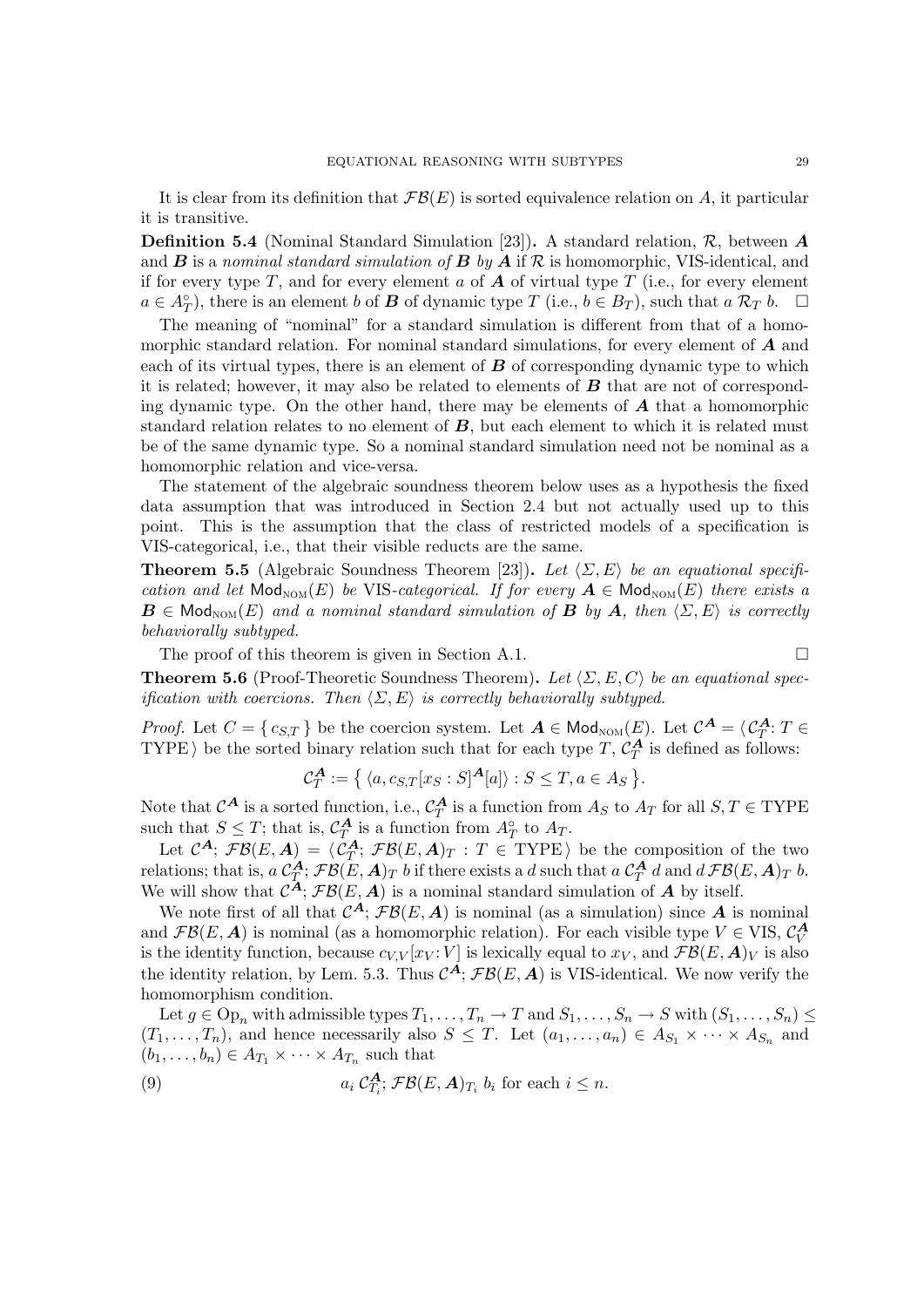Then by definition of the composition of relations, there are  $(d_1, \ldots, d_n) \in A_{T_1} \times \cdots \times A_{T_n}$ such that

(10) 
$$
a_i \mathcal{C}_{T_i}^{\mathbf{A}} d_i \mathcal{F} \mathcal{B}(E, \mathbf{A})_{T_i} b_i \text{ for each } i \leq n.
$$

So by definition of  $\mathcal{C}^{\mathbf{A}}$ , for each  $i \leq n$ ,  $d_i = c_{S_i,T_i}^{\mathbf{A}}[a_i]$ . We calculate as follows.

$$
g^{\mathbf{A}}(a_1,\ldots,a_n) \ \mathcal{C}_T^{\mathbf{A}} c_{S,T}[x_S;S]^{\mathbf{A}}[g^{\mathbf{A}}(a_1,\ldots,a_n)]
$$
  
=  $c_{S,T}[g(c_{S_1,T_1}[x_{S_1}],\ldots,c_{S_n,T_n}[x_{S_n}])]^{\mathbf{A}}[a_1,\ldots,a_n]$   
by definition of evaluation

 $\mathcal{FB}(E,\bm{A})_T\;g(c_{S_1,T_1}[x_{S_1}],\ldots,c_{S_n,T_n}[x_{S_n}])^{\bm{A}}[a_1,\ldots,a_n]$ by definition of coercion system

$$
= g^{\mathbf{A}}(c_{S_1,T_1}^{\mathbf{A}}[a_1], \dots, c_{S_n,T_n}^{\mathbf{A}}[a_n])
$$
  
by definition of evaluation

$$
= g^{\mathbf{A}}(d_1, \ldots, d_n).
$$

Thus  $g^{\mathbf{A}}(a_1,\ldots,a_n) \mathcal{C}^{\mathbf{A}}_T$ ;  $\mathcal{FB}(E,\mathbf{A})_T g^{\mathbf{A}}(d_1,\ldots,d_n)$ . Now from assumption (10) and from the fact that  $\mathcal{FB}(E,\boldsymbol{A})$  is a standard homomorphic relation, we obtain

$$
g^{\mathbf{A}}(d_1,\ldots,d_n)\ \mathcal{FB}(E,\mathbf{A})_T\ g^{\mathbf{A}}(b_1,\ldots,b_n).
$$

Putting this together with the above calculation we obtain that

$$
g^{\boldsymbol{A}}(a_1,\ldots,a_n) \ \ \mathcal{C}^{\boldsymbol{A}}_T; \ \mathcal{FB}(E,\boldsymbol{A})_T \ ; \ \mathcal{FB}(E,\boldsymbol{A})_T \ g^{\boldsymbol{A}}(b_1,\ldots,b_n),
$$

and hence  $g^{A}(a_1,\ldots,a_n)$   $C_T^A$ ;  $\mathcal{FB}(E,A)_T$   $g^{A}(b_1,\ldots,b_n)$  since  $\mathcal{FB}(E,A)$  is transitive.

So  $\mathcal{C}_T^{\mathbf{A}}$ ;  $\mathcal{FB}(E,\mathbf{A})_T$  is a nominal simulation of  $\mathbf{A}$  by itself. Thus  $\langle \Sigma, E \rangle$  is correctly behaviorally subtyped by the algebraic soundness theorem, Thm. 5.5.

# 6. Coercion Systems are not Complete

In this section we give an counterexample to the converse of Theorem 5.6. That is, this example shows that a coercion system does not always exist for an equational specification that is correctly behaviorally subtyped.

**Example 6.1.** Let  $\Sigma_3$  be a signature with the three types: bool, sort, and subsort. The only visible type is bool, and the subtype relation is such that  $T \leq T$ , for each type T, and also subsort  $\leq$  sort. There are four constants: s0 and s1 of type sort, and ss0 and ss1 of type subsort. The only operation, apart from the standard booleans, is the unary operation test with  $\text{ResType}(\text{test}, \text{sort}) = \text{ResType}(\text{test}, \text{subsort}) = \text{bool}$ . The set of equations,  $E_3$ , contains only the boolean axioms and the equations shown in Figure 8. (The constants ss0 and ss1 are not involved in these equations; they are introduced here for use in the following example.) The class of models,  $\mathsf{Mod}_{\mathrm{NOM}}(E_3)$ , consists of all models A of  $E_3$  such that  $A_{\text{bool}}$  is the two-element boolean algebra  $\{\text{tt}, \text{ff}\}\,$ , where  $\text{true}^A = \text{tt}$  and false $A = ff$ .

To show that  $\langle \Sigma_3, E_3 \rangle$  is correctly behaviorally subtyped, by Theorem 5.5 it suffices to show that for all restricted models, A in  $\textsf{Mod}_{\textsf{NOM}}(E_3)$ , there is an  $\mathbf{B} \in \textsf{Mod}_{\textsf{NOM}}(E_3)$  such that there is a nominal standard simulation  $R$  of  $B$  by  $A$ . So let  $A$  be a restricted model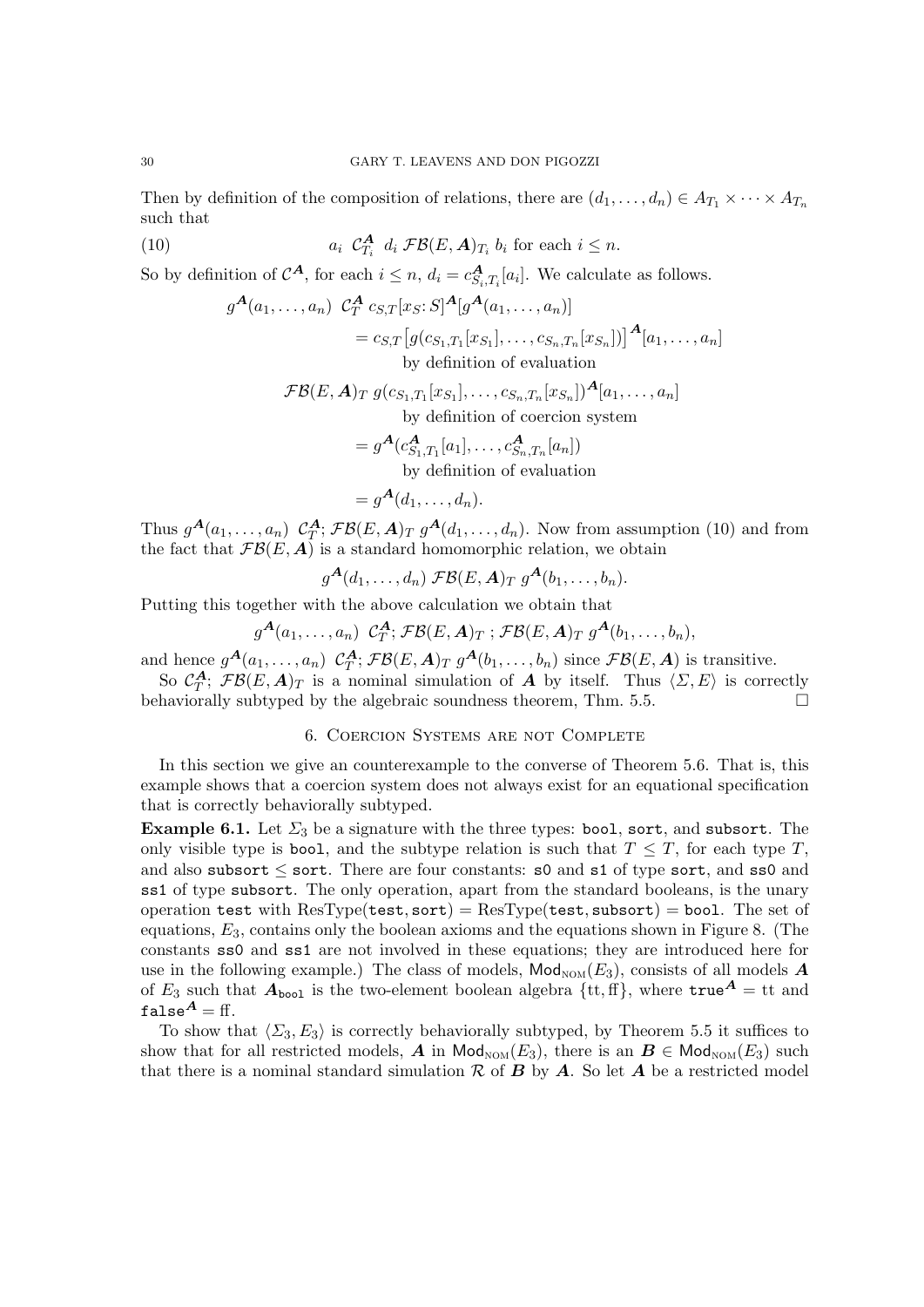| $(test-so)$ | $test(s0) = false$ |
|-------------|--------------------|
| $(test-s1)$ | $test(s1) = true$  |

FIGURE 8. Equations in  $E_3$ ; to save space, the standard equations for the booleans are not shown.

in Mod<sub>NOM</sub> $(E_3)$ . Our choice for **B** is the algebra **A** itself. To define the required simulation, it is helpful to define two data elements  $b_t, b_f \in A_{\text{sort}}$  such that  $b_f = \textbf{s0}^A$  and  $b_t = \textbf{s1}^A$ . Note that by the equations in  $E_3$ , test  $A(b_f) = ff$  and test  $A(b_f) = tt$ .

Now define  $R$  such that  $R_{\text{bool}}$  and  $R_{\text{subsort}}$  are the identity relations on the two-element boolean algebra and  $A_{\text{subsort}}$ , respectively.  $\mathcal{R}_{\text{sort}} \cap (A_{\text{sort}} \times B_{\text{sort}})$  is the identity relation, and  $\mathcal{R}_{\text{sort}} \cap (A_{\text{subsort}} \times B_{\text{sort}})$  is

$$
\{ a \in A_{\text{subsort}} : \text{test}^{\mathbf{A}}(a) = \text{tt} \} \times \{b_{\text{t}}\} \cup \{ a \in A_{\text{subsort}} : \text{test}^{\mathbf{A}}(a) = \text{ff } \} \times \{b_{\text{f}}\}.
$$

It is easy to see R is a homomorphic. For example, suppose  $a \mathcal{R}_{sort} b$ , with  $a \in A_{subset}$ and  $b \in A_{\text{sort}}$ . If test  $A(a) = \text{tt}$ , then  $b = b_t$ , and if test  $A(a) = \text{ff}$ , then  $b = b_f$ ; in both case we have test  $A(a) = \text{test}(b)$ . R is obviously nominal and VIS-identical. So it is a nominal, standard simulation.

There is however no coercion system for  $\langle \Sigma_3, E_3 \rangle$ . We show this by contradiction. Suppose that there were a coercion system {  $c_{S,T}$  }. The only  $\Sigma_3$ -terms of nominal type sort are variables and the two constants s0 and s1. So there are only three possibilities for coercions from subsort to sort.

The first possibility for this coercion is that the coercion defined using a variable of type sort, such as:

$$
c_{\text{subsort}, \text{sort}}[x_{\text{subsort}}; \text{subsort}] = x_{\text{sort}}.
$$

In this case, it follows that

$$
test(c_{\text{subsort}, \text{sort}}[x_{\text{subsort}}; \text{subsort})
$$
) is the term  $test(x_{\text{sort}})$ 

and because bool is a visible type,  $c_{\text{bool},\text{bool}}$  is the identity, and thus

 $c_{\text{bool},\text{bool}}[\text{test}(x_{\text{subsort}})]$  is the term  $\text{test}(x_{\text{subsort}})$ .

Taking the operation  $g$  to be test,  $S$  to be subsort and  $T$  to be sort in the defining condition (coer-ident) for a coercion system, we get

$$
E_3 \vdash \texttt{test}(x_{\texttt{sort}}) = \texttt{test}(x_{\texttt{subsort}}).
$$

But this is invalid. To see this, let  $D \in Mod_{\text{NOM}}(E_3)$ , and let  $d \in D_{\text{subsort}}$  be given. Then a counter-example to the validity of this equation is provided by the nominal environment that maps  $x_{\texttt{subsort}}$  to  $d$  and  $x_{\texttt{sort}}$  to  $\texttt{sl}^{\textbf{D}}$  if  $\texttt{test}^{\textbf{D}}(d) = \text{ff}$ , and  $\texttt{sol}^{\textbf{D}}$  otherwise. For example, if test  $D(d) = f f$ , then the right hand side of this equation is ff, while the left hand side is test(s1) $\overrightarrow{D}$  = tt.

The second possibility for this coercion is that the coercion defined using the constant s0 of type sort, such as:

 $c_{\text{subsort}, \text{sort}}[x_{\text{subsort}}: \text{subsort}] = \text{s0}.$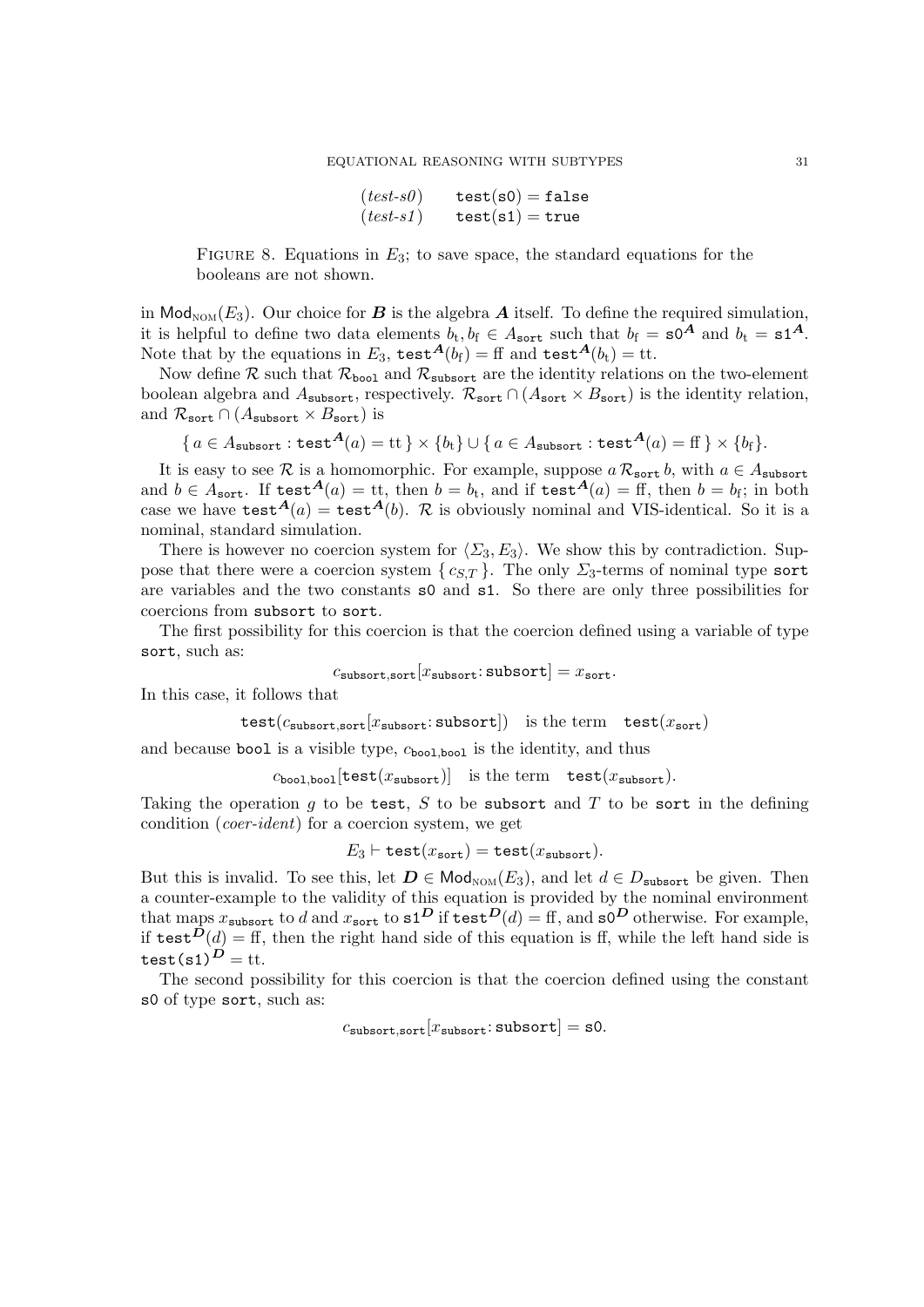As above, it follows that  $test(c_{\text{subsort}}[x_{\text{subsort}}; \text{subsort})$  is the term  $test(s0)$  and thus that

$$
E_3 \vdash \mathtt{test}(s0) = \mathtt{test}(x_{\mathtt{subsort}}).
$$

But this is also invalid, because there are models of  $E_3$  in which test returns tt for elements of the subsort.

Similarly the third possibility for this coercion, that it is defined using the constant s1 of type sort also leads to an invalid equation. Hence there is no coercion system for this  $\Box$ example.

Note that  $\langle \Sigma_3, E_3 \rangle$  in the above example has only unary methods (see Thm. A.3 below), so the algebraic completeness theorem for specifications with only unary methods does not lead to a corresponding completeness result for coercion.

Example 6.2. Coercions are also not complete for term-generated specifications. To see this, restrict the set of models in the previous example to be term-generated. This does not change the example's character or its conclusions.

The above examples are quite underspecified; even though they have constructors for objects of type sort and subsort, the constructors of type subsort are unconstrained by the equations in  $E_3$ . A similar result can be shown if there were no constructors at all. This is often the case in object-oriented programming; for example, interfaces in Java have no operations that correspond to constructors. Hence the technique of using coercion functions seems to be fundamentally incomplete for proving behavioral subtyping.

One way to address this incompleteness would be to force users to give coercion functions along with specifications of all subtypes. However, this would prevent one from specifying some examples, such as those above. An alternative would be to use a more general notion of coercion relation that reflects at the formal level the nominal standard simulations of the algebraic completeness theorem, which are not in general functional. We leave this as future work.

#### 7. Discussion

In this section we discuss some further aspects of our work.

7.1. Order-sorted algebras and correct behavioral subtyping. We make precise the assertion, made at the beginning of Section 5, that the restriction to order-sorted models begs the question whether an equational specification is correctly behaviorally subtyped.

Define the class  $\mathsf{Mod}_{\mathsf{NOM}}^{\circ}(E)$  of order-sorted transforms of nominal models of a set of equations, E, to be  ${A^{\circ}: A \in \mathsf{Mod}_{\mathrm{NOM}}(E)}$ .

**Theorem 7.1.** An equational specification  $\langle \Sigma, E \rangle$  is correctly behaviorally subtyped iff

# $\mathsf{Mod}^{\circ}_{\mathrm{NOM}}(E) = \mathsf{Mod}_{\mathrm{ORD}}(E).$

*Proof.* Assume  $\langle \Sigma, E \rangle$  is correctly behaviorally subtyped. The inclusion  $\mathsf{Mod}_{ORD}(E) \subseteq$ Mod<sub>NOM</sub> $(E)$  holds in general, and, for any order-sorted *Σ*-algebra **A**, trivially  $A^\circ = A$ . Thus  $\mathsf{Mod}_{ORD}^{\circ}(E) = \mathsf{Mod}_{ORD}^{\circ}(E) \subseteq \mathsf{Mod}_{\mathsf{NOM}}^{\circ}(E)$ . For the reverse inclusion, let  $\mathbf{A}^{\circ} \in \mathsf{Mod}_{\mathsf{NOM}}^{\circ}(E)$ , with  $\vec{A} \in Mod_{\text{NOM}}(\vec{A})$ . We must show that  $\vec{A}^\circ$  is also a model of  $\langle \Sigma, E \rangle$ . For this purpose consider any  $\forall H(t = t') \in E$ , of type V that is necessarily visible, and let  $\bar{a}$  be any H-environment of  $\mathbf{A}^\circ$ . Then  $\bar{a}$  is a virtual H-environment of  $\mathbf{A}$ . Since  $\langle \Sigma, E \rangle$  is correctly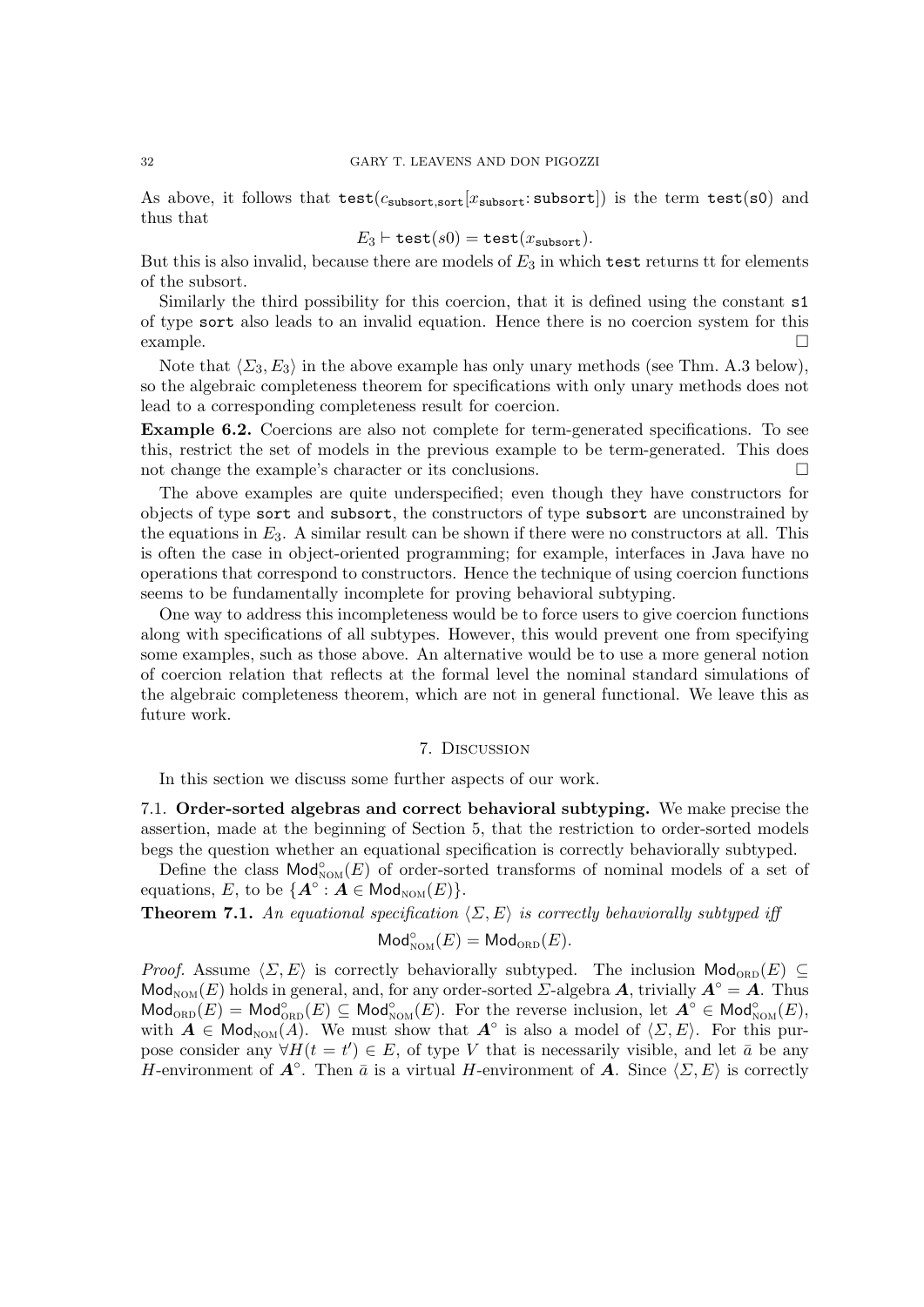behaviorally subtyped by assumption,  $\mathsf{Mod}_{\mathsf{NOM}}(E)$  is correctly behaviorally subtyped and hence there is a  $\mathbf{B} \in \mathsf{Mod}_{\mathrm{NOM}}(E)$  such that  $\mathbf{A}$  is nominally VIS-reducible to  $\mathbf{B}$  (see Appendix A, Def. A.1). Thus there is a (dynamic) H-environment  $\bar{b}$  of **B** such that  $\bar{a}$  and  $\bar{b}$ are behaviorally equivalent and hence  $t^{\mathbf{A}}[\bar{a}] = t^{\mathbf{B}}[\bar{b}]$  and  $t'^{\mathbf{A}}[\bar{a}] = t'^{\mathbf{B}}[\bar{b}]$  since  $\forall H(t = t')$  is visible. But **B** is a model of  $\langle \Sigma, E \rangle$  and  $\overline{b}$  is a dynamic environment. So  $t^B[\overline{b}] = t^{\prime B}[\overline{b}]$ , and hence  $t'^{\mathbf{A}}[\bar{a}] = t'^{\mathbf{A}^{\circ}}[\bar{a}]$ . Thus  $\mathbf{A}^{\circ} \in \mathsf{Mod}_{\mathrm{NOM}}(E)$ , and hence  $\mathsf{Mod}_{\mathrm{ORD}}(E) \subseteq \mathsf{Mod}_{\mathrm{NOM}}^{\circ}(E)$ .

Assume now that  $Mod_{\text{NOM}}^{\circ}(E) = Mod_{\text{ORD}}(E)$ . Let  $\mathbf{A} \in Mod_{\text{NOM}}(E)$ . Then by assumption  $A^{\circ}$  is a model of  $\langle \Sigma, E \rangle$ . Since every H-environment  $\bar{a}$  of  $\bar{A}$  is automatically a dynamic H-environment of  $\overrightarrow{A}^\circ$ ,  $\overrightarrow{A}$  is nominally VIS-behaviorally reducible to  $\overrightarrow{A}^\circ$  by the identity relation on environments. So  $\text{Mod}_{\text{NOM}}(E)$ , and hence  $\langle \Sigma, E \rangle$ , are correctly behaviorally subtyped (Def. A.1).

**Corollary 7.2.** Let  $\langle \Sigma, E \rangle$  be an equational specification. The following are equivalent.

- (i)  $\langle \Sigma, E \rangle$  is correctly behaviorally subtyped;
- (ii) For every equation  $\forall H(t=t')$  over  $\sum$ ,  $E \vDash_{\text{NOM}} \forall H(t=t')$  iff  $E \vDash_{\text{ORD}} \forall H(t=t')$ ;
- (iii) For every equation  $\forall H(t=t')$  over  $\Sigma$ ,  $E \vdash_{\text{NOM}} \forall H(t=t')$  iff  $E \vdash_{\text{SUB}} \forall H(t=t')$ .

*Proof.* The equivalence of (i) and (ii) is just a restatement of Theorem 7.1 in terms of nominal and order-sorted consequence (Def. 2.17). The equivalence of (ii) and (iii) follows immediately from the completeness and soundness theorem for equational logic with subtypes (Thm. 2.19).

If  $\langle \Sigma, E \rangle$  is correctly behaviorally subtyped then adding the subsumption rule to the equational logic does not allow one to prove any more equations. Conversely, any equational specification extended by subsumption is automatically behaviorally correctly subtyped. This observation also has a proof-theoretic formulation: if the subsumption rule is admitted, then the identity system  $\{c_{S,T}\}\$ , where  $c_{S,T}[x_S:S] = x_S$  is a coercion system.

7.2. A deductive system for behavioral equivalence. As has been observed, the relation of behavioral provability  $\vdash_{BEH}$  is not in general "inductive" in the sense of being recursively enumerable, but rather "coinductive". Its coinductive nature can be expressed in various ways: compare Cor. 3.8, Thm. 3.10, and Cor. 3.13.

It would be valuable to find useful criteria for determining when formal behavioral equivalence is actually inductive in the above sense; more specifically, when can it be given by an equational specification? Considerable attention has been paid to this problem in the literature [3, 7, 33, 34, 35].

The following theorem is one of the main results on behavioral consequence; see [15, Theorem 25] where it is viewed as a another form of coinduction. It can be obtained as a corollary of an analogous characterization theorem for the more general notion of behavioral equivalence between environments described in Appendix A; see [22, Corollary 3.13] and also [23, Corollary 4.14]. However it can also be obtained with little difficulty directly from the definition of behavioral equivalence.

**Theorem 7.3.** For every  $\Sigma$ -algebra A, the behavioral equivalence relation  $\mathcal{BE}(A)$  is the largest VIS-identical homomorphic standard relation between  $\bm{A}$  and itself.

In order to show that two objects  $a$  and  $a'$  of the same hidden type are behavioral equivalent it is sufficient to find some VIS-identical homomorphic standard relation on A that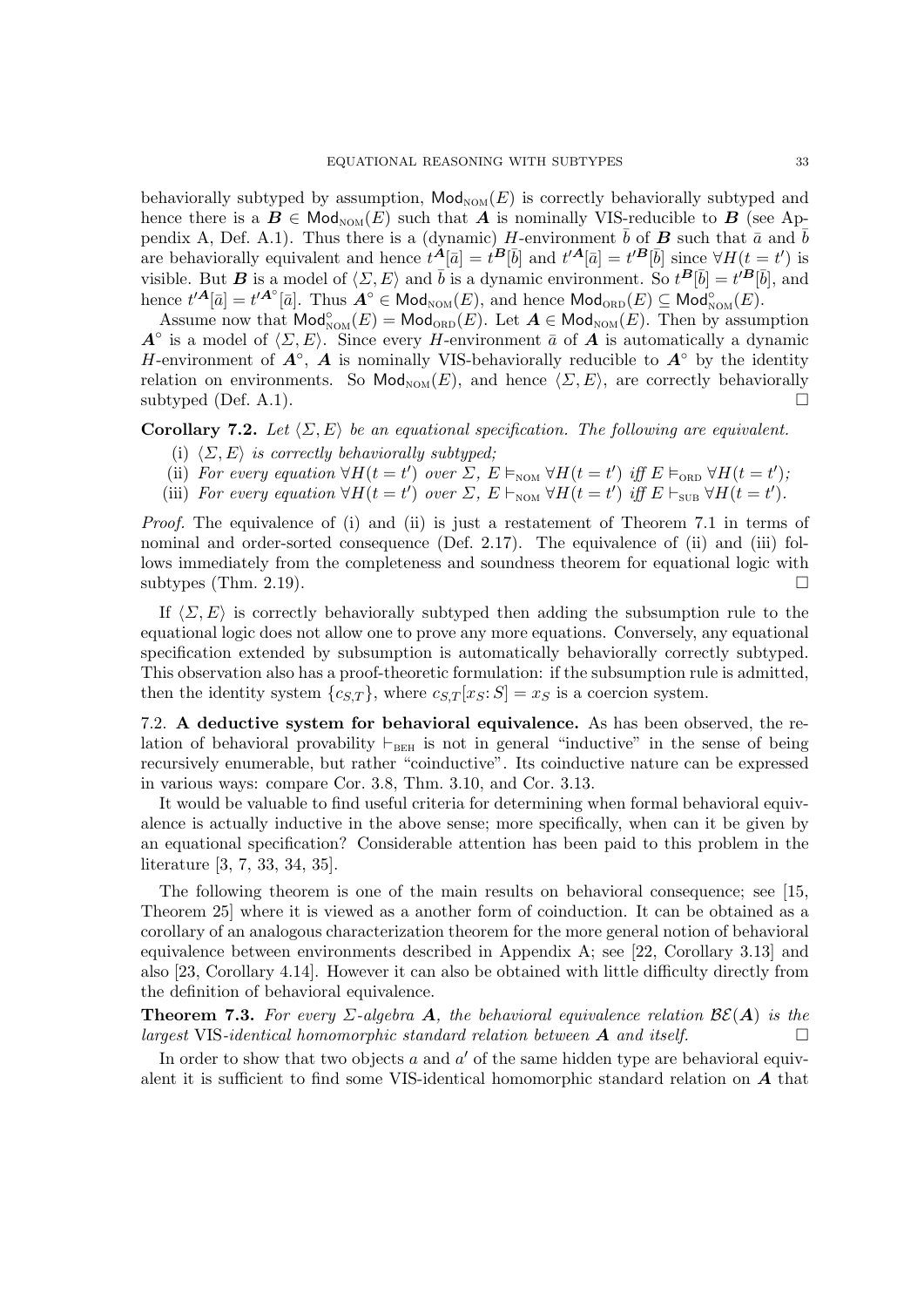relates a and a'. Using this method directly to show that an equation  $\forall H(t = t')$  is a behavioral consequence of an equational specification  $\langle \Sigma, E \rangle$  is more of a challenge: one must find, for every model  $\boldsymbol{A}$  of E and every H-environment  $\bar{a}$ , a VIS-identical homomorphic relation that relates  $t^{\mathbf{A}}(\bar{a})$  and  $t'^{\mathbf{A}}(\bar{a})$ . Practically speaking, this can only be done by exhibiting a system of visible equations that explicitly define the homomorphic relation uniformly for all models and  $H$ -environments. Corollary 3.8 actually provides such a system, namely the local contexts. We call a set of local contexts that alone suffices to define behavioral equivalence a *cobasis* for an equational specification  $\langle \Sigma, E \rangle$ . (A closely related notion is introduced in [33] under the same name.) If the specification has a finite cobasis then behavioral consequence is clearly inductive. For example, it is easy to see from the discussion in Example 3.9 that in order to verify than an equation is a behavioral consequence of the specifications  $E_{cp}$  and  $E_{cpt}$  it suffices to consider only the two local contexts  $x(z)$  and  $y(z)$ .

An analogue of Theorem 7.3 is presented in [22] for the more general notion of behavioral equivalence between environments. (See [23, Corollary 3.13] for a formulation of the result that more closely resembles that of Theorem 7.3.) There is a proof theory for this more general notion of behavioral equivalence that parallels that for behavioral equivalence presented in Section 3 and which leads to proof-theoretic characterizations similar to Corollary 3.8, Theorem 3.10, and Corollary 3.13. It is problematic as to how useful this is for the specification of correct behavioral subtyping.

#### 8. Related Work

In regard to the material on behavioral equivalence in the context of equational specifications that we present here, the most closely related work in the literature is that Goguen et al. on hidden algebra [15, 16] (see also [14, 33, 34]). Much of the material in Sections 2 and 3 can be found in some form in at least one these papers. However our development is proof-theoretic while that of hidden algebra is mainly model-theoretic. The characterization of behavioral equivalence given in Theorem 7.3 can be found in [15, Theorem 25]. Corollary 3.8 is closely related to the notion a cobasis for an equational specification considered in [33]. Theorem 3.10 and Corollary 3.13 seem to be new.

The genesis for behavioral equivalence in hidden algebra seems to be Reichel [31]. The idea of behavioral equivalence, in the guise of logical equivalence, as the largest congruence satisfying a certain property can be traced back to the process of forming the Lindenbaum-Tarski algebra of the classical propositional calculus by Tarski [38]. A logical analog of Theorem 7.3 can be found in [36]. Subsequently these ideas formed the basis of abstract algebraic logic [4, 8, 12, 30]

The dichotomy between behavioral equivalence as a relation between objects and between environments seems to be novel, although elements of the latter (in the form of homomorphic generalized relations) can be found in [37] in the context of type theory. As mentioned above Theorem 7.3 is a consequence of a similar result for the environment version of behavioral equivalence in [22]. The latter is just one result in a general theory of behavior and realization that is developed in [22]. In [23] it is applied to obtain an algebraic completeness and soundness theorem for the notion of correct behavioral subtyping based on environment behavioral equivalence. Theorem 7.3 can be applied in a similar way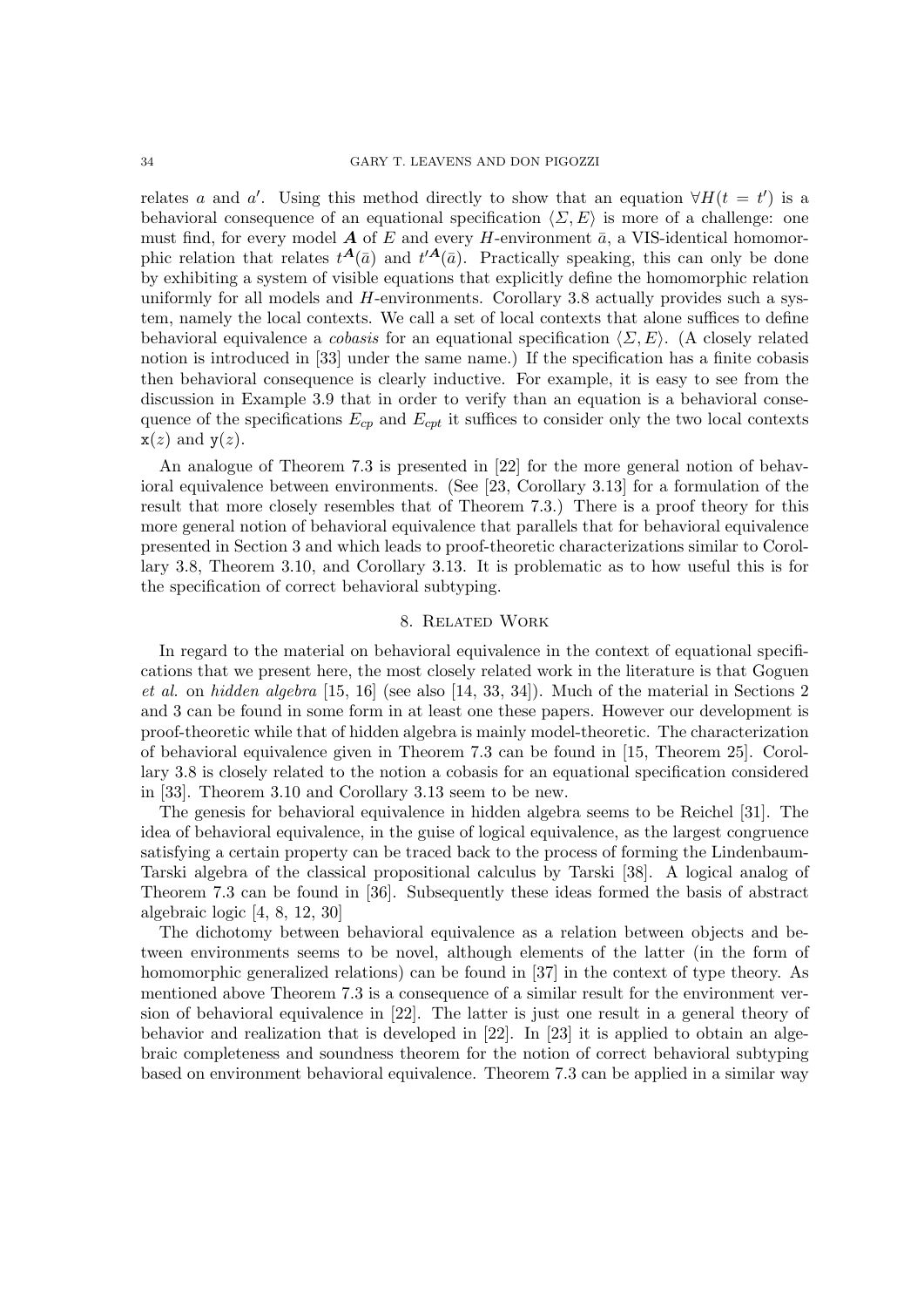to give an analogous completeness and soundness theorem for a more restricted notion of correct behavioral subtyping that is based on the behavioral equivalence of objects. The algebraic soundness theorem (Theorem 5.5) that serves as the principal lemma for the main result of the present paper (Theorem 5.6) is a consequence of both of these theorems, since object behavioral equivalence implies behavioral equivalence of environments in a natural sense. However, Theorem 7.1 and Corollary 7.2 suggest that behavioral equivalence of environments is the more natural of the two.

Techniques for proving correct object behavioral subtyping have been studied by several authors [2, 5, 9, 10, 21, 24, 25, 26]. While most of these authors have studied the soundness of their techniques, to the best of our knowledge none have studied their completeness.

In earlier work [21] we showed that the use of nominal standard simulations as described above is sound for correct behavioral subtyping based on environment behavioral equivalence. However, more recently we showed that this technique is complete only for term-generated specifications and for specifications that do not use multiple dispatch [23].

We have observed that behavioral equivalence can be viewed as a device for introducing the notion state transitions into the algebraic theory of ADTs. Pure state transition systems constitute an important alternative to algebras as a basis for the semantics of OO languages. Gordon and Rees [18] investigate behavioral equivalence and its formalization in the context of  $\mathbf{Ob}_{1\leq u}$ , Abadi and Cardelli's single dispatch first-order calculus of objects with subtyping and with rewriting rules [1]. In this calculus data elements are identified with programs, i.e., expressions of the calculus, and logical equivalence (equality) is defined as reduction to the same normal form. Gordon and Rees define two programs to be contextual equivalent (their interpretation of behavioral equivalent) if, whenever they are placed in a larger boolean-valued program, the resulting programs either both converge or both diverge. *Bisimulation* is defined in terms of a transition system with the programs as states; here the fact that the calculus is single dispatch plays an essential role. Analogues of the algebraic completeness theorem for unary signatures (Thm. A.3) and the proof-theoretic soundness theorem (Thm. 5.6) are obtained, and the limitations of the method of bisimulation are pointed out; these turn out to be similar to the problems with coercion discussed above. One advantage of our work compared with Gordon and Rees's is that our theory is not limited to single dispatch languages. There seems to be no analogue in their work of the notion of a local context and the refinement of the process of verifying correct behavioral subtyping that it leads to.

# 9. CONCLUSIONS

Coercion can be an effective way of verifying that an equational specification is correctly behaviorally subtyped, provided there is a effective method of verifying behavioral consequence. We studied one such method, local contexts, that seem to work well in many cases. But there can be no general method of this kind because in general there is no effectively computable procedure for verifying behavioral consequence.

Coercion does not form a complete method for showing correct behavioral subtyping however since there is an example of an equational specification that is correctly behaviorally subtyped but has no coercion system. Moreover, the specification does use multiple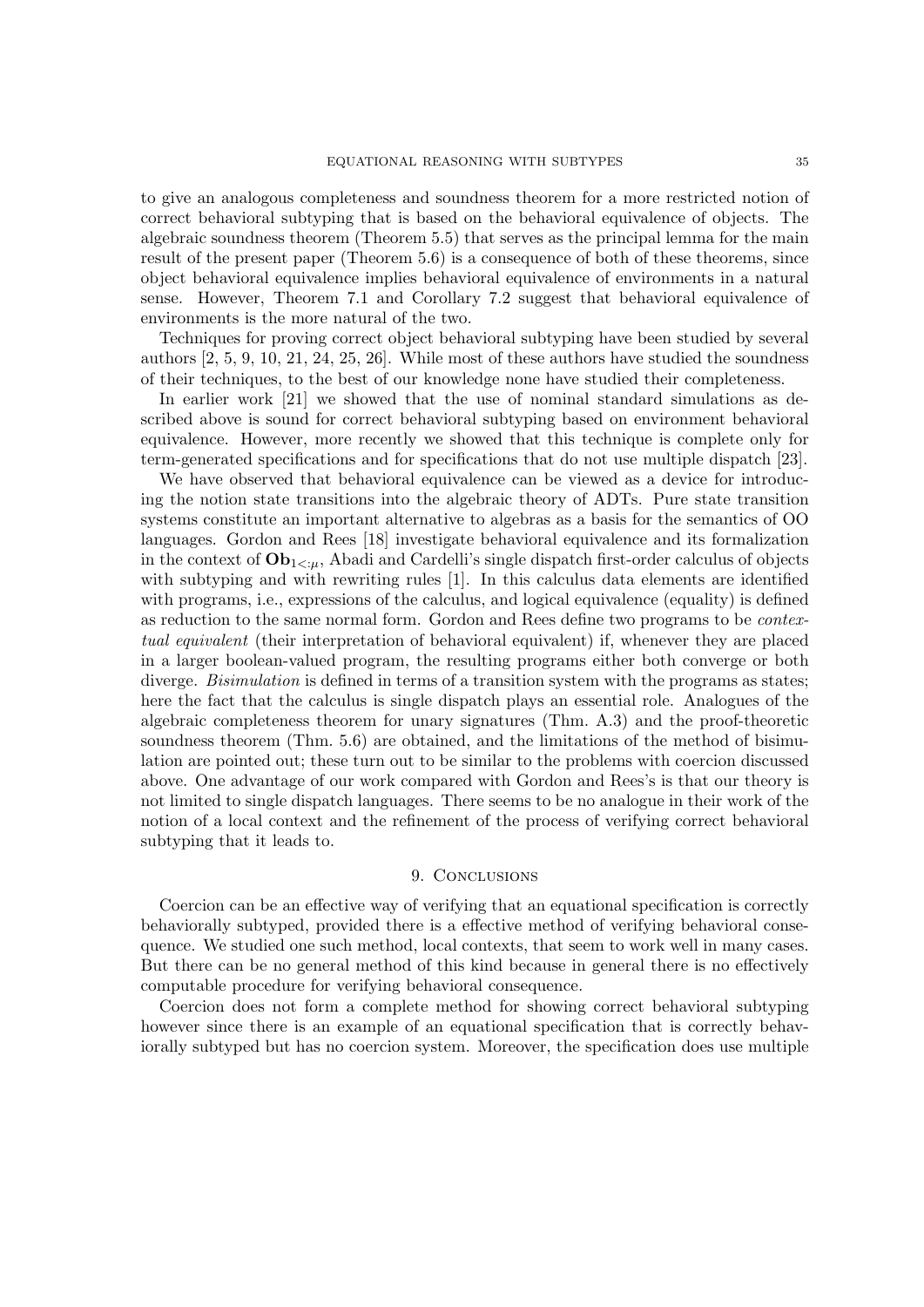dispatch, so the incompleteness does not result from the use of multiple dispatch. Furthermore, restriction to term-generated specifications does not give a completeness result for the coercion method.

Equational logic with subsumption cannot cannot be used for the purpose of verifying correct behavioral subtyping because its models are essentially all order-sorted and ordersorted classes of models are automatically correctly behaviorally subtyped.

## Appendix A. Model Theory of Correct Behavioral Subtyping

The following is taken from sections 4 and 5 of [23].

Let  $A$  and  $B$  be  $\Sigma$ -algebras with the same carrier sets for their visible types. Let  $H = \langle x_1: T_1, \ldots, x_n: T_n \rangle$  be a type context over  $\Sigma$ . Virtual H-environments  $\bar{a}$  and  $\bar{b}$  in A and B, respectively, are said to be VIS-behaviorally equivalent if, for every H-term  $t[x_1; T_1, \ldots, x_n; T_n]: V$  of visible type  $V, t^{\mathbf{A}}[\bar{a}] = t^{\mathbf{B}}[\bar{b}].$ 

A is nominally VIS-behaviorally reducible to  $\bf{B}$  if, for each type context  $H$  and each virtual H-environment  $\bar{a}$  in A, there exists a dynamic H-environment  $\bar{b}$  in B such that  $\bar{a}$ and  $b$  are VIS-behaviorally equivalent.

Note that if  $A$  is order-sorted, then  $A$  is nominally VIS-behaviorally reducible to itself, since every H-environment is is dynamic.

**Definition A.1** ([23]). Let  $\langle \Sigma, E \rangle$  be an equational specification. A class M of VIScategorical models of  $\langle \Sigma, E \rangle$  is *correctly behaviorally subtyped* if every  $A \in \mathcal{M}$  is nominally VIS-behaviorally reducible to some  $B \in \mathcal{M}$ .

Note that the models  $\boldsymbol{A}$  and  $\boldsymbol{B}$  in the above definition can be equal. The idea here is that the correct subtyping means that the objects of subtypes behave just like objects of supertypes, and that the behavior of a virtual environment of  $\boldsymbol{A}$  is determined by the pattern of values it returns under all observations.

A.1. Proof of the Algebraic Soundness Theorem. The proof of this theorem requires the following lemma (whose proof is by induction).

**Lemma A.2** ([22, 23]). Let A and B be  $\Sigma$ -algebras and assume R is a nominal standard simulation of **B** by **A**. Let T and  $(S_1, \ldots, S_n) \leq (T_1, \ldots, T_n)$  be types. Then for all  $\Sigma$ -terms  $t[x_1: T_1, \ldots, x_n: T_n]: T$ ,

$$
\langle a_1,\ldots,a_n\rangle \mathcal{R}_{T_1}\times\cdots\times\mathcal{R}_{T_n}\langle b_1,\ldots,b_n\rangle \quad implies \quad t^{\mathbf{A}}[a_1,\ldots,a_n]\mathcal{R}_T\,t^{\mathbf{A}}[b_1,\ldots,b_n].\quad \Box
$$

Recall that the algebraic soundness theorem itself reads as follows.

**Theorem 5.5** (Algebraic Soundness Theorem [23]). Let  $\langle \Sigma, E \rangle$  be an equational specification, and let  $\textsf{Mod}_{\text{NOM}}(E)$  be VIS-categorical. If for every  $A \in \textsf{Mod}_{\text{NOM}}(E)$  there exists a  $\mathbf{B} \in \mathsf{Mod}_{\mathrm{NOM}}(E)$  and a nominal standard simulation of  $\mathbf{B}$  by  $\mathbf{A}$ , then  $\langle \Sigma, E \rangle$  is correctly behaviorally subtyped.

*Proof.* Let  $A, B \in Mod_{\text{NOM}}(E)$ , and let  $\mathcal{R} = \langle \mathcal{R}_T \subseteq A_T^{\circ} \times B_T^{\circ} : T \in \text{TYPE} \rangle$  be a nominal standard simulation of **B** by **A**. Let  $H = \langle x_1: T_1, \ldots, x_n: T_n \rangle$  be a type context over  $\Sigma$ and let  $\bar{a} = a_1, \ldots, a_n$  be a virtual H-environment in **A**. Then  $\bar{a} \in A_{S_1} \times \cdots \times A_{S_n}$  for some  $S_1, \ldots, S_n \leq T_1, \ldots, T_n$ . Since  $\mathcal R$  is nominal, there exists a dynamic *H*-environment  $\bar{b} = b_1, \ldots, b_n$  such that  $\bar{a} \mathcal{R}_{T_1} \times \cdots \times \mathcal{R}_{T_n} \bar{b}$ . We will show that  $\bar{a}$  is VIS-behaviorally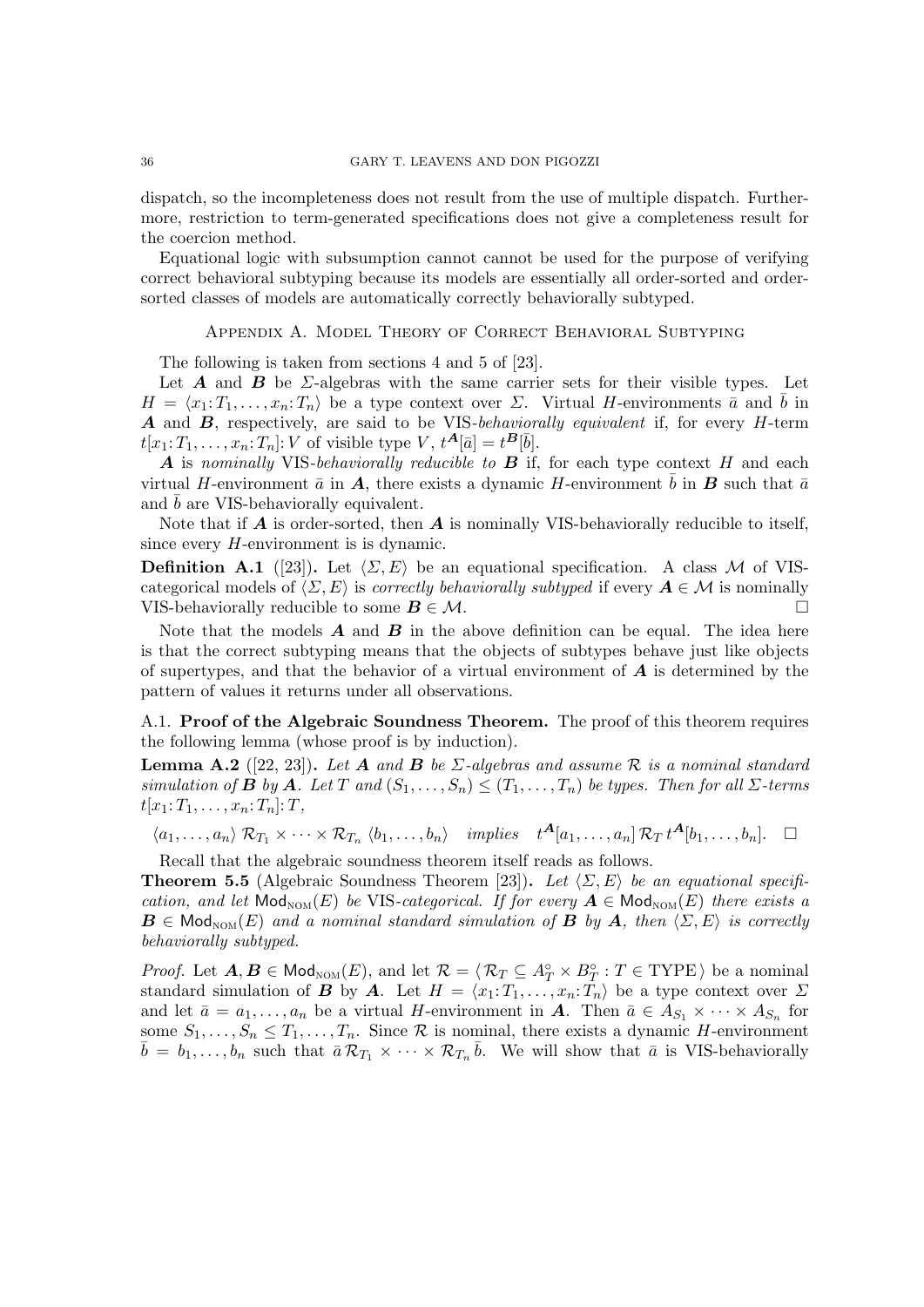equivalent to  $\bar{b}$ . For this purpose let  $t[x_1: T_1, \ldots, x_n: T_n]: V$  be an H-term of visible type V. By Lem. A.2

$$
t^{\boldsymbol{A}}[\bar{a}]\,\mathcal{R}_V\,t^{\boldsymbol{B}}[\bar{b}].
$$

Hence  $t^{\mathbf{A}}[\bar{a}] = t^{\mathbf{B}}[\bar{b}],$  since  $\mathcal R$  is VIS-identical.

Since  $\bar{a}$  is VIS-behaviorally equivalent to  $\bar{b}$ , Mod<sub>NOM</sub> $(E)$  is correctly behaviorally subtyped, and hence, by definition,  $\langle \Sigma, E \rangle$  is correctly behaviorally subtyped.

A.2. Algebraic Completeness for Unary Signatures. For standard simulations, there is no algebraic completeness theorem that corresponds to the algebraic soundness theorem. A equational specification, call it  $\langle \Sigma_1, E_1 \rangle$ , is given in our previous work [23] that is correctly behaviorally subtyped but has a restricted model  $A_1$  such that  $A_1$  is not nominally behaviorally reducible to any restricted model of  $\langle \Sigma_1, E_1 \rangle$ , including itself. On the other hand, in the same previous work we show that no specification of this kind can exist if the signature in question has only unary methods. Thus the method of nominal standard simulation is complete for correct behavioral subtyping if only unary methods are allowed. We restate the theorem here.

Theorem A.3 (Algebraic Completeness Theorem for Unimethod Signatures, [23]). Let  $\Sigma$  be signature with subtyping that has only unary methods. Let  $\langle \Sigma, E \rangle$  be an equational specification such that  $\textsf{Mod}_{\textsf{NOM}}(E)$  is VIS-categorical. If  $\langle \Sigma, E \rangle$  is correctly behaviorally subtyped, then for every  $A \in Mod_{\text{NOM}}(E)$  there exists a  $B \in Mod_{\text{NOM}}(E)$  and a nominal standard simulation of  $\bf{B}$  by  $\bf{A}$ .

A similar result holds for equational specifications for which each restricted model is term-generated [22, 23].

#### **REFERENCES**

- [1] Martin Abadi and Luca Cardelli, A Theory of Objects. Monographs in Computer Science, Springer, New York, 1996.
- [2] Pierre America, Designing an Object-Oriented Programming Language with Behavioral Subtyping, Foundations of Object-Oriented Languages, REX School/Workshop, Noordijkerhout, The Netherlands, May/June 1990 (J. W. de Bakker and W. P. de Roever and G. Rozenberg, eds.), Lecture Notes in Computer Science, vol. 489, Springer-Verlag, New York, 1991, 60–90.
- [3] Michael Bidoit and Rolf Hennicker, Behavioral Theories and the Proof of Behavioral Properties, Theor. Comp. Sci. 165, 1996, 38–53.
- [4] Willem Blok and Don Pigozzi, Algebraizable Logics. Mem. Amer. Math. Soc., vol. 396, Amer. Math. Soc., Providence, 1989.
- [5] Kim B. Bruce and Peter Wegner, An Algebraic Model of Subtype and Inheritance, Advances in Database Programming Languages (F. Bançilhon and P. Buneman, eds.), Addison-Wesley, Reading, Mass., 1990, 75–96.
- [6] Samuel Buss and Grigore Roşu, *Incompleteness of Behavioral Logics*. In **Proceedings of Coalgebraic** Methods in Computer Science (CMCS'00), Berlin, Germany, March 2000. H. Reichel, ed., Electronic Notes in Theoretical Computer Science, vol. 33, Elsevier Science, 2000, 61–79.
- [7] Andrea Corradini. Technical Report SEN-R9723, ISSN 1386-396X, CWI, 1997.
- Janusz Czelakowski, Protoalgebraic Logics. Kluwer Acad. Publ., Amsterdam, 2000.
- [9] Krishna Kishore Dhara and Gary T. Leavens, Weak Behavioral Subtyping for Types with Mutable Objects, Mathematical Foundations of Programming Semantics, Eleventh Annual Conference ( S. Brookes, M. Main, A. Melton and M. Mislove, eds.), Electronic Notes in Theoretical Computer Science, vol. 1, Elsevier, 1995.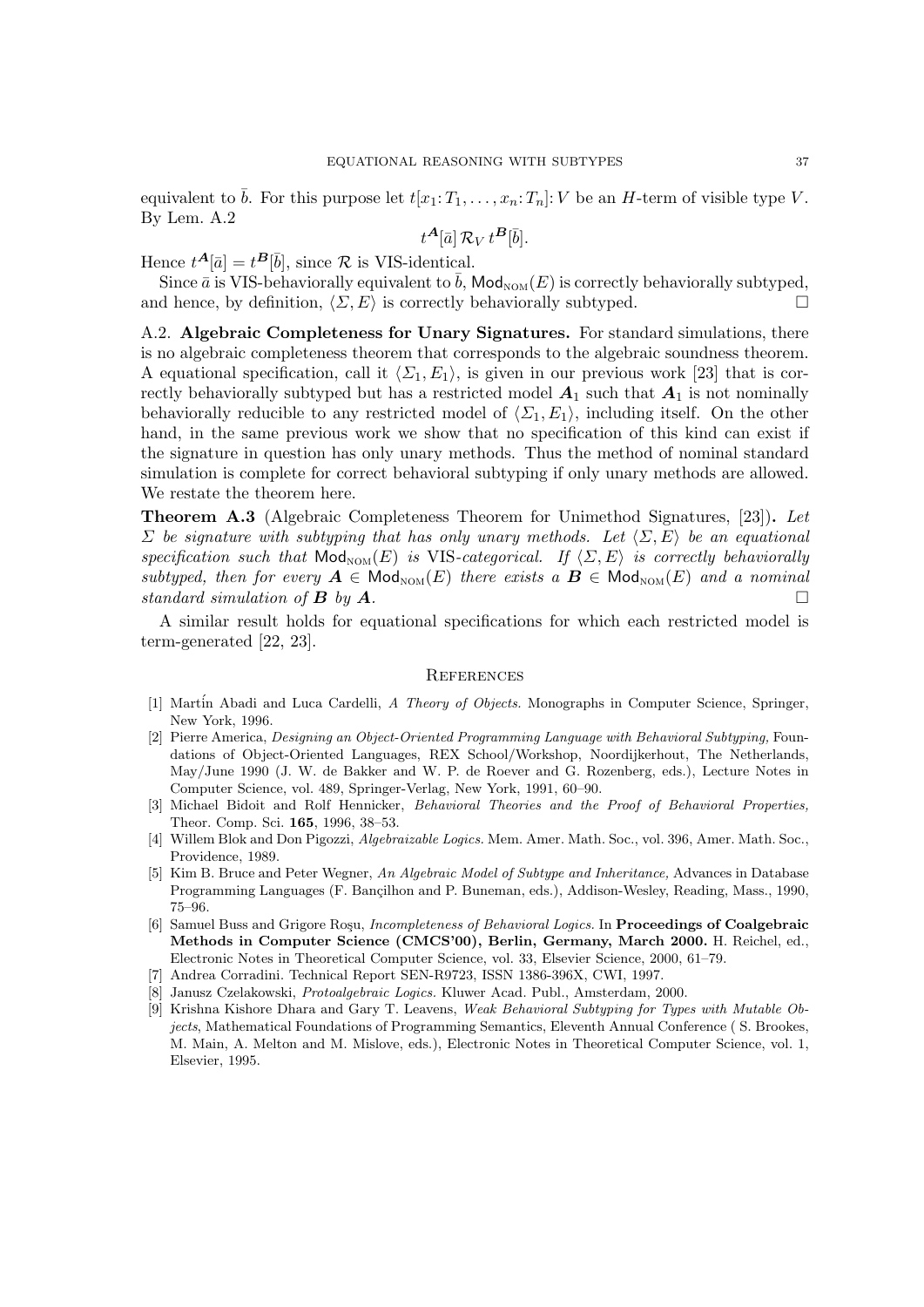- [10] Krishna Kishore Dhara and Gary T. Leavens, Forcing Behavioral Subtyping Through Specification Inheritance, Proceedings of the 18th International Conference on Software Engineering, Berlin, Germany, IEEE Computer Society Press, 1996, 258–267
- [11] Hartmut Ehrig and Bernd Mahr, Fundamentals of Algebraic Specification 1: Equations and Initial Semantics. EATCS Monographs on Theoretical Computer Science, Springer-Verlag, New York, N.Y., 1985.
- [12] Josep Maria Font and Ramon Jansana, A general algebraic semantics for sentential logics. Lecture Notes in Logic, vol. 7, Springer-Verlag, 1996.
- [13] Joseph A. Goguen, Order Sorted Algebras, Technical Report 14, UCLA Computer Science Department (1978), Semantics and Theory of Computation Series.
- [14] Joseph Goguen and Grigore Roşu, *Hiding More of Hidden Algebra*. In **FM'99 Formal Methods.** Lecture Notes in Computer Sciences, vol. 1709, Proceedings of World Congress on Formal Methods, Toulouse, France, Springer-Verlag, 1999, 1704–1719.
- [15] Joseph A. Goguen and Grant Malcolm, Hidden Coinduction: Behavioral Correctness Proofs for Objects, Math. Struct. in Comp. Science, 1999.
- [16] Joseph A. Goguen and Grant Malcolm, A Hidden Agenda, Theor. Comp. Sci., 1999
- [17] Joseph Goguen and José Meseguer, Order-Sorted Algebra I: Equational Deduction for Multiple Inheritance, Overloading, Exceptions and Partial Operations, Theor. Comp. Sci. 105(1987), 217–273
- [18] Andrew D. Gordon and Gareth D. Rees, Bisimilarity for a First-Order Calculus of Objects with Subtyping, POPL '96: The 23rd ACM SIGPLAN-SIGACT Symposium on Principles of Programming Languages, Conference Record, 387–395
- [19] Bart Jacobs, Objects and Classes Co-Algebraically. In B. Freitag, C.B. Jones, C. Lengauer, and H-J. Schek, eds., Object-Orientation and Parallelism and Persistence. Kluwer Acad. Publ., 1996, 83–103.
- [20] Bart Jacobs and Jan Rutten, A Tutorial on  $(C0)$ Algebras and  $(C0)$ Induction, EATCS Bulletin. 62(1997), 222–259.
- [21] Gary T. Leavens and Don Pigozzi, Typed Homomorphic Relations Extended with Subtypes, Mathematical Foundations of Programming Semantics '91 (S. Brookes, ed.), Lecture Notes in Computer Science, vol. 598, Springer-Verlag, New York, 1992, 144–167
- [22] Gary T. Leavens and Don Pigozzi, The Behavior-Realization Adjunction and Generalized Homomorphic Relations, Theor. Comp. Sci. 177(1997), 183–216.
- [23] Gary T. Leavens and Don Pigozzi, A Complete Algebraic Characterization of Behavioral Subtyping, Acta Informatica. 36(2000), 617–663.
- [24] Gary T. Leavens and William E. Weihl, Reasoning about Object-oriented Programs that Use Subtypes (extended abstract), ECOOP/OOPSLA '90 Proceedings (M. Meyrowitz, ed.), ACM SIGPLAN Notices, vol. 25, ACM, October, 1990, 212–223.
- [25] Gary T. Leavens and William E. Weihl, Specification and Verification of Object-Oriented Programs Using Supertype Abstraction, Acta Informatica 32(1995), no. 8, 705–778.
- [26] Barbara Liskov and Jeannette Wing, A Behavioral Notion of Subtyping, ACM Transactions on Programming Languages and Systems 16(1994), 1811–1841.
- [27] Eliot Mendelson, Introduction to Mathematical Logic Wadsworth and Brooks/Cole, 1987.
- [28] Narciso Marti-Oliet, and Jose Meseguer. Inclusions and Subtypes. Technical Report SRI-CLS-90-16, Computer Science Laboratory, SRI International (December, 1990).
- [29] Tobias Nipkow, Non-deterministic Data Types: Models and Implementations, Acta Informatica 22(1986), 629–661.
- [30] Don Pigozzi, Abstract Algebraic Logic, Encyclopaedia of Mathematics. Supplement III. Kluwer Acad. Publ., to appear.
- [31] Horst Reichel, Behavioral Equivalence–a Unifying Concept for Initial and Final Specifications. In Proceedings, Third Hungarian Computer Science Conference. Akademiai Kiado, Budapest, 1981.
- [32] John C. Reynolds, Using Category Theory to Design Implicit Conversions and Generic Operators, Semantics-Directed Compiler Generation, Proceedings of a Workshop, Aarhus, Denmark (N. D. Jones, ed.), Lecture Notes in Computer Science, vol. 94, Springer-Verlag, New York, 1980, 211–258.